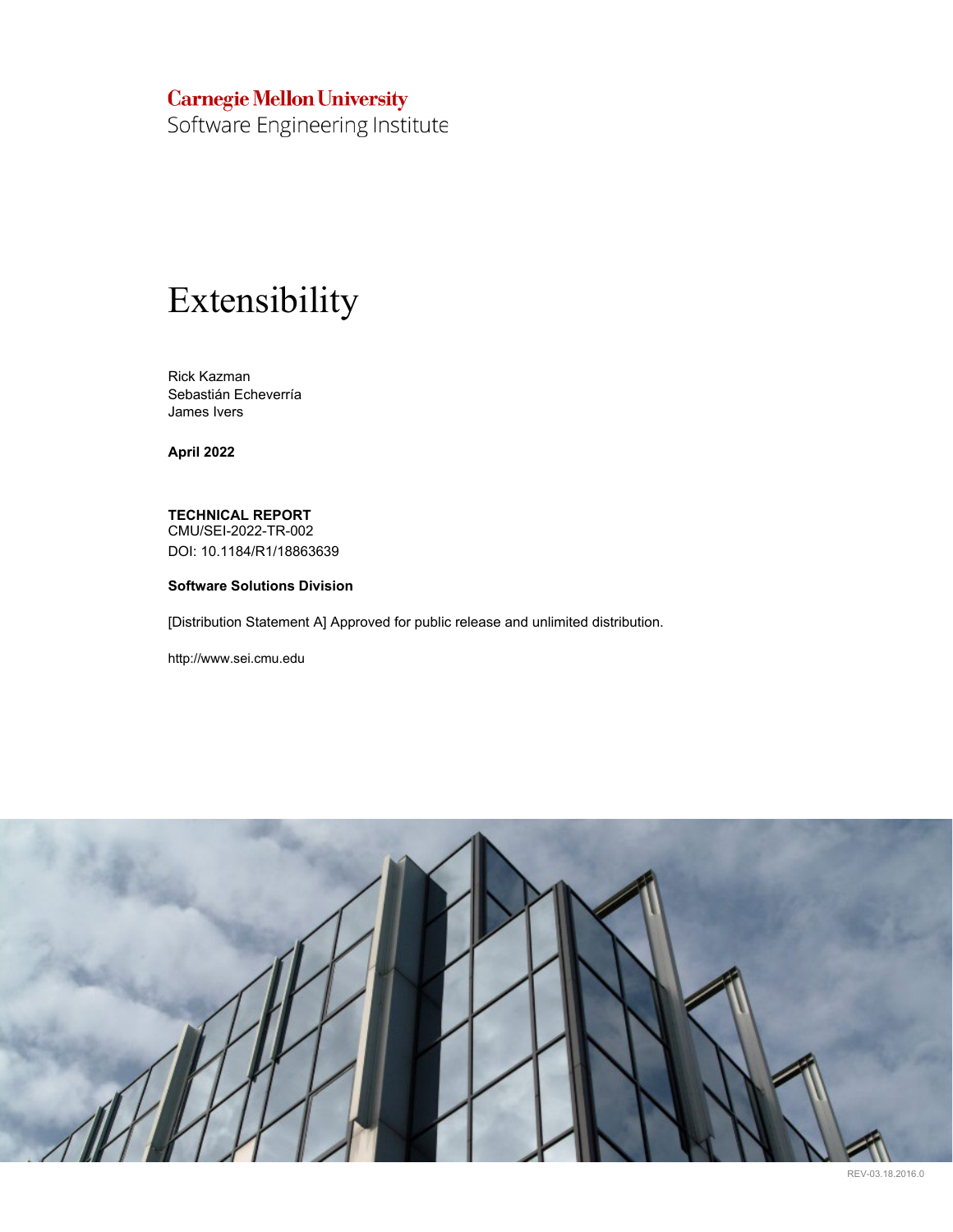Copyright 2022 Carnegie Mellon University.

This material is based upon work funded and supported by the Department of Defense under Contract No. FA8702-15-D-0002 with Carnegie Mellon University for the operation of the Software Engineering Institute, a federally funded research and development center.

The view, opinions, and/or findings contained in this material are those of the author(s) and should not be construed as an official Government position, policy, or decision, unless designated by other documentation.

References herein to any specific commercial product, process, or service by trade name, trade mark, manufacturer, or otherwise, does not necessarily constitute or imply its endorsement, recommendation, or favoring by Carnegie Mellon University or its Software Engineering Institute.

This report was prepared for the SEI Administrative Agent AFLCMC/AZS 5 Eglin Street Hanscom AFB, MA 01731-2100

NO WARRANTY. THIS CARNEGIE MELLON UNIVERSITY AND SOFTWARE ENGINEERING INSTITUTE MATERIAL IS FURNISHED ON AN "AS-IS" BASIS. CARNEGIE MELLON UNIVERSITY MAKES NO WAR-RANTIES OF ANY KIND, EITHER EXPRESSED OR IMPLIED, AS TO ANY MATTER INCLUDING, BUT NOT LIMITED TO, WARRANTY OF FITNESS FOR PURPOSE OR MERCHANTABILITY, EXCLUSIVITY, OR RE-SULTS OBTAINED FROM USE OF THE MATERIAL. CARNEGIE MELLON UNIVERSITY DOES NOT MAKE ANY WARRANTY OF ANY KIND WITH RESPECT TO FREEDOM FROM PATENT, TRADEMARK, OR COP-YRIGHT INFRINGEMENT.

[DISTRIBUTION STATEMENT A] This material has been approved for public release and unlimited distribution. Please see Copyright notice for non-US Government use and distribution.

Internal use:\* Permission to reproduce this material and to prepare derivative works from this material for internal use is granted, provided the copyright and "No Warranty" statements are included with all reproductions and derivative works.

External use:\* This material may be reproduced in its entirety, without modification, and freely distributed in written or electronic form without requesting formal permission. Permission is required for any other external and/or commercial use. Requests for permission should be directed to the Software Engineering Institute at permission@sei.cmu.edu.

\* These restrictions do not apply to U.S. government entities.

DM22-0071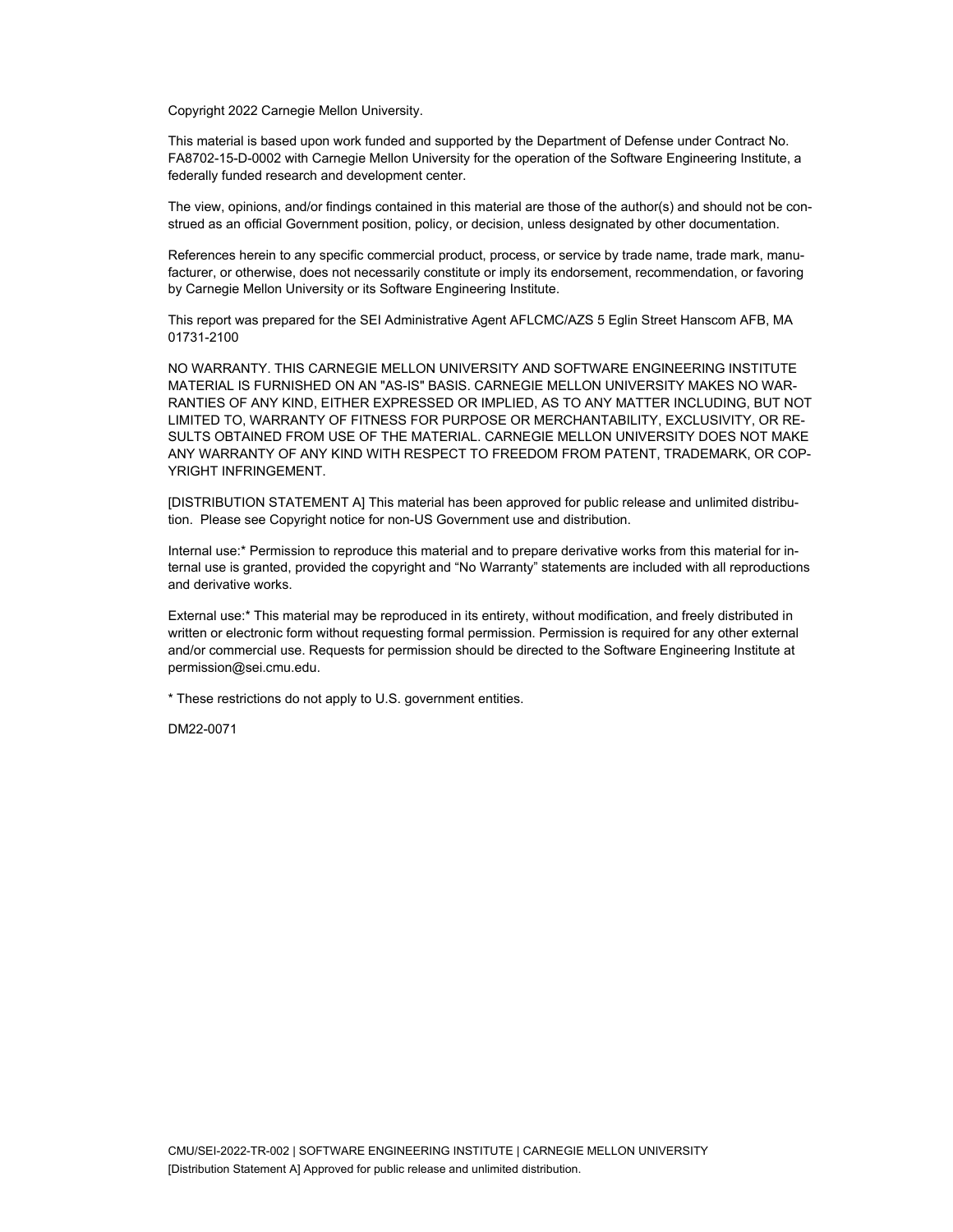# **Table of Contents**

| <b>Abstract</b> |                         |                                                                                            | iv               |  |  |
|-----------------|-------------------------|--------------------------------------------------------------------------------------------|------------------|--|--|
| 1               |                         | <b>Goals of This Document</b>                                                              | 1                |  |  |
| 2               | <b>On Extensibility</b> |                                                                                            |                  |  |  |
|                 | 2.1                     | Extensibility-Definitions                                                                  | 3                |  |  |
|                 | 2.2                     | Extensibility as a Quality Attribute                                                       | $\overline{4}$   |  |  |
| 3               |                         | <b>Evaluating the Extensibility of an Architecture</b>                                     | 5                |  |  |
|                 | 3.1                     | <b>Measuring Extensibility</b>                                                             | 5                |  |  |
|                 |                         | Management of Dependencies<br>3.1.1                                                        | 8                |  |  |
|                 |                         | 3.1.2 Management of System State                                                           | 8                |  |  |
|                 |                         | 3.1.3 Management of Deployments                                                            | $\boldsymbol{9}$ |  |  |
|                 | 3.2                     | Reasoning About Extensibility Characteristics                                              | 10               |  |  |
| 4               |                         | <b>Extensibility Scenarios</b>                                                             | 12               |  |  |
|                 | 4.1                     | General Scenario for Extensibility                                                         | 13               |  |  |
|                 | 4.2                     | <b>Example Scenarios for Extensibility</b>                                                 | 14               |  |  |
|                 |                         | Scenario 1: New Track Information<br>4.2.1                                                 | 14               |  |  |
|                 |                         | 4.2.2 Scenario 2: New Phase Discriminator<br>4.2.3 Scenario 3: New Input Validation Filter | 15<br>15         |  |  |
|                 |                         | 4.2.4 Scenario 4: New Location View                                                        | 15               |  |  |
|                 |                         | 4.2.5<br>Scenario 5: New Format for Importing Data                                         | 16               |  |  |
| 5               |                         | <b>Mechanisms for Achieving Extensibility</b>                                              | 17               |  |  |
|                 | 5.1                     | <b>Tactics</b>                                                                             | 17               |  |  |
|                 |                         | 5.1.1<br><b>Managing Dependencies</b>                                                      | 19               |  |  |
|                 |                         | 5.1.2<br><b>Managing State</b>                                                             | 21               |  |  |
|                 |                         | 5.1.3<br><b>Managing Deployments</b>                                                       | 22               |  |  |
|                 | 5.2                     | Patterns                                                                                   | 23               |  |  |
|                 |                         | 5.2.1<br>Microkernel/Plug-In<br>5.2.2 Layers                                               | 24<br>25         |  |  |
|                 |                         | 5.2.3 Publish-Subscribe                                                                    | 26               |  |  |
|                 |                         | 5.2.4<br>Intercepting Filter                                                               | 27               |  |  |
| 6               |                         | <b>Analyzing for Extensibility</b>                                                         | 28               |  |  |
|                 | 6.1                     | <b>Tactics-Based Questionnaire</b>                                                         | 29               |  |  |
|                 | 6.2                     | Architecture Analysis Checklist for Extensibility                                          | 31               |  |  |
| 7               |                         | Playbook for an Architecture Analysis of Extensibility                                     | 34               |  |  |
|                 | 7.1                     | Step 1-Collect Artifacts                                                                   | 34               |  |  |
|                 | 7.2                     | Step 2-Identify the Mechanisms Used to Satisfy the Requirement                             | 35               |  |  |
|                 | 7.3                     | Step 3-Locate the Mechanisms in the Architecture                                           | 36               |  |  |
|                 | 7.4                     | Step 4-Identify Derived Decisions and Special Cases                                        | 37               |  |  |
|                 | 7.5                     | Step 5-Assess Requirement Satisfaction                                                     | 39               |  |  |
|                 | 7.6                     | Step 6-Assess Impact on Other Quality Attribute Requirements                               | 40               |  |  |
|                 | 7.7                     | Step 7-Assess the Costs/Benefits of the Architecture Approach                              | 41               |  |  |
| 8               | <b>Summary</b>          |                                                                                            | 42               |  |  |
| 9               |                         | <b>Further Reading</b>                                                                     | 43               |  |  |
|                 | <b>References</b>       |                                                                                            | 44               |  |  |
|                 |                         | CMU/SEI-2022-TR-002   SOFTWARE ENGINEERING INSTITUTE   CARNEGIE MELLON UNIVERSITY          | Ĺ                |  |  |

[Distribution Statement A] Approved for public release and unlimited distribution.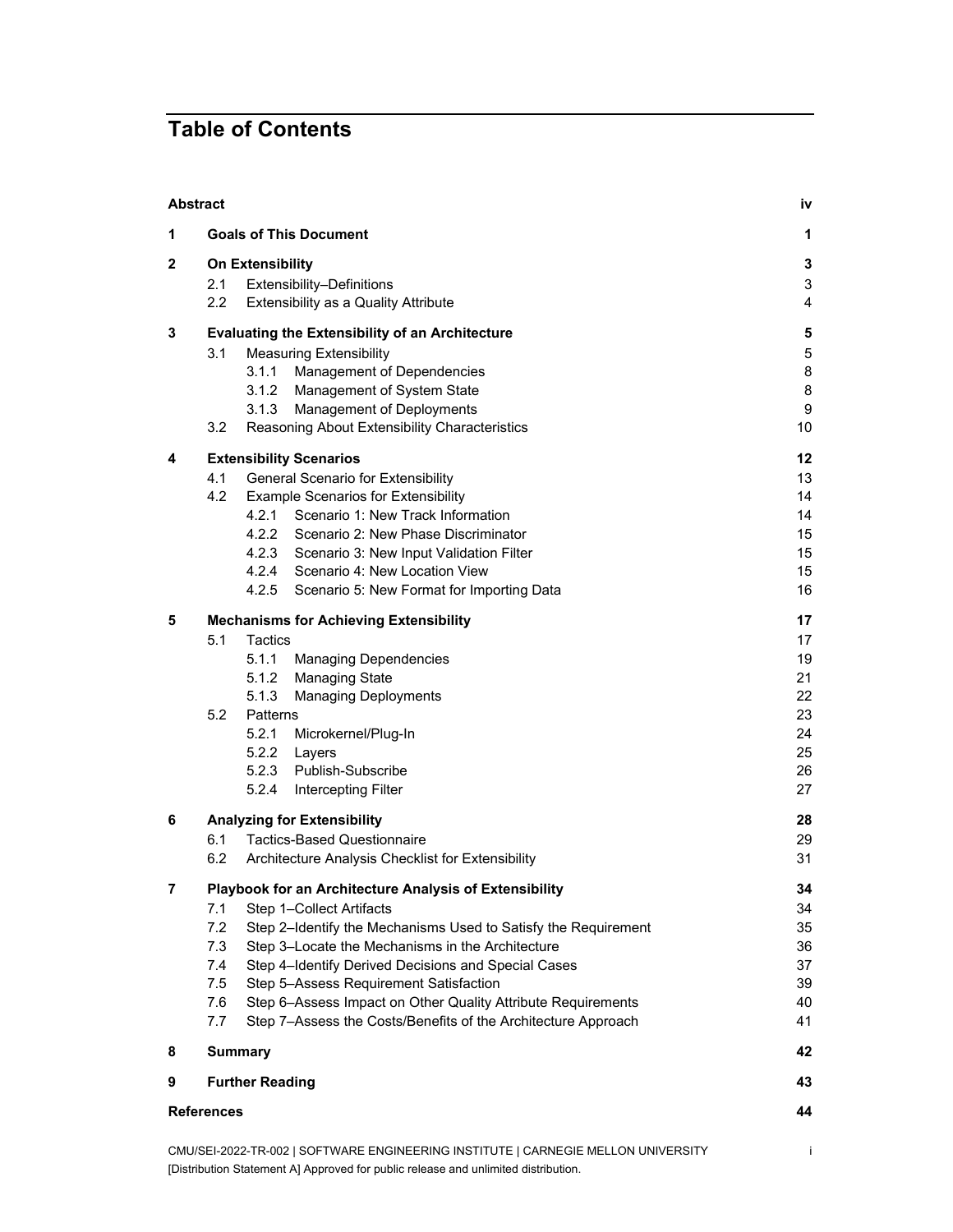# **List of Figures**

| Figure 1: The Form of a General Scenario | 13 |
|------------------------------------------|----|
| Figure 2: Extensibility Tactics          | 18 |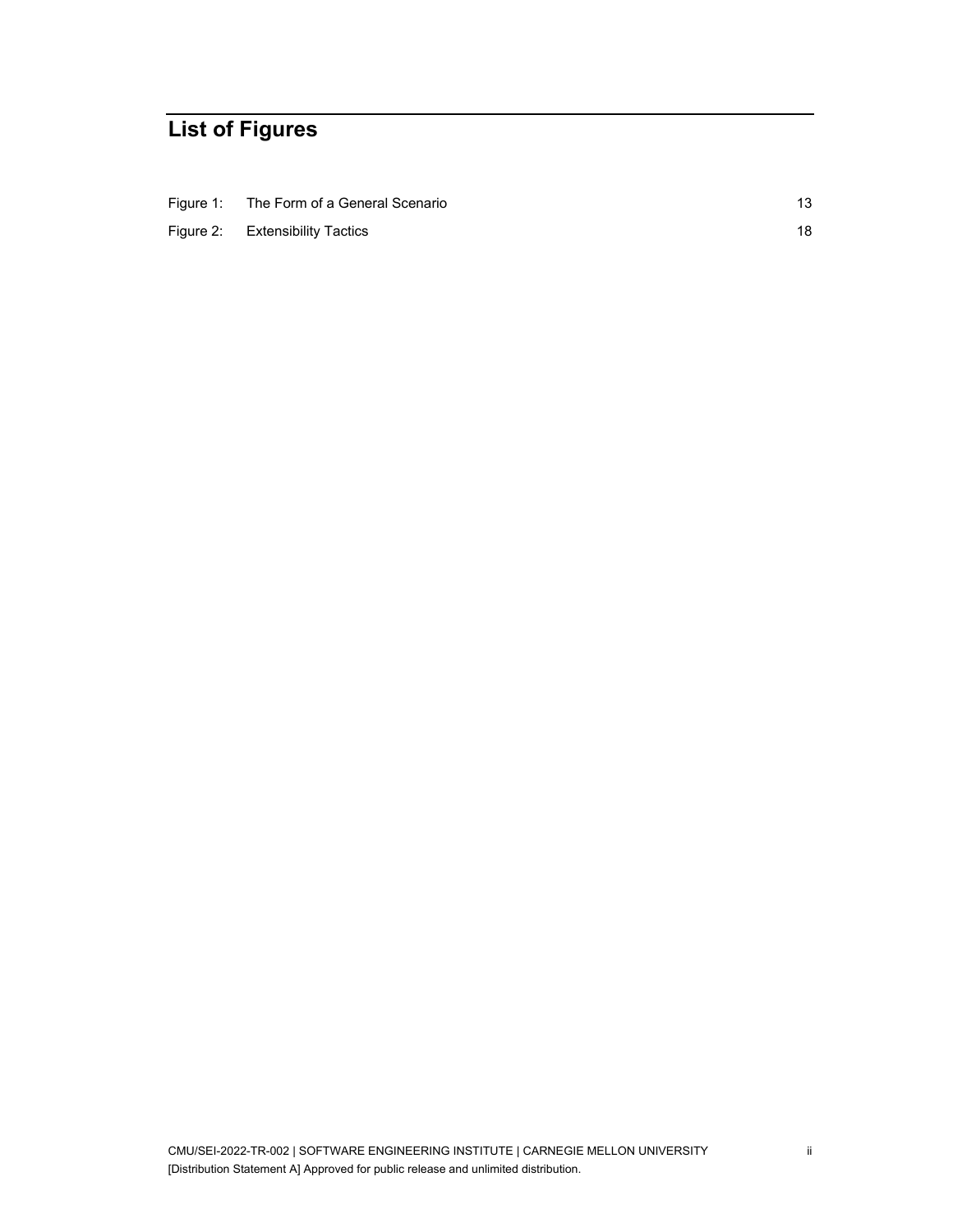# **List of Tables**

| Table 1:   | Extensibility Tactics and Their Relationships to Extensibility Characteristics | 18 |
|------------|--------------------------------------------------------------------------------|----|
| Table 2:   | <b>Extensibility Tactics Mapped to Common Patterns</b>                         | 24 |
| Table 3:   | Lifecycle Phases and Possible Analyses for Extensibility                       | 28 |
| Table $4:$ | Tactics-Based Questionnaire for Extensibility                                  | 29 |
| Table 5:   | Phases and Steps to Analyze an Architecture                                    | 34 |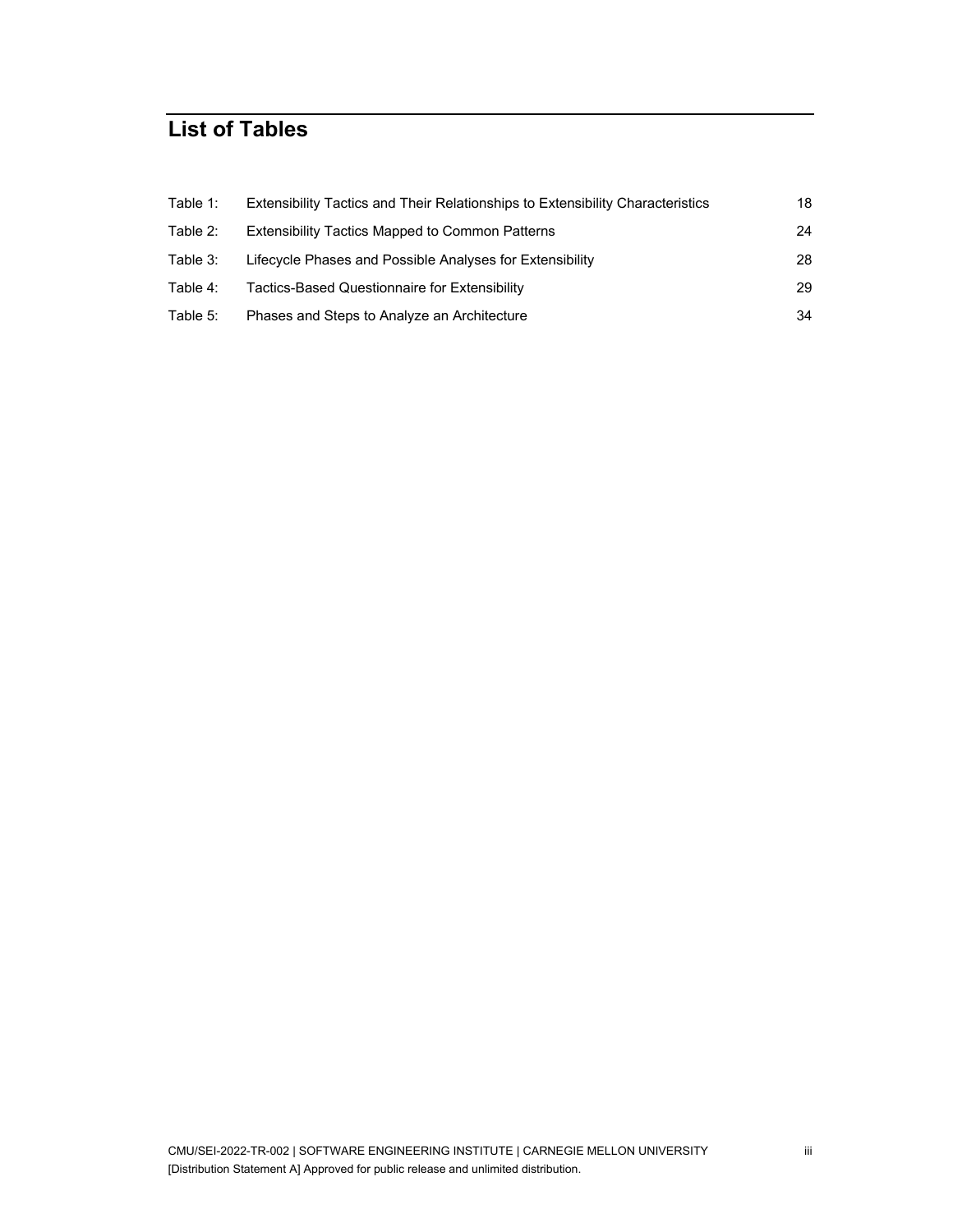# <span id="page-5-0"></span>**Abstract**

This report summarizes how to systematically analyze a software architecture with respect to a quality attribute requirement of extensibility. The report introduces extensibility and common forms of extensibility requirements for software architectures. It provides a set of definitions, core concepts, and a framework for reasoning about extensibility and satisfaction (or not) of extensibility requirements by an architecture and, eventually, a system. It describes a set of mechanisms such as patterns and tactics—that are commonly used to satisfy extensibility requirements. It also provides a method by which an analyst can determine whether an architecture documentation package provides enough information to support analysis and, if so, to determine whether the architectural decisions made contain serious risks relative to extensibility requirements. An analyst can use this method to determine whether those requirements, represented as a set of scenarios, have been sufficiently well specified to support the needs of analysis. The reasoning around this quality attribute should allow an analyst, armed with appropriate architectural documentation, to assess the risks inherent in today's architectural decisions, in light of tomorrow's anticipated needs.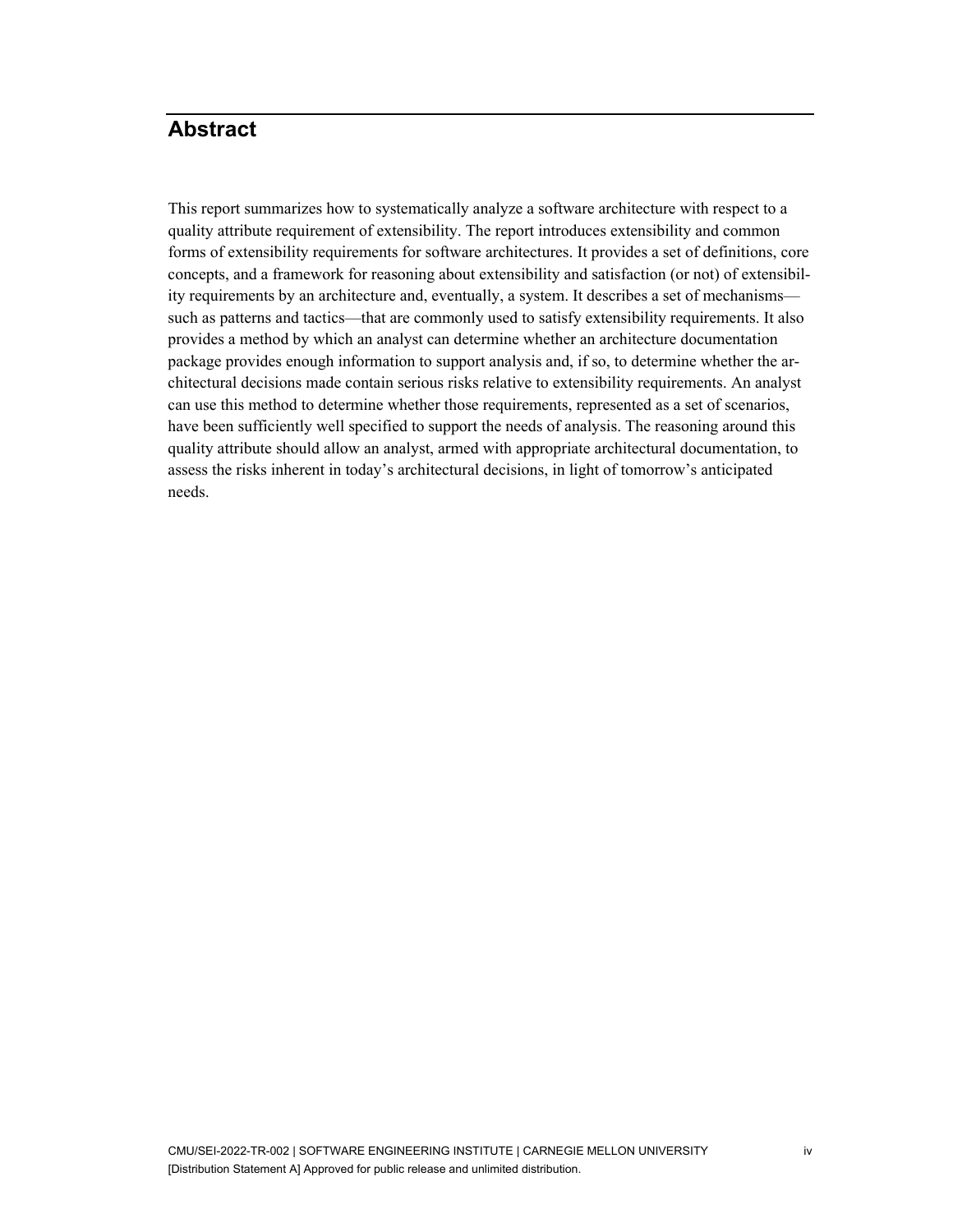# <span id="page-6-0"></span>**1 Goals of This Document**

This document serves several purposes. It is

- an introduction to extensibility and common forms of extensibility requirements
- a description of a set of mechanisms, such as patterns and tactics, that are commonly used to satisfy extensibility requirements
- a means for an analyst to determine whether an architecture documentation package provides enough information to support analysis and, if so, to determine whether the architectural decisions made contain serious risks relative to extensibility requirements
- a means for an analyst to determine whether those extensibility requirements, represented as a set of scenarios, have been sufficiently well specified to support the needs of analysis

This document is one in a series of documents that, collectively, represent our best understanding of how to systematically analyze an architecture with respect to a set of well-specified quality attribute requirements [Kazman 2020a, 2020b]. The purpose of this document, as with all the documents in this series, is to provide a workable set of definitions, core concepts, and a framework for reasoning about quality attribute requirements and their satisfaction (or not) by an architecture and, eventually, a system. In this case, the quality attribute under scrutiny is *extensibility*. The reasoning around this quality should allow an analyst, armed with appropriate architectural documentation, to assess the risks inherent in today's architectural decisions in light of tomorrow's anticipated tasks.

There are several commonly used and documented views of software and system architectures [Clements 2010]. The *Comprehensive Architecture Strategy*, for example, proposes four levels of architecture, each of which may be documented in terms of one or more views [Jacobs 2018]:

- 1. functional architecture: The Functional Architecture provides a method to document the functions or capabilities in a domain by what they do, the data they require or produce and the behavior of the data needed to perform the function.
- 2. hardware architecture: A Hardware Architecture specification describes the interconnection, interaction and relationship of computing hardware components to support specific business or technical objectives.
- 3. software architecture: A Software Architecture describes the relationship of software components and the way they interact to achieve specific business or technical objectives.
- 4. data architecture: A Data Architecture provides the language and tools necessary to create, edit and verify Data Models. A Data Model captures the semantic content of the information exchanged.

The focus of this document is almost entirely on the *software* architecture because a software architecture is the major carrier of and enabler of a system's driving quality attributes. And since software typically changes much more frequently than hardware, it is often the focus of maintenance effort. However, architectural decisions have implications for each of the other views.

In addition, other important decisions within a project will impact extensibility—or any other quality attribute, for that matter. Even the best architecture will not ensure success if a project's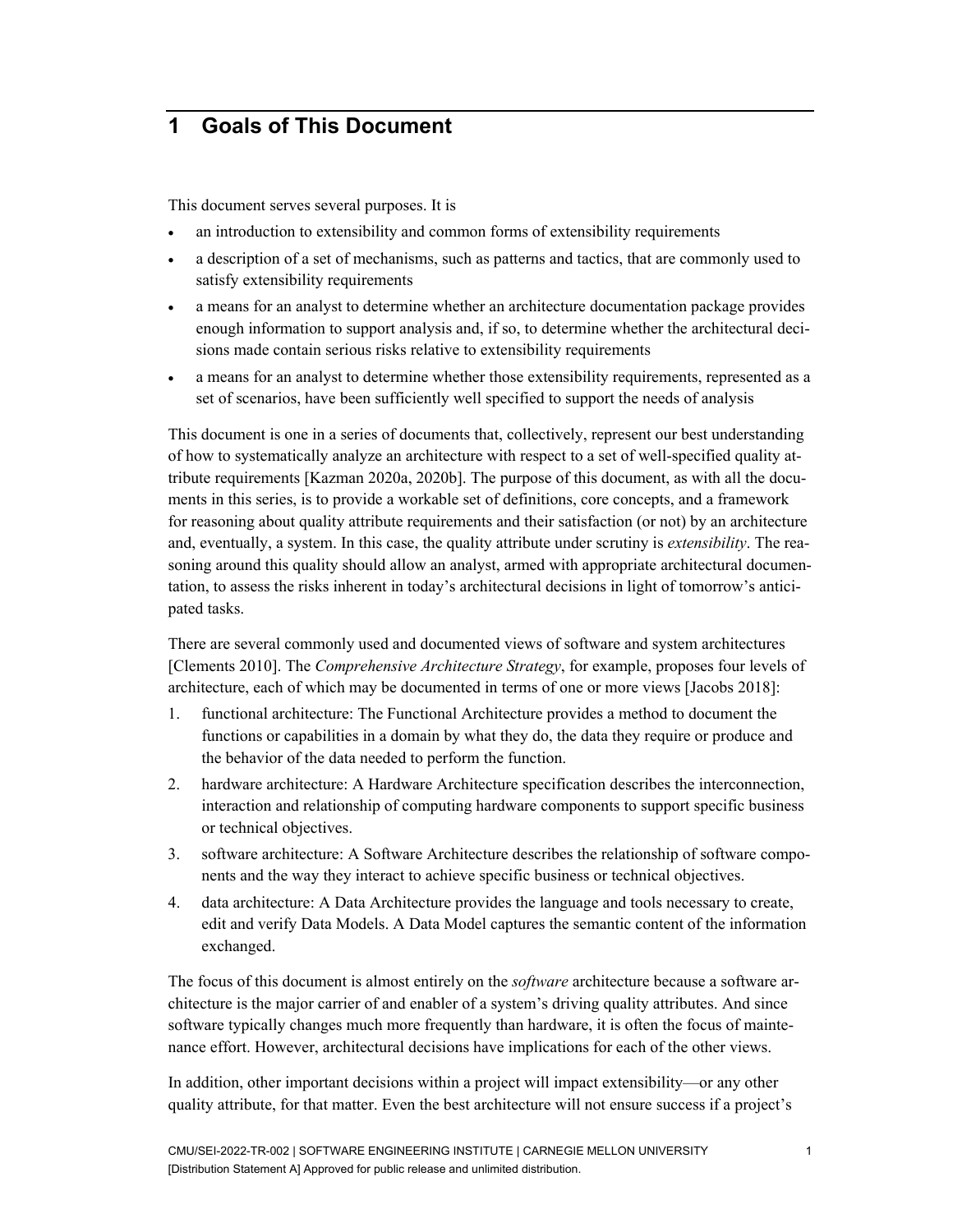governance is not well thought out and disciplined; if the developers are not properly trained; if quality assurance is not well executed; and if policies, procedures, and methods are not followed. Thus, we do not see architecture as a panacea but rather as a necessary precondition to success and one that depends on many other aspects of a project's being well executed.

As we will show, there is no single way to analyze for extensibility. One can (and should) analyze for extensibility at different points in the software development lifecycle, and at each stage in the lifecycle this analysis will take different forms and produce results accompanied by varying levels of confidence. For example, if there are documented architecture views but no implementation, the analysis will be less detailed, and there will be less confidence in the results than if there were an existing implementation that could be scrutinized, tested, and measured. We will return to this issue of types of analysis and confidence in their outputs several times in this document.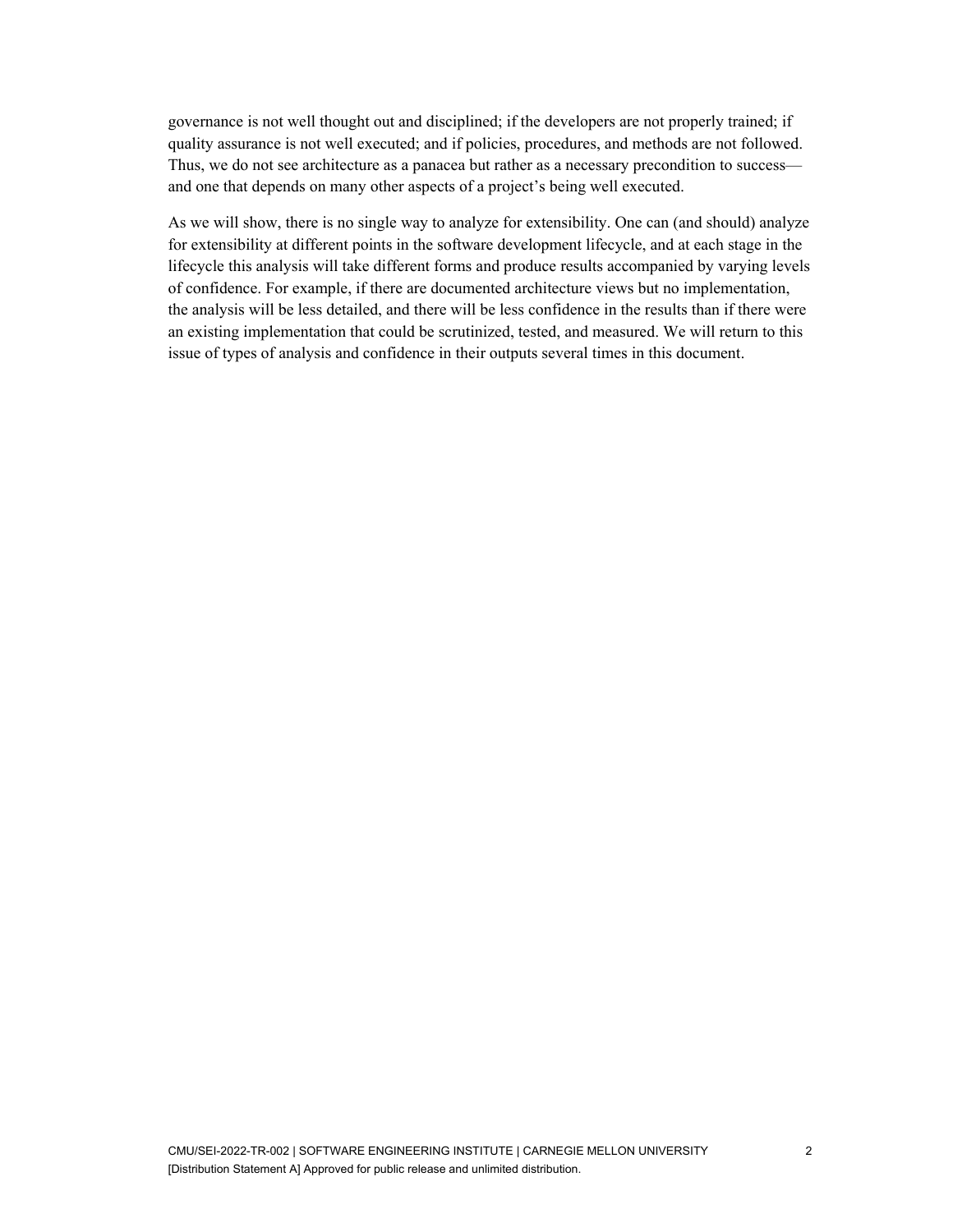# <span id="page-8-0"></span>**2 On Extensibility**

Extensibility is informally thought of as the ability of a software-intensive system economically and predictably to add functions, capabilities, and support for key quality attributes over a long period of time. By designing a system to be extensible, we acknowledge that the system will grow and change—along anticipated dimensions—and we consciously plan for this in the architecture. For this reason, it is an important quality attribute to design into a system from the start, assuming that the system is expected to have a long lifetime and to evolve over that lifetime. This is why we are interested in understanding extensibility and how it is supported by appropriate architectural decisions.

This report begins with a survey of definitions for extensibility. We introduce a set of *quality attribute scenarios*, including a *general scenario*, to define extensibility requirements more precisely. We then discuss the mechanisms that can be employed in a software architecture to promote extensibility. And we conclude with a discussion of the various ways that an analyst can analyze for extensibility, focusing on analysis checklists and analysis models and methods.

#### <span id="page-8-1"></span>**2.1 Extensibility–Definitions**

Several definitions of extensibility can be found in the popular technical press and in academic writings. For example, this definition is from Techopedia:

*Extensibility is a measurement of a piece of technology's capacity to append additional elements and features to its existing structure. A software program, for example, is considered extensible when its operations may be augmented with add-ons and plugins. Extensible programming languages have the ability to define new features and introduce new functionality within them. [Techopedia 2021]*

And this similar definition comes from Breivold and colleagues:

*The capability of the software system to enable the implementation of extensions to expand or enhance the system with new capabilities and features with minimal impact to existing system [Breivold 2007]*

In much the same vein, a paper on the NASA SOFIA mission controls and communications system defines extensibility as follows:

*Extensibility is the ability for the software to grow in performance and functionality, and to quickly and efficiently add new features, incrementally as they are needed (or funded), without the need to re-design the underlying infrastructure. [Papke 2000]*

Papke and colleagues then elaborate that modifiability and expandability are also needed for extensibility. They definite modifiability as the ability to add functionality and expandability as the ability to add new types of scientific instruments.

Our use of the term *extensibility* closely follows this last definition. The term extensibility, as used in this report, refers to the ability for (possibly independent) development teams to extend a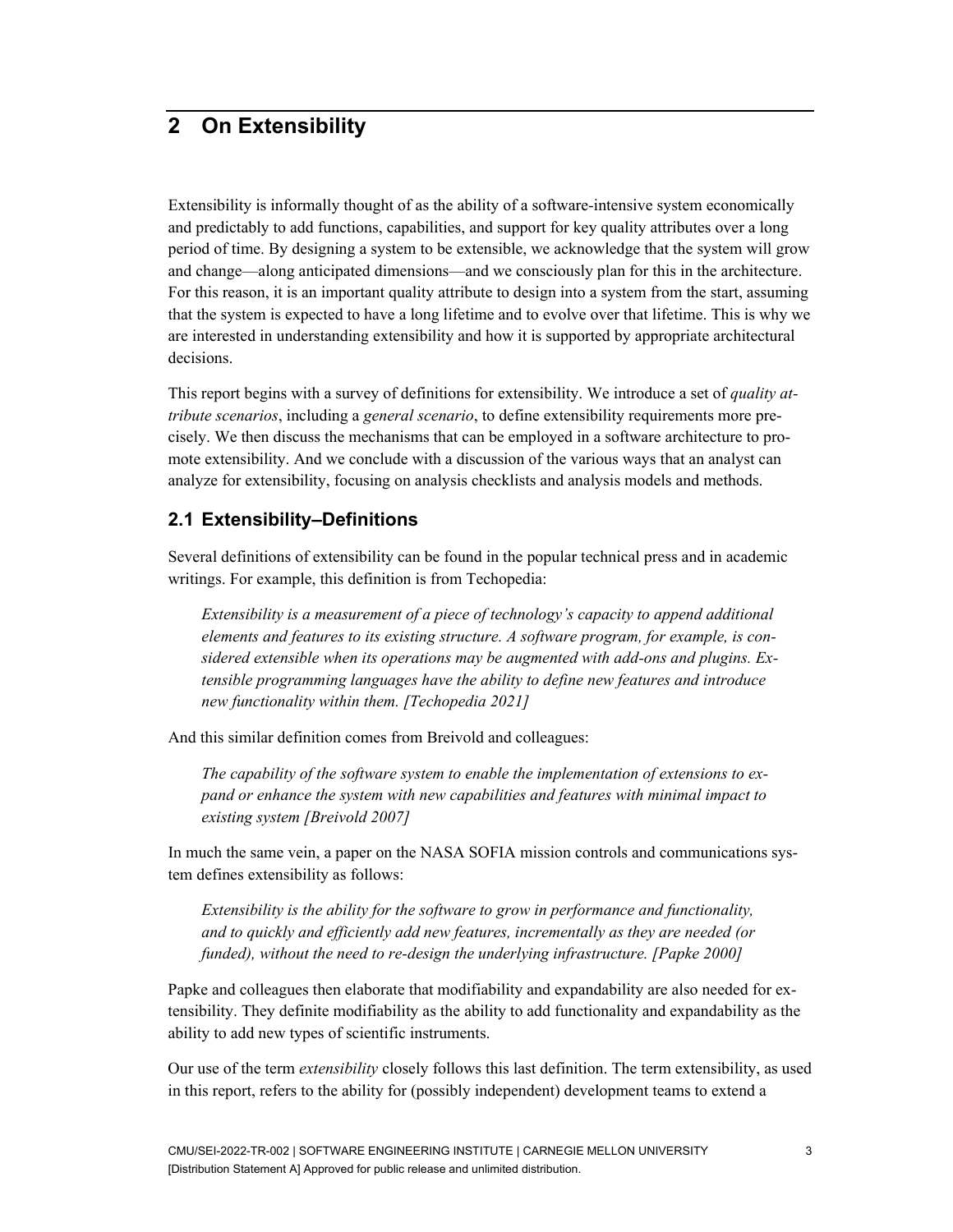system's functionality or its quality characteristics in known, planned ways, by exercising extension points that have been built into its architecture. We take the perspective of the owner of a system who wants to provide such extension mechanisms and the analyst who wants to ensure that extensibility characteristics designed into the architecture are adequate for achieving the desired outcomes with reasonable cost, schedule, and personnel implications and without compromising other important system qualities.

This final point is key: The above definitions characterize extensibility as the ability to *easily* add new kinds of functions, features, or capabilities. And they emphasize that this addition should be achieved by a design strategy in which the core of the existing system does not need to be modified to incorporate these extensions, but rather some design features—extension mechanisms or extension points—provide this as an organic capability that dramatically lessens the time, risk, and effort of extending the system. Some well-known examples are browser extensions and plugins in Chrome, Firefox, and Edge; music processing plug-ins in audio editing tools; and integrated development environment (IDE) plug-ins that understand the syntax of specific programming languages.

## <span id="page-9-0"></span>**2.2 Extensibility as a Quality Attribute**

The goals of extensibility overlap significantly with those of the quality attributes of integrability [Kazman 2020a], maintainability [Kazman 2020b], and modifiability [Bass 2021]. Hence it should be no surprise that the reasoning surrounding them, the mechanisms that an architect can use to achieve them, and the analytic approaches that an analyst can use to assess them all overlap substantially.

An architect has many "concerns" when designing for extensibility. Concerns are requirements that an architect must consider, although they will seldom if ever appear in a formal requirements specification [Cervantes 2016]. An architect needs to first understand where extension capabilities may be needed in a system. Then the architect must consider the following aspects of extensibility and provide architectural support for them:

- extension strategy: How are extensions packaged and integrated?
- testing strategy: How are extensions tested, both individually and in combinations?
- lifecycle management: When are extensions included in a system, and when are they activated? For example, can new extensions be added or removed at compile time, at deployment time, or at runtime? When do extensions get bound, invoked, checked, and so on.
- deployment strategy: How are extensions checked, approved, signed, and potentially impounded? These activities might occur outside of the system, via a separate governance process, but they must be coordinated with the system.
- dependency management: Is there support for extension orchestration, including ordering, composition, compatibility checking, and management of shared resources?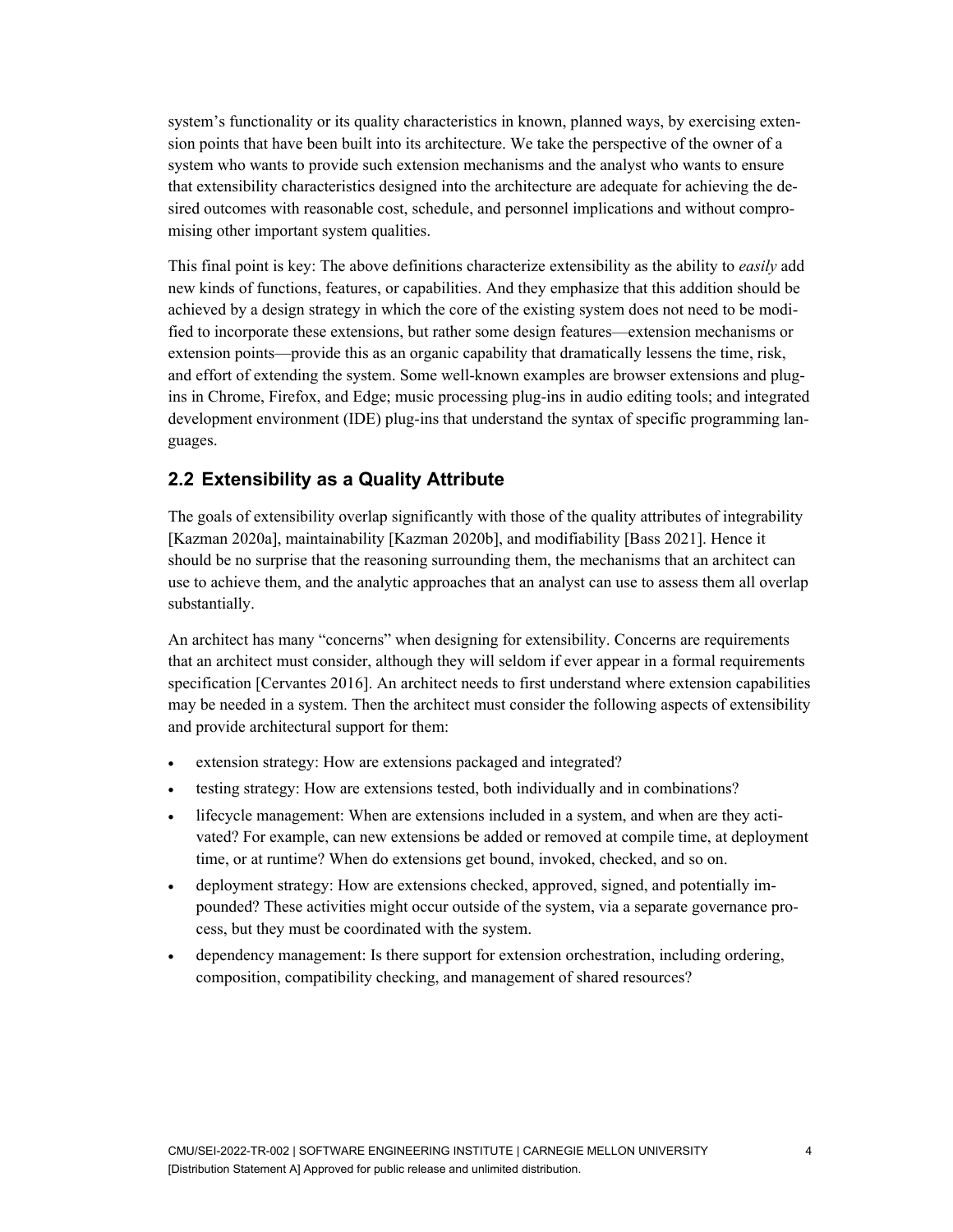# <span id="page-10-0"></span>**3 Evaluating the Extensibility of an Architecture**

We cannot precisely evaluate the extensibility of an architecture any more than we can evaluate its performance, availability, or integrability. All quality attribute names are categories, and categories are too imprecise to be used for evaluation. Thus, we are better served by measuring the extensibility of an architecture with respect to a set of anticipated extensions and extension tasks. We specify such tasks as scenarios. We use scenarios to probe and analyze system characteristics, as we explain in Section [4.](#page-17-0) In that section, we define a template for extensibility scenarios and provide examples of the kinds of extension tasks that a system might be subjected to. We need to understand the things that are involved in conducting extension activities to understand what it means to measure the extensibility of a system. To this end, in Section [5,](#page-22-0) we survey the techniques that the software engineering research literature has proposed for achieving extensibility. Finally, we use these scenarios in our architecture analysis playbook (in Section [7\)](#page-39-0).

While we restrict our attention in this report to analyzing *architectural* information for extensibility, it is important to note that extensibility analyses have historically focused on richer sets of information derived from a project's code and its history. The advantage of these richer sets of information is that we can potentially create more precise analyses. The disadvantage is that such rich information is available only after we have built, deployed, maintained, and evolved a system over time. At that point, it can be very expensive and time consuming to repair such problems. Thus, our objective in analyzing an *architecture* for its extensibility characteristics is to find a sweet spot wherein we can gain insight into the potential extensibility characteristics of a system before much, if any, code has been developed.

## <span id="page-10-1"></span>**3.1 Measuring Extensibility**

Before discussing extensibility in detail, we need to first define several important terms:

- the *core* functionality of the system: This is the artifact that will be extended.
- *extension point*: This is an explicitly identified point in the system that supports addition of *extensions*. An extension point may employ multiple *extension mechanisms*. An extension may use multiple extension points. Each extension point should have a coherent purpose and scope.
- *extension mechanisms*: These are realizations of one or more tactics or patterns that enable an extension.
- the *extensions* to the system. These are new capabilities that build upon the core and employ the provided extension points.
- the *extended system*: This is the composition of the core system and one or more extensions. These may or may not be deployed together.

When we refer to and when we analyze specific extension tasks (defined as scenarios), we restrict ourselves to considering how well a system can be extended along predefined dimensions—that is, adding functions or capabilities in a rigorous, planned way. Given this context, performing an extension task on a large, complex software-intensive system typically involves taking advantage of *existing* extension points. An overarching goal of a system designed for extensibility is that the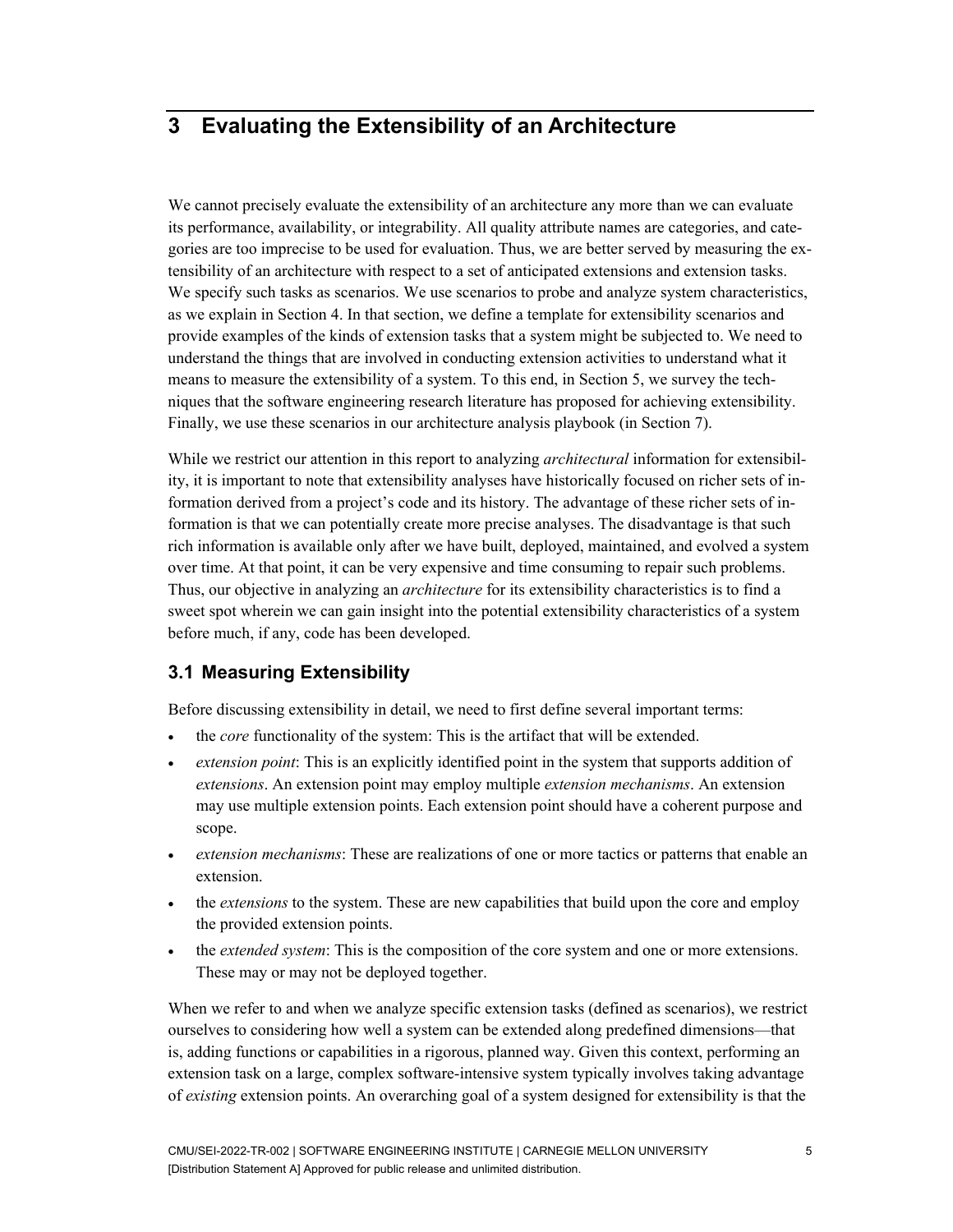system can be extended without modifying the core system. Only in rare cases will new extension points or mechanisms be created and employed.

The creators and users of extension points are typically different groups of stakeholders (core architects and extension architects) and may even be in different organizations. The core architects are responsible for the overall architecture of the system, including designing, implementing, and testing one or more extension points. Typically, an architecture provides only a small number of such extension points. These extension points support vastly greater numbers of actual extensions.

These extension points should provide enough hooks into the architecture to extend the system in useful ways, but extensibility must be counter-balanced against compromising other qualities of the architecture, such as performance and security. Core architects also need to provide the appropriate abstractions in the extension points that they make available to ease the job of extension creators.

Given these extension points, extension creators can now use these points to extend the system. This process involves

- designing and implementing the extension, which requires understanding the extension points and their capabilities. For example, to develop extensions for the Chrome browser, the archi-tect would need to understand the development process and, in particular, the extension API.<sup>[1](#page-11-0)</sup> Furthermore, if some preexisting functionality is to be packaged as an extension and the extension point is not quite compatible with this functionality, the architect would need to do some additional work to ensure smooth integration [Kazman 2020a].
- determining whether any preexisting elements of the architecture—core or extensions—are affected by the insertion of extensions. If so, those other software elements and any supporting artifacts, such as tests or build scripts, must also be changed.
- debugging and testing the extension to validate that the extension and any secondary changes are correct, potentially including recertification work as needed.
- deploying<sup>[2](#page-11-1)</sup> the new extensions and rolling back versions if defects are discovered in these newly deployed extensions.

These activities are supported by the following categories of system characteristics:

- The *management of dependencies* is about ensuring that the architecture has been designed with a properly constrained set of extension points in mind. Well-designed extension points and mechanisms should ensure that
	- − extensions have sufficient access to system resources and capabilities through extension points to implement their intended purpose
	- − extensions can be created without requiring changes to the core system
	- extensions have localized impact and do not adversely affect the quality or behavior of the core system or other extensions

<span id="page-11-0"></span><sup>1</sup> https://developer.chrome.com/docs/extensions/reference/

<span id="page-11-1"></span><sup>&</sup>lt;sup>2</sup> This deployment process consists of some combination of installing new software; updating or replacing existing software; activating the software; and in some cases, deactivating, uninstalling, or rolling back software versions.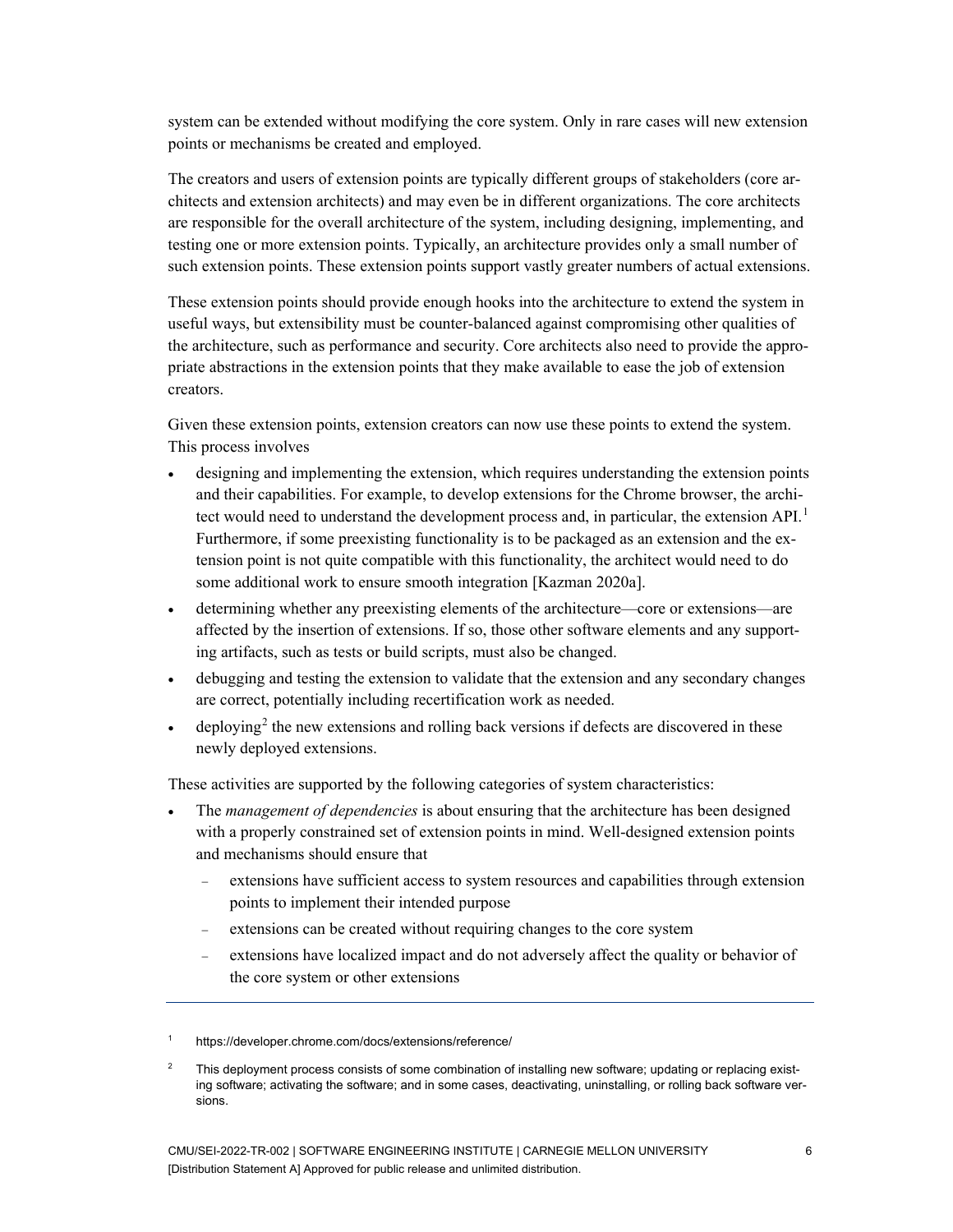- extension points provide mechanisms at the right level of abstraction, simplifying extension creation, testing, and deployment
- The *management of system state* aids in controlling the cost and complexity of identifying and diagnosing problems (bugs) and aids in confirming the correctness of any extensions or the impact of new extensions on the rest of the system.
- The *management of deployments* is about ensuring that the architecture includes support for efficiently deploying a system and its extensions, potentially making provisions for detecting, labeling, and even impounding noncompliant extensions.

Explicit extension mechanisms built into an architecture should aid in achieving desired levels of the chosen characteristics. Consequently, when evaluating extensibility, we need to assess the architecture in terms of these characteristics (which we elaborate in the subsections below). Specifically, the analyst's job is to gauge the degree to which the architecture supports each of the desired characteristics.

Different scenarios will, of course, emphasize these concerns to different extents. For example, one scenario may simply explore how much work it is to add a new extension to the system, such as adding and deploying a new app on a phone or a new plug-in on a browser. Another scenario may probe the dependencies among extensions: they should be managed so that, for example, if the phone app requires a map service, it is sufficiently abstracted from the details of that service such that if the service upgrades or is replaced entirely, the phone app would be minimally affected. A third scenario might probe the extent to which a new extension could (or could not) affect the state of the entire system or of another extension. For example, could a phone book app change how calls are received and made on a phone?

We discuss the three categories of system characteristics in more detail in the following subsections.

#### **Sidebar: Extensibility-Driven Design**

There is a spectrum of kinds of systems that are extensible. Where a given system lives on this spectrum is a key design decision affecting important architectural characteristics. At one extreme of this spectrum, you can have "rich" systems that provide business or mission value without any extensions. Most systems created today fall into this category—they have no builtin extensibility, and all changes must be made by modifying the core.

At the other extreme, you can have systems that provide little or no business or mission value without the addition of extensions (think of platforms here). At this latter extreme, a system could provide just an extensible core capability, and all the functionality that users care about is achieved by extension points. Middleware platforms, such as node.js, and the Eclipse IDE are near this end of the spectrum.

In between are systems that provide an important and independently useful set of functions within the core, but which are almost always extended in a vast number of ways. Modern browsers fall into this portion of the spectrum.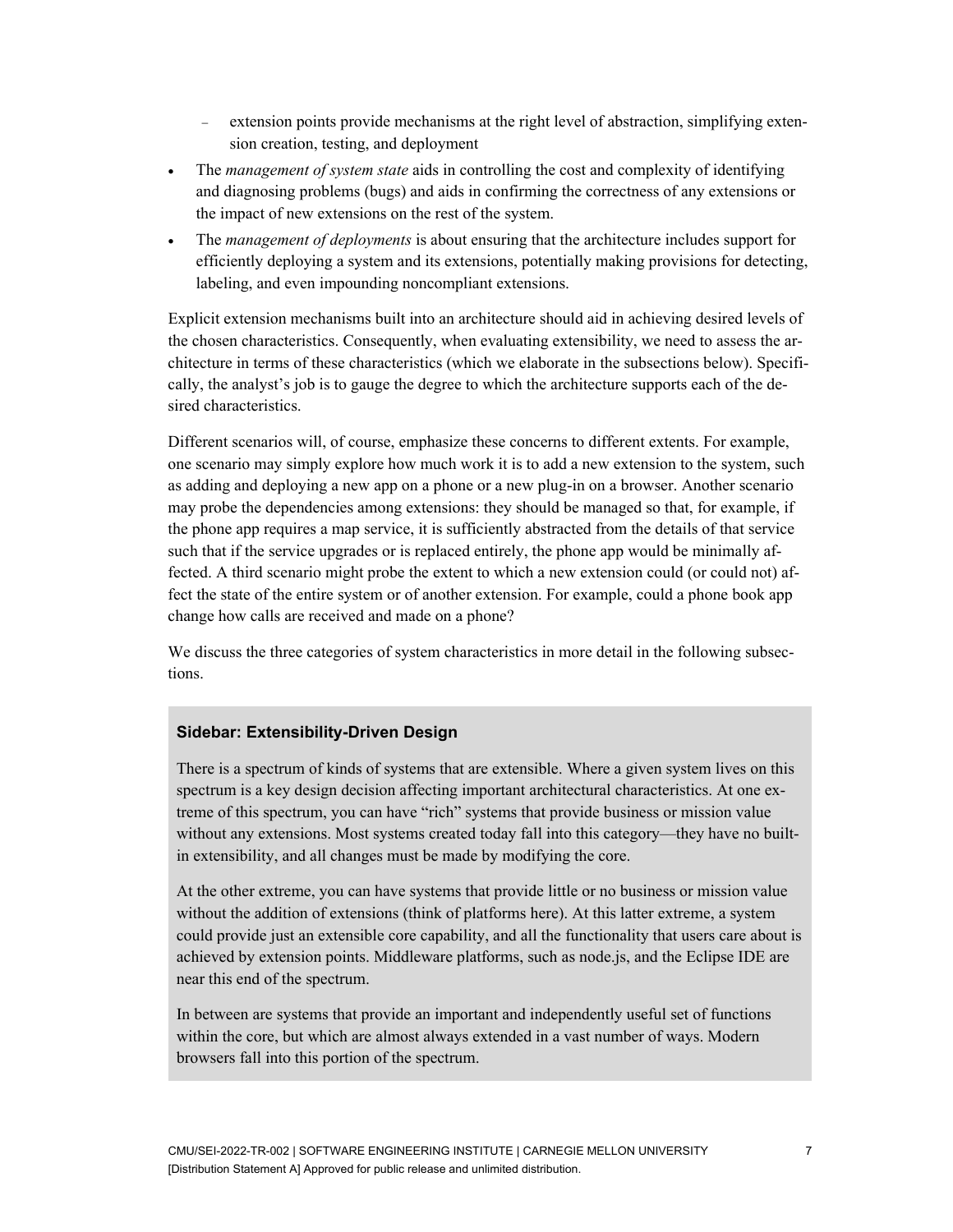Given that this is a spectrum, and that there is no "best" point on this spectrum, a key aspect of design and analysis should be to ensure that the level of extensibility provided by the architecture is properly aligned with the stakeholders' goals for the system. And these goals can be efficiently expressed with quality attribute scenarios that focus on anticipated extensions to the system and their desired characteristics.

#### <span id="page-13-0"></span>**3.1.1 Management of Dependencies**

To assess how well the architecture supports the management of dependencies, we primarily focus on the degree to which they are

- *loosely coupled*: How interdependent are the extensions from the rest of the architecture, and how independent are they from each other?<sup>[3](#page-13-2)</sup> This gives us insight into the probability that a new extension or a change to an existing extension will ripple to other extensions or to the core architecture. In general, lower levels of coupling will reduce the average cost of a change [Yourdon 1979]. But coupling may exist along multiple dimensions—syntactic, semantic, temporal, resource based, and state based—and each of these can be managed in slightly different ways [Kazman 2020a, 2020b].
- *highly cohesive*: Do extensions and extension points have a small number of related responsibilities, or do they have many unrelated responsibilities? The level of cohesion of an architecture (or any element of an architecture) gives us insight into the likelihood that a given change will affect multiple elements. Higher levels of cohesion will reduce the average cost of change [Yourdon 1979]. Typically, extension points and mechanisms are aimed at a small, cohesive scope of responsibilities.
- *understandable*: How easy is it to determine where a particular piece of functionality resides within an extension? This gives us insight into how completely the responsibilities within extension points, and extensions built upon them, are documented and understood, which, in turn, affects the average cost of a change. If responsibilities are well understood (because they are clear and well documented), then modifications will, on average, be more systematic and hence less costly [Glass 1992]. Here we seek to understand which extension points allow access to which functionality, information, or resources.

#### <span id="page-13-1"></span>**3.1.2 Management of System State**

To assess the degree to which the architecture's extension points support the management of system state, we are primarily concerned with assessing how these extension points influence the amount of work it takes to set up and run test cases. We want to understand the degree to which the system, including its extensions, is "state controllable" and "state observable" [Binder 2000]. To comprehend the management of system state more fully, analysts may ask the following questions:

• *state controllable*: How well do the extension points and mechanisms support the control of system state? If the architecture allows the state of the system to be precisely controlled, then

<span id="page-13-2"></span><sup>3</sup> When considering quality attributes such as maintainability [Kazman 2020b] and integrability [Kazman 2020a], coupling can and should be assessed broadly. System-wide measures of coupling are appropriate for these qualities. For extensibility, however, system-wide measures of coupling are not appropriate. The focus must be narrower: on coupling among extensions and coupling between extensions and the core.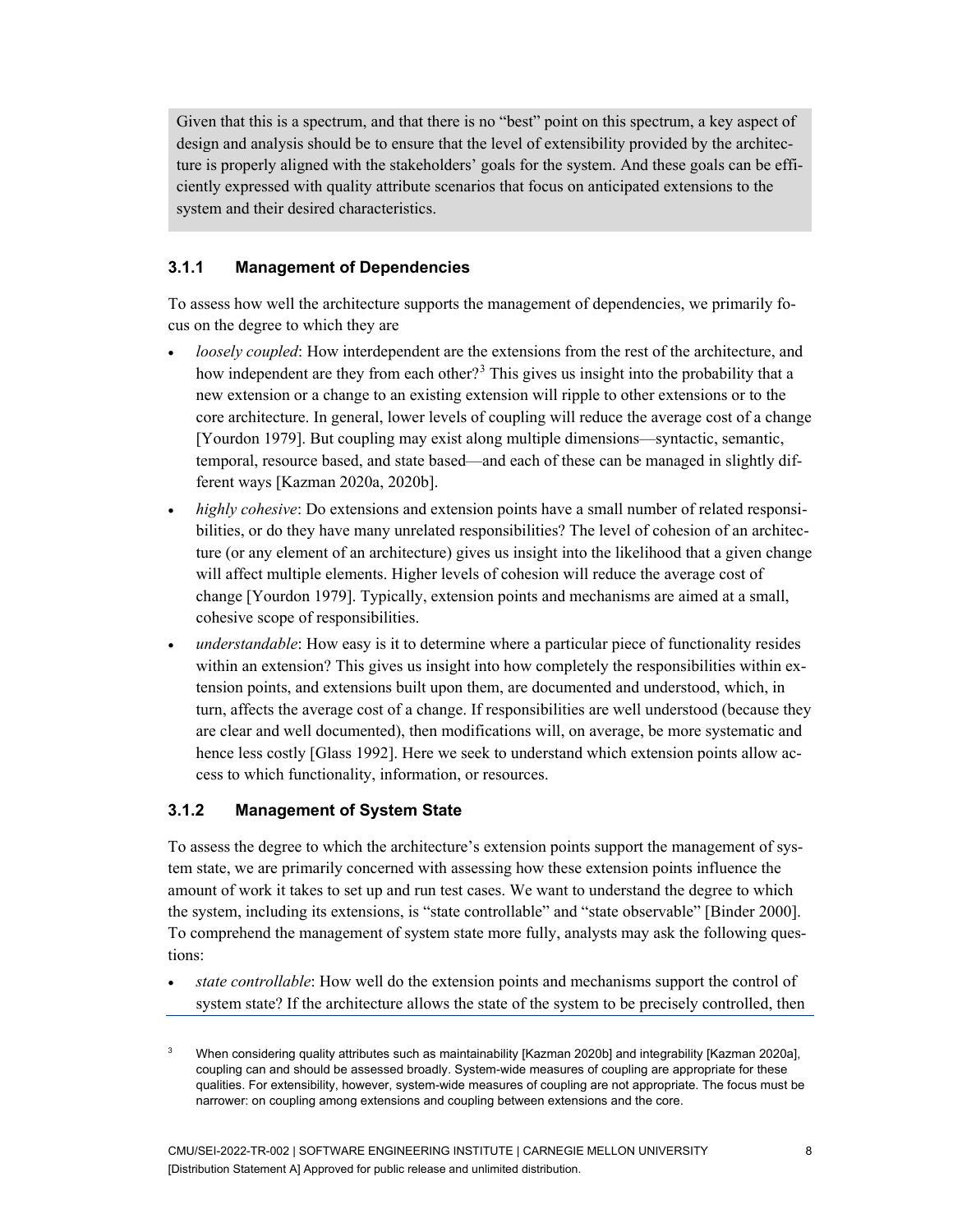testing effort is dramatically reduced. Addressing this concern architecturally can minimize the effort to put the system into a state that needs to be tested, reducing the time required to test new or changed extensions.

• *state observable*: How much do the extension points and mechanisms support the precise observation of system state so that results of test cases can be verified? If the state of the system can be completely known, then the testing effort is dramatically reduced.

The degree to which a system state is controllable is affected by the system's degree of determinism, which is the property that a set of inputs will always produce the same output. Some systems have inherent nondeterminism. For example, a system may use an algorithm that requires random values for some parameters or return different results based on time or its instantaneous load. In other cases, architecture decisions can introduce nondeterminism, for example, load-balancing strategies. The architecture can reduce or eliminate the nondeterminism by controlling parameters during testing, for example, by controlling the seed of a pseudorandom number generator so that the generated sequence is repeatable or allowing the time or load to be injected and hence precisely controlled.

The degree to which a system state is observable is also affected by the system's degree of determinism. In a deterministic system, observing its state only at the system boundary may be sufficient to decide that test execution is correct. On the other hand, in a nondeterministic system, observing its internal state (and often also performing analyses of the observed state) may be needed to determine that test execution is correct.

#### <span id="page-14-0"></span>**3.1.3 Management of Deployments**

To assess and measure the degree to which an architecture supports the management of deployments, we are primarily concerned with the degree to which they are granular, controllable, and efficient:[4](#page-14-1)

• *granular:* Can updates to parts of the system be deployed separately? In particular, can updates to the core and its extensions be done separately (perhaps by different organizations)? Granularity manifests differently, depending on the type of system. In a service-oriented architecture with multiple redundant instances of a service executing at the same time, *granular* means that we can replace the instances one at a time while the other instances continue executing. In an avionics system, *granular* could mean that we can update the cockpit display unit software now and update the mission computer software later. In a browser, we would like to be able to deploy new extensions or new versions of existing extensions with minimal effort and with no changes required to the core system. And we would like to be able to deploy a new version of the core system with little or no impact on the existing extensions. If deployments are all or nothing (in these examples, all instances of a service, all avionics software components, or all parts of a browser), there is less opportunity for control, and hence there is greater technical risk [Lenhard 2013, Lewis 2014]. An architecture that provides options to deploy small units can reduce risk. When dependencies are managed effectively, it is easier to manage deployments.

<span id="page-14-1"></span>These characteristics are orthogonal to managerial decisions about deployments, such as who controls deployment, can base and extensions be deployed at different times by different parties, and does deployment of extensions depend on approvals?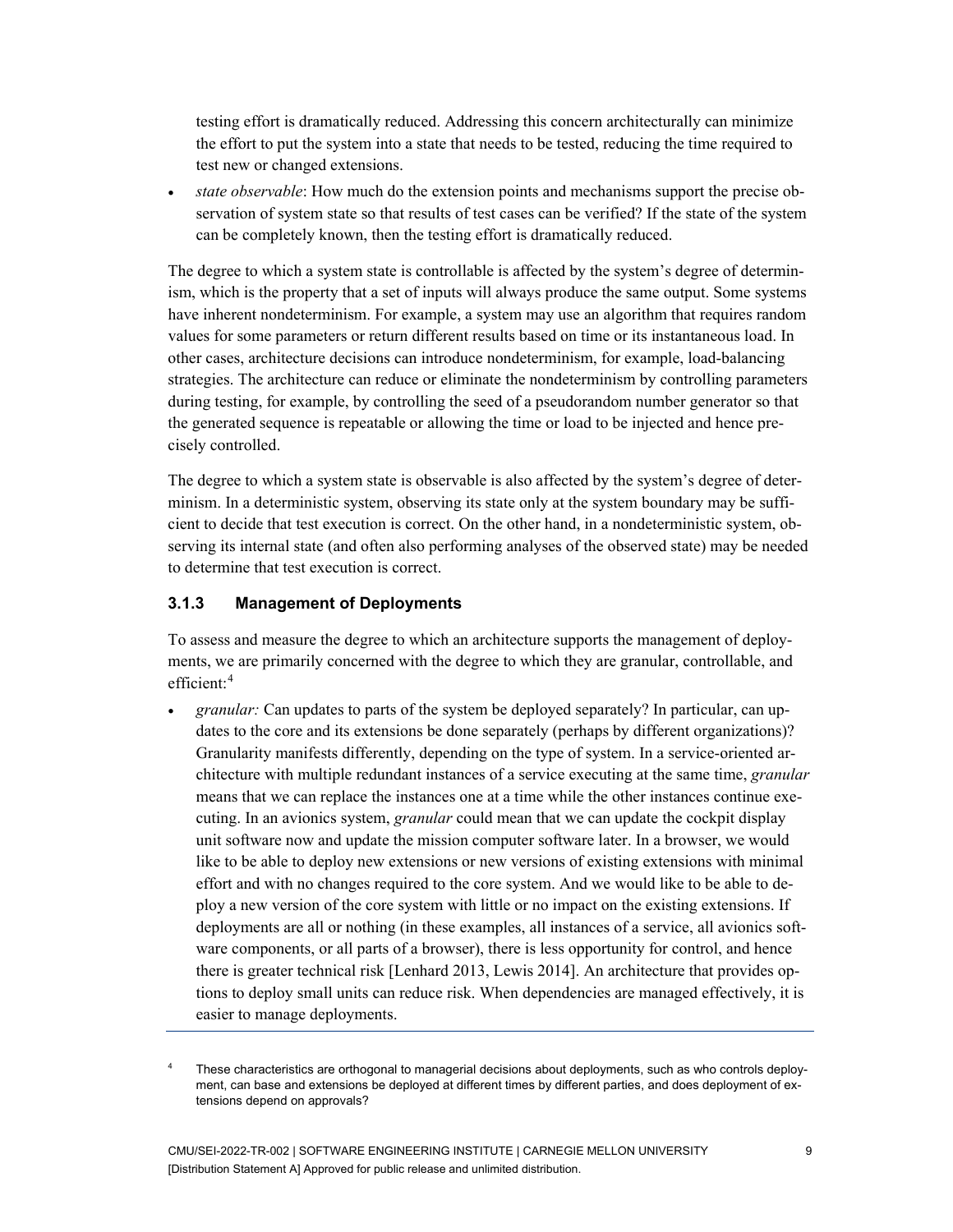- *controllable:* How precisely can deployments be controlled and monitored? Does the architecture provide the capability to deploy at varying levels of granularity, monitor the operation of the deployed units, and roll back unsuccessful deployments [Lewis 2014]? For example, does the extension mechanism provide a way to determine the compatibility of extensions with the extension points and quarantine or warn about non-compliant or untrusted extensions? An example is the Chrome browser, which will warn users who are trying to install untrusted extensions. Another example is operating systems that require drivers to be signed by known third parties before allowing them to be installed.
- *efficient:* How quickly can new extensions be deployed (and, if needed, rolled back) and with what level of effort? Can a new deployment be rolled out to many sites simultaneously? To do this efficiently, some automation of deployment and rollback is typically desired.

## <span id="page-15-0"></span>**3.2 Reasoning About Extensibility Characteristics**

For a large, complex software-intensive system to be extensible, its architecture will be designed to support anticipated extensions through the provision of extension points. When evaluating an architecture with respect to any quality attribute—such as extensibility—we need to assess the design decisions in an architecture that (purport to) lead to extensibility. That is, we need to understand how well the architecture has been designed to support the kinds of extensions that are anticipated.

Given the characteristics described in Section [3.1,](#page-10-1) we now consider how to operationalize this knowledge. Specifically, a designer planning an extension strategy, or an analyst examining the extension mechanisms already built into an architecture, should consider the following aspects of the design:

- The appropriateness of the extension points: Do they cover the majority of ways in which the system is expected to be extended and appropriately constrain the capabilities of extensions?
- The degree of encapsulation of extensions and the degree of coupling between extensions and the rest of the system:
	- How easy is it to plug or unplug extensions with predictable side effects?
	- To what degree do the extension points allow for extensions to be created and inserted with low effort? Is adaptation required so that the interface assumptions of the extensions match those of the extension mechanisms [Kazman 1997]?
	- Can extensions affect the state of the core system or of other extensions?
	- − How can extensions be composed, and how can these compositions be reasoned about and analyzed?
- Cohesion of the extension mechanisms: Do the extension points and mechanisms require changes to be made to multiple points in the architecture?
- The lifecycle of an extension—including how it is deployed, invoked, tested, controlled, and terminated—and the implications of these lifecycle choices on qualities such as performance, testability, robustness, and security. Is it possible to monitor and control the resources that an extension uses? Can an extension be inserted (or replaced) at runtime or does this require a restart or rebuild of the system?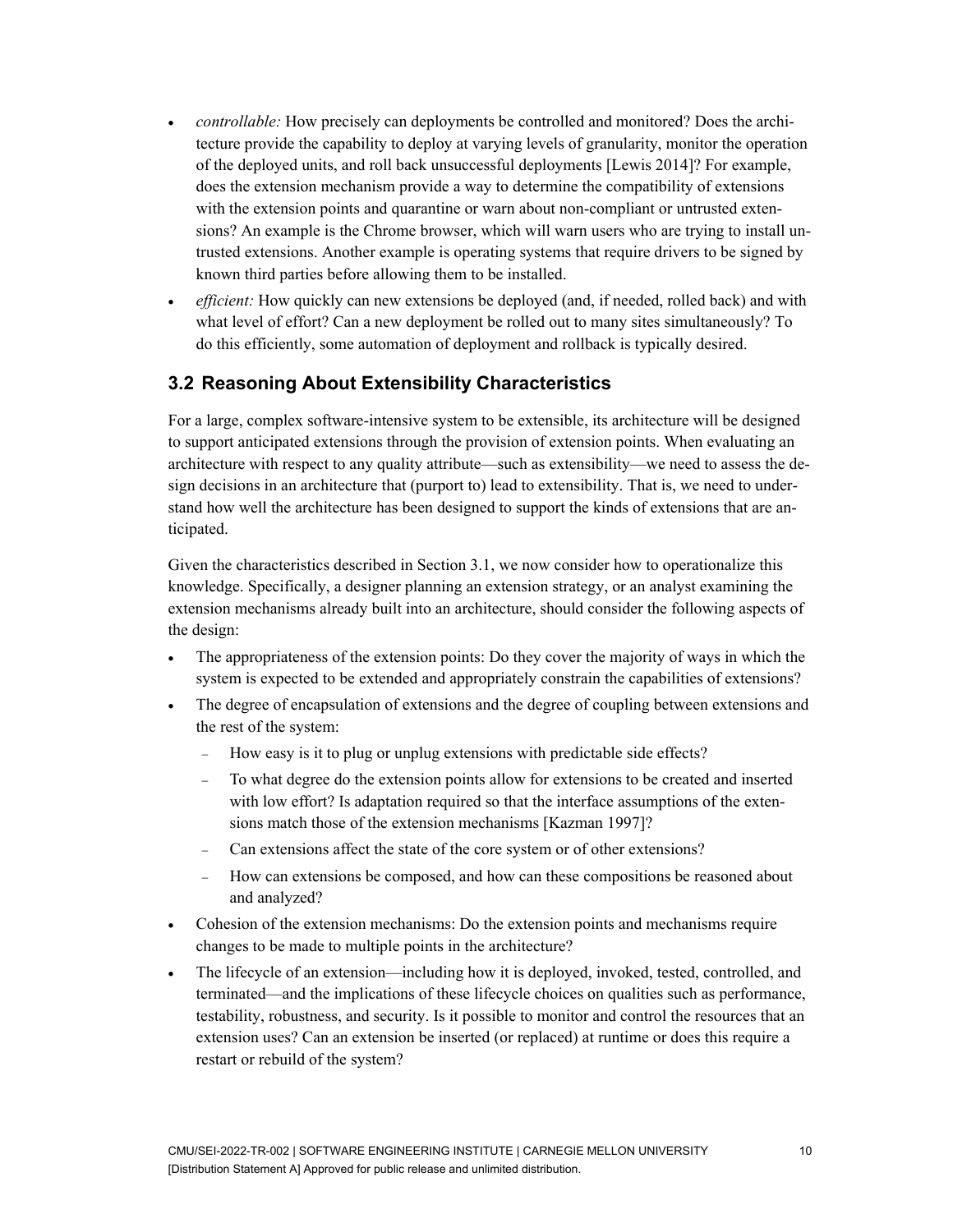Unfortunately, there are few existing metrics that can be confidently brought to bear on these questions. While there are well-known coupling and cohesion metrics, their application to extensions and extension mechanisms is not straightforward. These metrics are defined at the level of a method or class [Chidamber 1994] or an entire system [Mo 2016], so it is unclear to how target them at just the subset of the architecture relevant to extensibility. As mentioned in the introduction to this section, extensibility characteristics can be measured more precisely when richer sets of information—derived from a project's code and its history—are available.

#### **Sidebar: Leading and Trailing Indicators**

When analyzing a complex system, an analyst may need to choose among a variety of analysis techniques. These techniques will vary along a number of dimensions: how easy or hard they are to apply, how much training is required to use them, where to apply them, and the kinds of data they require. Analysis techniques for architectures include metrics, simulations, prototypes, analytic models, checklists, questionnaires, scenario-based analysis, and instrumentation. Let us consider two key aspects of these techniques: where they may be applied and the kinds of data they require.

Metrics and measures based on data collected from a system as it is running or as it evolves can be highly accurate and informative. But this data can only be collected after something has been implemented, and thus metrics and measures are categorized as trailing indicators. Techniques such as scenario-based analysis can be applied on a system as it is being designed and used to obtain leading indicators.

The decision to use leading or trailing indicators exists in any domain where the artifact being evaluated is complex. For example, in healthcare there are many reliable leading indicators of a person's health outcomes such as physical activity, weight, tobacco use, substance abuse, and so forth. Mortality rate, on the other hand, is a trailing (sometimes called "lagging") measure. In a complex software product, trailing indicators are often used to measure qualities, such as maintainability, by analyzing a project's code base, issue tracker, and commit history. These trailing measures are likely to be highly accurate but can only be collected once the system has been built and used. Architectural analysis can offer insights—albeit likely less precise ones at a fraction of the cost and risk.

All other things being equal, we prefer to use techniques that rely on leading indicators than trailing indicators. Leading indicators, if they are reliable, can dramatically reduce cost and risk. Architecture analysis, relying on leading indicators, gives you the opportunity to analyze before you build. There is less precision in this analysis, but it is still valuable because you can do this analysis cheaply and early in a project's life, thus reducing risk. Metrics, on the other hand, rely on trailing indicators. The system, or a major part of the system, must already be built before you can measure it.

Thus, a designer or an analyst considering a brand-new system must appeal to other analysis techniques—such as checklists, questionnaires, scenarios, and prototyping—to determine the appropriateness of a set of mechanisms. We will provide some of these in Section [6.](#page-33-0)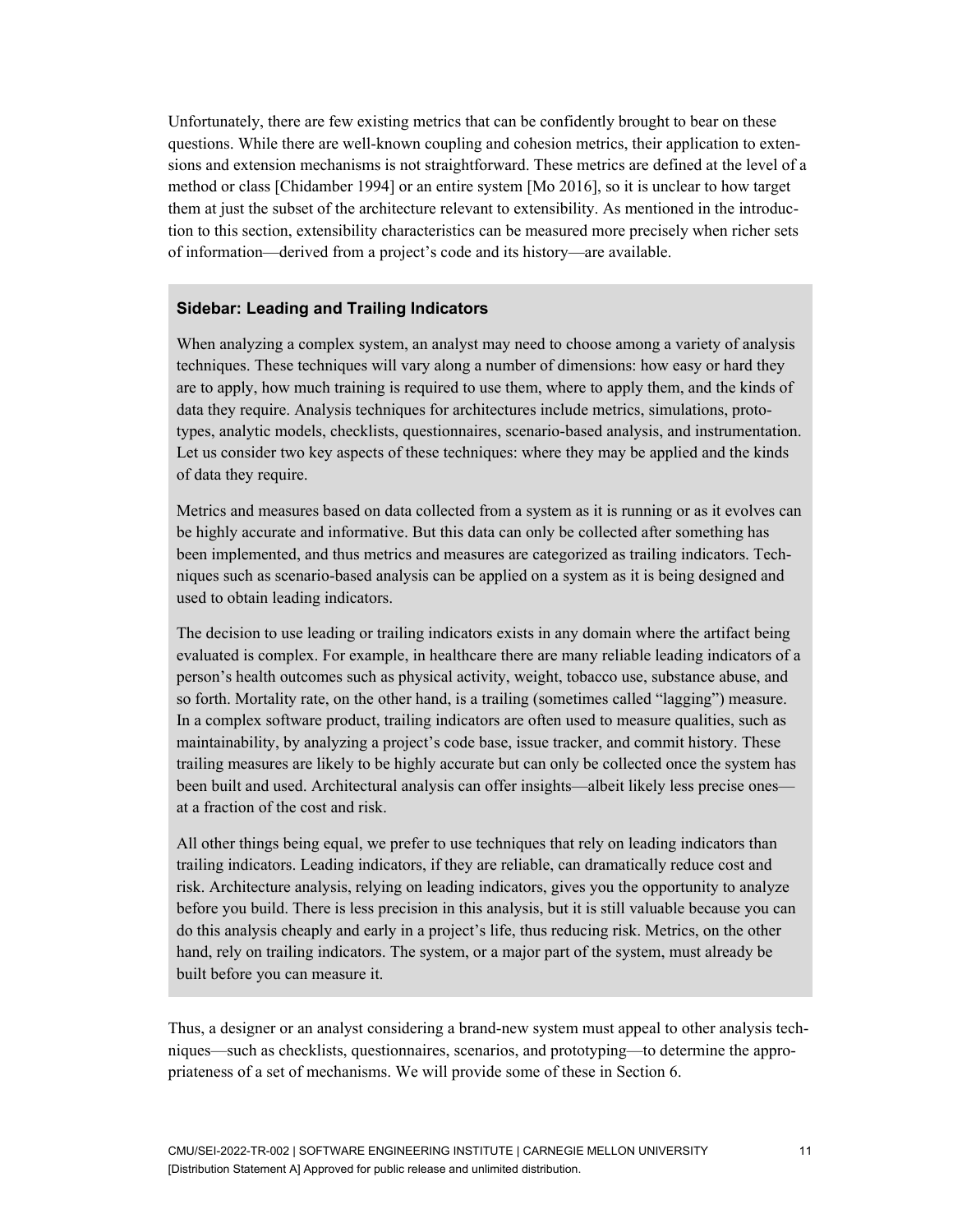# <span id="page-17-0"></span>**4 Extensibility Scenarios**

As stated in the book *Software Architecture in Practice*, quality attribute names themselves are of little use, as they are vague and subject to interpretation. The antidote to this vagueness is to specify quality attribute requirements as scenarios [Bass 2021]. A quality attribute scenario is simply a brief description of how a system is required to respond to some stimulus. Quality attribute scenarios, different from use cases, are architectural test cases. That is, they provide insights into the qualities that the architecture supports and any risks associated with the fulfillment of these scenarios.

A quality attribute scenario provides an operational definition of a quality of a system. The use of scenarios to specify quality attribute requirements for software dates back at least to 1994 [Kazman 1994]. Published examples include scenarios to specify requirements for seven of the most commonly occurring quality attributes [Bellomo 2015]: availability, interoperability, modifiability, performance, security, usability, and testability [Bass 2021]. More recently we have seen characterizations of the qualities of scalability and consistency [Klein 2015], integrability [Kazman 2020a], and maintainability [Kazman 2020b].

A quality attribute scenario has six parts [Bass 2021]. The two most important parts are a *stimulus* and a *response*. The stimulus is some event that arrives at the system, either during runtime execution (e.g., an invalid message arriving on a particular interface) or during development (e.g., a development iteration completes). The response defines how the system should behave when the stimulus occurs. For example, in response to an invalid message arriving, the system should log the event and send an error response message. In response to a development iteration completing, the unit and integration tests should be run and the test results reported.

The stimulus and response form the core of our operational definition by specifying the operation that we will measure. The third part of a scenario, the *response measure*, defines how we will measure the response and the satisfaction criteria. The response measure includes a metric and a threshold.

The other three parts of the scenario provide more details. We specify the *source* of the stimulus, to provide context for the scenario. We also specify the *environment*, which is the conditions under which the stimulus occurs and the response is measured. Finally, we specify the *artifact*, which is the portion of the system to which the requirement applies. Often, the artifact is the entire system, but in the example above, we might treat invalid messages on external interfaces differently from invalid messages on internal interfaces.

During requirements elicitation, we may specify the parts of a scenario in any order. We often begin with stimulus and response, although environment, source, or artifact may be the initial trigger for the requirement. In any case, once the scenario is specified, we usually arrange the parts to tell a story, as shown in [Figure 1.](#page-18-1)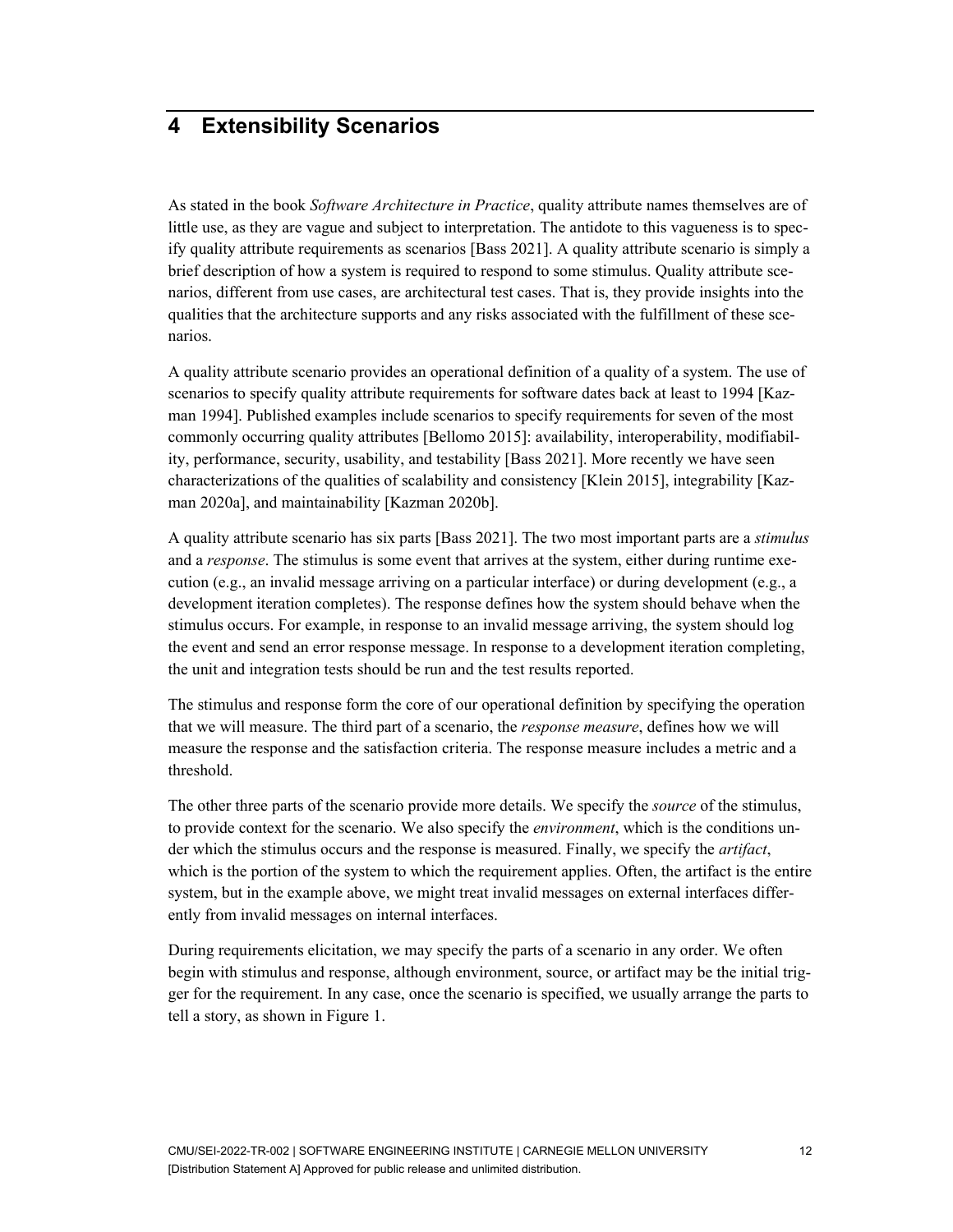

*Figure 1: The Form of a General Scenario*

<span id="page-18-1"></span>In this way, the quality of the architecture, including measures that reflect on its extensibility, can be continuously tracked and assessed. And if changes are made that undermine some architectural characteristic, the test case fails, and appropriate remedial action can be taken.

### <span id="page-18-0"></span>**4.1 General Scenario for Extensibility**

There is no single scenario that specifies all the possible measurements that could characterize a quality attribute like extensibility. But we do see some common themes. A *general scenario* maps those common themes into the parts of a quality attribute scenario, providing a template that we can use to create *concrete scenarios* for a particular system. The general scenario defines the *type* of the values for each part of the scenario, and a concrete scenario for the extensibility of a system is created by specifying one or more system-specific values of the selected type for each part of the scenario. (We say "values" because, for example, a scenario might have more than one response measure.)

Here is the general scenario for extensibility:

| <b>Scenario</b><br>Part | Possible Type for Each Value                   |  |  |  |
|-------------------------|------------------------------------------------|--|--|--|
| Source                  | One of the following:                          |  |  |  |
|                         | • core developer                               |  |  |  |
|                         | external developer<br>٠                        |  |  |  |
| Stimulus                | One of the following:                          |  |  |  |
|                         | • adds new extension                           |  |  |  |
|                         | creates new version of existing extension<br>٠ |  |  |  |
| Artifact                | One of the following:                          |  |  |  |
|                         | specific set of extension mechanisms<br>٠      |  |  |  |
|                         | extension point<br>٠                           |  |  |  |
| Environment             | One of the following:                          |  |  |  |
|                         | development/maintenance time<br>٠              |  |  |  |
|                         | integration time<br>٠                          |  |  |  |
|                         | deployment time                                |  |  |  |
|                         | runtime                                        |  |  |  |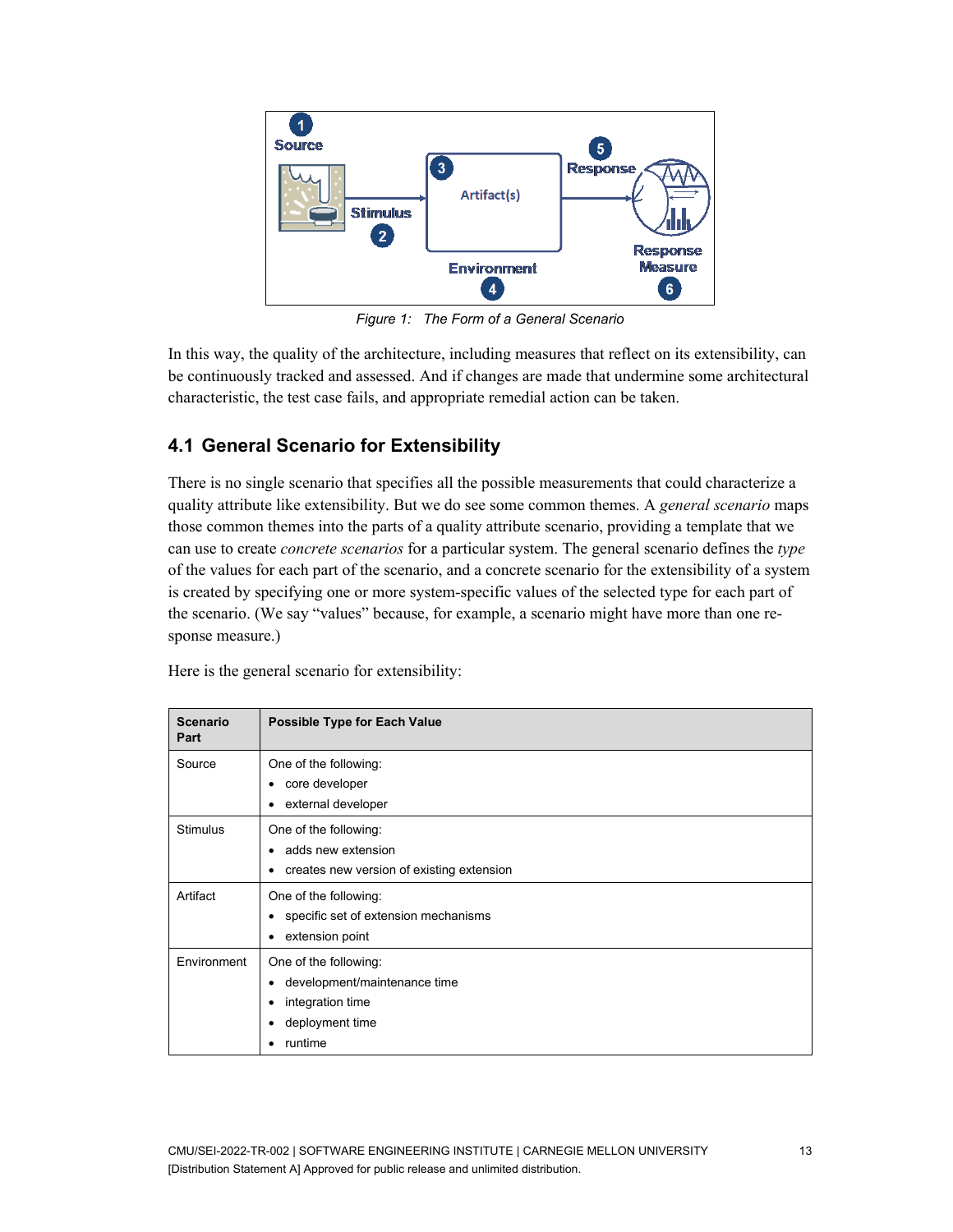| <b>Scenario</b><br>Part | <b>Possible Type for Each Value</b>                                                                             |
|-------------------------|-----------------------------------------------------------------------------------------------------------------|
| Response                | One or more of the following:                                                                                   |
|                         | extensions are {completed, integrated, tested}                                                                  |
|                         | new extensions are successful in correctly (syntactically and semantically) interacting with the<br>core system |
|                         | extensions in the new configuration do not violate any resource limits                                          |
|                         | extensions in the new configuration do not impact the correct behavior of other extensions                      |
| Response                | Cost, in terms of one or more of the following:                                                                 |
| Measure                 | # components changed                                                                                            |
|                         | $% \text{code}$                                                                                                 |
|                         | $\bullet$ # lines of code changed                                                                               |
|                         | $\bullet$ effort                                                                                                |
|                         | money                                                                                                           |
|                         | calendar time                                                                                                   |
|                         | effects on quality attribute response measures                                                                  |
|                         | # new defects introduced                                                                                        |

# <span id="page-19-0"></span>**4.2 Example Scenarios for Extensibility**

Each of the following example scenarios is constructed by selecting one or more of the types of values from each of the six parts of the general scenario and specifying a system-specific value. For each example, we will use an easy-to-understand "typical" system. In practice, you would choose values that are as precise as possible, in the context of your system.

#### <span id="page-19-1"></span>**4.2.1 Scenario 1: New Track Information**

This example scenario describes how an external developer can use the provided extension points to add a new type of moving track information to the system.

| <b>Scenario Part</b> | Value                                                                                                                         |
|----------------------|-------------------------------------------------------------------------------------------------------------------------------|
| Source               | External party                                                                                                                |
| Stimulus             | Add new type of moving track information to the system                                                                        |
| Artifact             | Fusion algorithm extension point                                                                                              |
| Environment          | Development time                                                                                                              |
| Response             | Increase resolution of fused tracks<br>Code-based modification made using existing extension points                           |
| Response<br>Measure  | No part of the core system needs to be recompiled<br>Development can be done by an external party in less than 3 person-weeks |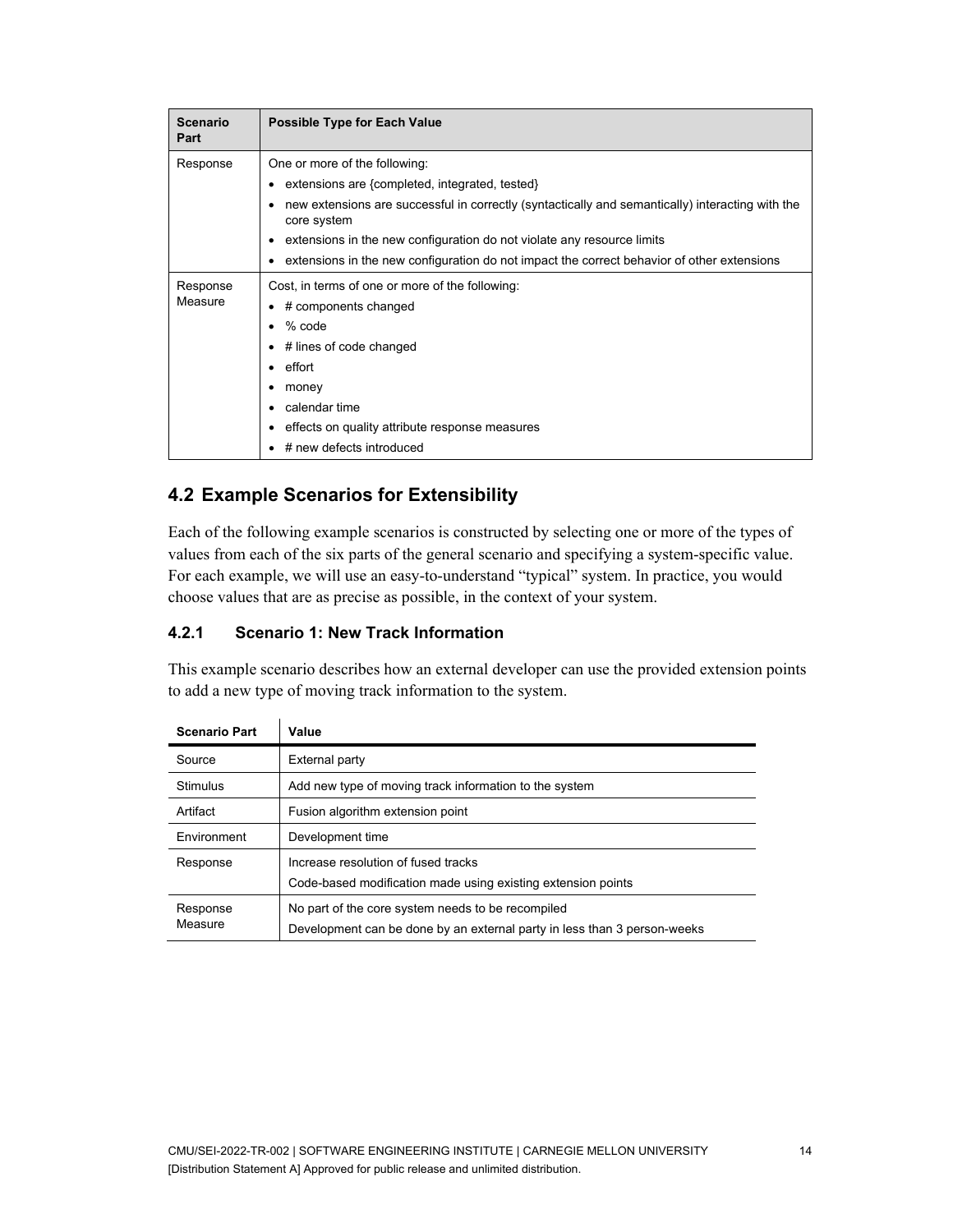#### <span id="page-20-0"></span>**4.2.2 Scenario 2: New Phase Discriminator**

This scenario describes how to extend the system by adding a new phase discriminator from an external party.

| <b>Scenario Part</b> | Value                                                                                                                 |  |  |
|----------------------|-----------------------------------------------------------------------------------------------------------------------|--|--|
| Source               | External party                                                                                                        |  |  |
| Stimulus             | Add a phase discriminator to identify rotational motion                                                               |  |  |
| Artifact             | Fusion algorithm extension point                                                                                      |  |  |
| Environment          | Development time                                                                                                      |  |  |
| Response             | Increase resolution of fused tracks<br>Code-based modification made                                                   |  |  |
| Response<br>Measure  | No part of the core system needs to be recompiled<br>Development can be done in 1 calendar month by an external party |  |  |

#### <span id="page-20-1"></span>**4.2.3 Scenario 3: New Input Validation Filter**

l,

This scenario describes how to create an extension to add a new input validation filter into the system.

| <b>Scenario Part</b> | Value                                                                                                               |
|----------------------|---------------------------------------------------------------------------------------------------------------------|
| Source               | External party                                                                                                      |
| Stimulus             | Add an input validation filter extension to clean up input and avoid injection attacks                              |
| Artifact             | User interface component extension point                                                                            |
| Environment          | Development by external party                                                                                       |
| Response             | Filter can be added to the system using extension points and works as expected                                      |
| Response<br>Measure  | No part of the core system needs to be recompiled<br>Development can be done in 2 person-weeks by an external party |

#### <span id="page-20-2"></span>**4.2.4 Scenario 4: New Location View**

This scenario shows how an external party can extend the system by adding a new location view type using the provided extension points.

| <b>Scenario Part</b> | Value                                                                                                                                                                              |
|----------------------|------------------------------------------------------------------------------------------------------------------------------------------------------------------------------------|
| Source               | External party                                                                                                                                                                     |
| Stimulus             | Create a new UI view extension to show location data on a map instead of as a list                                                                                                 |
| Artifact             | User interface component extension point                                                                                                                                           |
| Environment          | Development time                                                                                                                                                                   |
| Response             | New location view can be added to the system and displays the same location data                                                                                                   |
| Response<br>Measure  | No part of the core system needs to be recompiled<br>New view can be easily accessed, similarly to existing view<br>Development can be done in 4 person-weeks by an external party |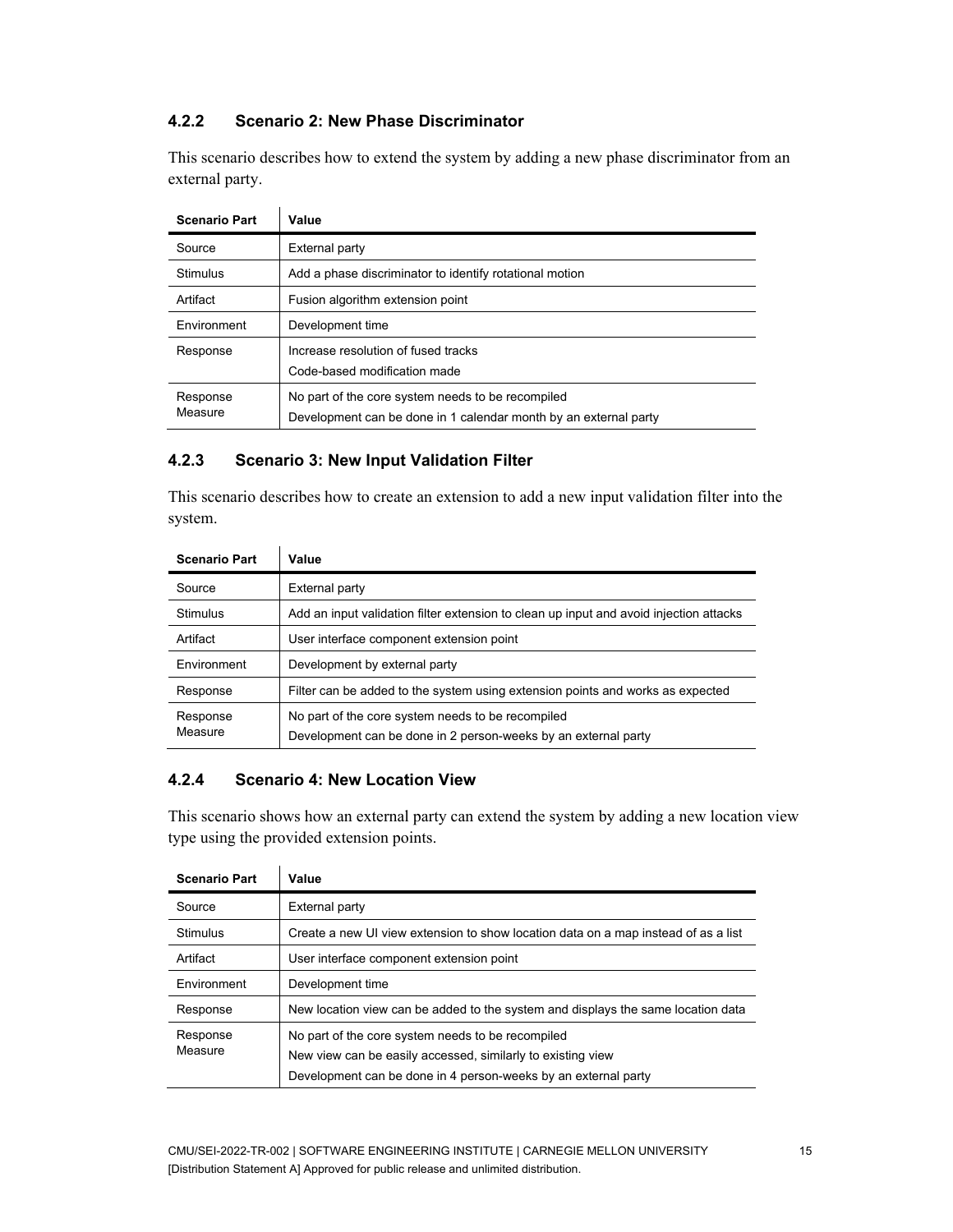### <span id="page-21-0"></span>**4.2.5 Scenario 5: New Format for Importing Data**

This scenario shows how an external party can extend the system by adding support for importing data in a new format.

| <b>Scenario Part</b> | Value                                                                                                                                              |
|----------------------|----------------------------------------------------------------------------------------------------------------------------------------------------|
| Source               | External party                                                                                                                                     |
| <b>Stimulus</b>      | Import health data from a World Health Organization provider                                                                                       |
| Artifact             | Data management component extension point                                                                                                          |
| Environment          | Development time                                                                                                                                   |
| Response             | Data in specific JSON format can be imported into the system and converted into internal<br>structure for storage using existing extensions points |
| Response<br>Measure  | No part of the core system needs to be recompiled<br>Development can be done using extension points in 2 person-weeks by an external party         |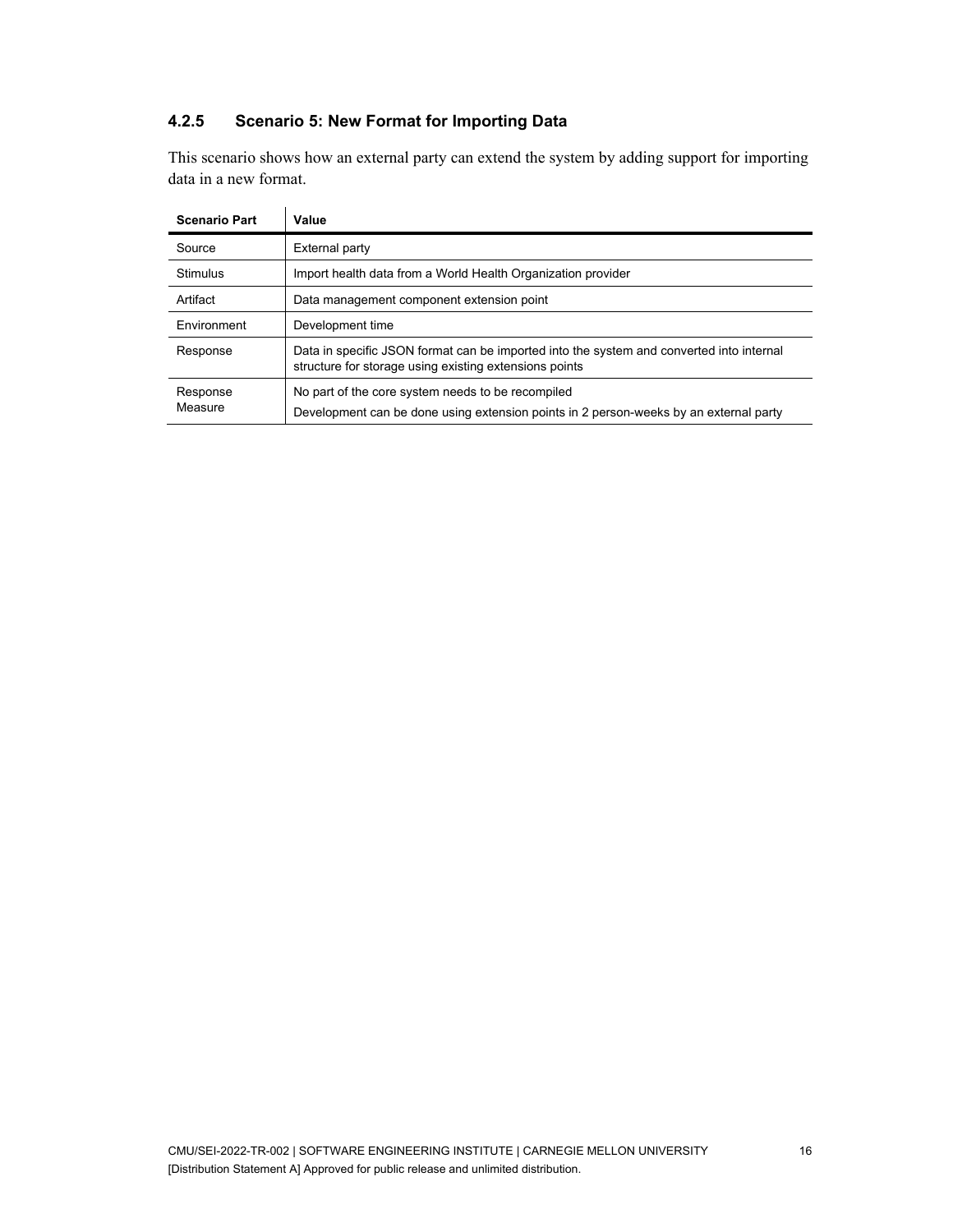# <span id="page-22-0"></span>**5 Mechanisms for Achieving Extensibility**

We have thus far focused most of our attention on analyzing an architecture for extensibility. But analysis and design are two sides of the same coin. Now we turn our attention to the architectural design task of *achieving* extensibility.

An architect must choose a set of design concepts to construct a solution for any quality attribute requirement [Cervantes 2016], and the architecture that the analyst is given to examine will include design decisions about such concepts. Here we generically refer to these design concepts as "mechanisms." These mechanisms are the architect's main tools to achieve a desired set of extensibility characteristics.

In practice, the terminology used for technical mechanisms is informal, and often the term is used to refer to any decision made during the architecture design process or to any fragment of the architecture that is intended to address some particular functional or quality attribute-related concern. In this report, we will consider two specific types of mechanisms:

- Architectural Patterns. *Design patterns* are conceptual solutions to recurring design problems that exist in a defined context. A pattern is *architectural* when its use directly and substantially influences the satisfaction of an architecture driver such as a quality attribute scenario [Cervantes 2016]. An architectural pattern defines a set of element types and interactions, the topological layout of the elements, and constraints on topology, element behavior, and interactions [Bass 2021].
- Architectural Tactics. *Tactics* are smaller building blocks of design than architectural patterns, focused on a single element or interaction, in contrast to a pattern that defines a collection of elements [Bass 2021].

## <span id="page-22-1"></span>**5.1 Tactics**

Since tactics are simpler and more fundamental than patterns, we begin our discussion of mechanisms for extensibility with them. Tactics are the building blocks of design, the raw materials from which patterns, frameworks, and styles are constructed. Each set of tactics is grouped according to the quality attribute goal that it addresses. The goals for the extensibility tactics found in [Figure 2](#page-23-0) are to enable a system, in the face of a request to extend the system, to manage dependencies, adapt, and manage deployments so that the extension to the system can be made efficiently.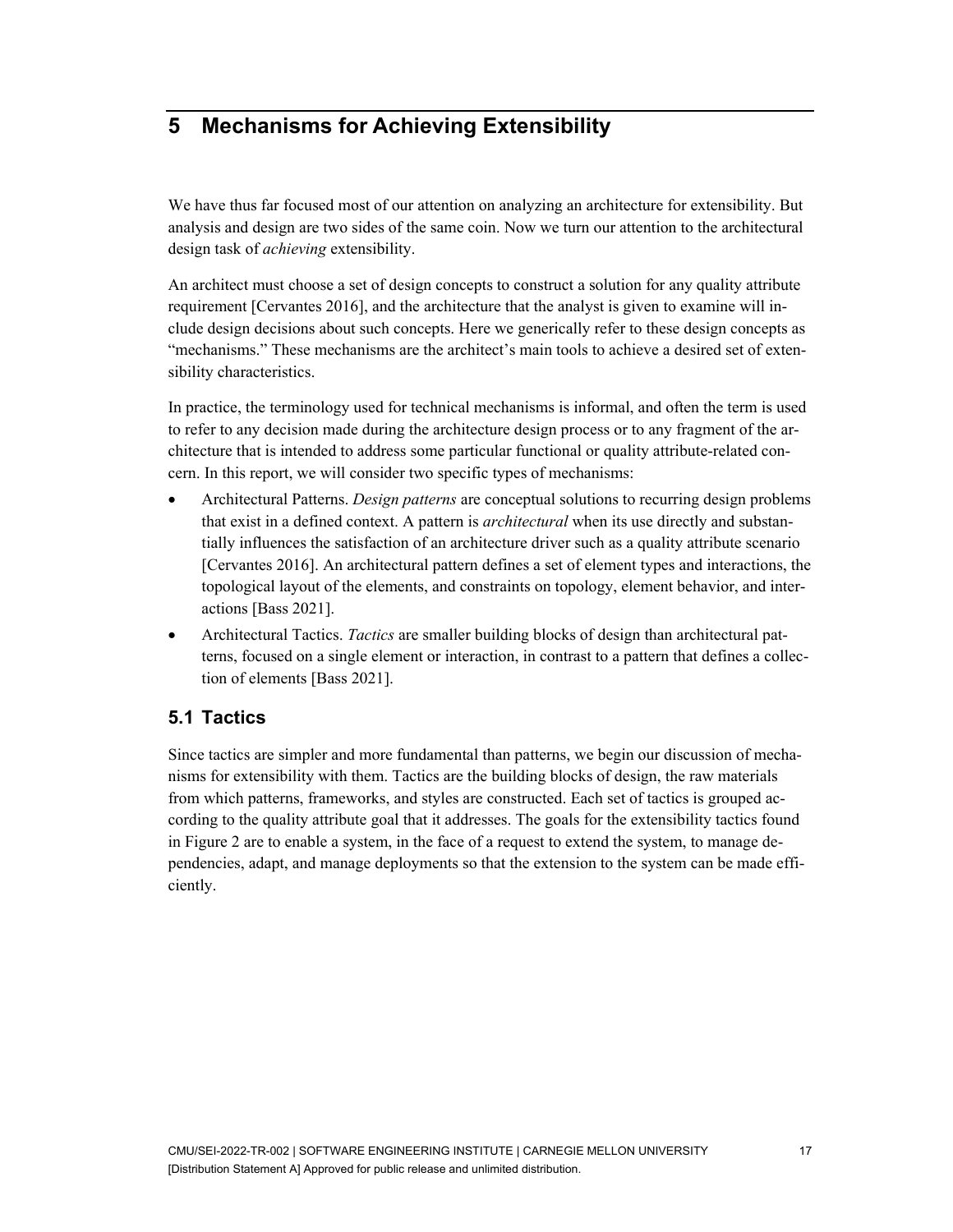

*Figure 2: Extensibility Tactics*

<span id="page-23-0"></span>These tactics are known to influence the responses (and hence the costs) in the general scenario for extensibility (e.g., number of components affected, effort, calendar time, new defects introduced). The tactic descriptions presented below are derived from *Software Architecture in Practice* [Bass 2021] and "Toward Design Decisions to Enable Deployability" [Bellomo 2014]. [Table](#page-23-1)  [1](#page-23-1) summarizes the tactics presented in this section and how each relates to the characteristics and measures presented in Section [3.1.](#page-10-1)

| <b>Tactic</b>                   | <b>Extensibility Characteristic</b> |                    |                     |                              |                            |                           |                               |                            |
|---------------------------------|-------------------------------------|--------------------|---------------------|------------------------------|----------------------------|---------------------------|-------------------------------|----------------------------|
|                                 | Coupled<br>Loosely                  | Highly<br>Cohesive | Understand-<br>able | Controllable<br><b>State</b> | Observable<br><b>State</b> | Deployability<br>Granular | Deployability<br>Controllable | Deployability<br>Efficient |
| Encapsulate                     | +                                   |                    | $\ddot{}$           |                              |                            |                           |                               |                            |
| Use an intermediary             | +                                   |                    |                     |                              |                            |                           |                               |                            |
| Restrict communication<br>paths | +                                   |                    |                     |                              |                            |                           |                               |                            |
| Abstract common services        |                                     | $\ddot{}$          | $\ddot{}$           |                              |                            |                           |                               |                            |
| Defer binding                   | $\ddot{}$                           |                    |                     |                              |                            |                           |                               |                            |
| Discover service (static)       | $\ddot{}$                           |                    | $\ddot{}$           |                              |                            |                           |                               |                            |
| Discover service (dynamic)      | $\ddot{}$                           |                    | $\ddot{}$           |                              |                            |                           |                               |                            |
| Specialized interfaces          |                                     |                    |                     | $\ddot{}$                    | $\ddot{}$                  |                           |                               |                            |
| Record/playback                 |                                     |                    |                     | $\ddot{}$                    | $\ddot{}$                  |                           |                               |                            |
| Localize state storage          |                                     |                    |                     |                              | $\ddot{}$                  |                           |                               |                            |
| Orchestrate                     | $\ddot{}$                           |                    |                     |                              |                            | $\ddot{}$                 | $\ddot{}$                     |                            |
| Manage resources                | $\ddot{}$                           |                    |                     |                              |                            |                           | $\ddot{}$                     |                            |
| Segment deployments             |                                     |                    |                     |                              |                            |                           | $\ddot{}$                     | $\ddot{}$                  |

<span id="page-23-1"></span>*Table 1: Extensibility Tactics and Their Relationships to Extensibility Characteristics*

Note: A plus sign indicates that the tactic positively addresses an extensibility characteristic and hence measures, a minus sign indicates that the tactic has a negative effect, and an asterisk indicates that the tactic might positively or negatively address the measure, depending on its realization. A blank cell means that the tactic has no consistent effect on the measure.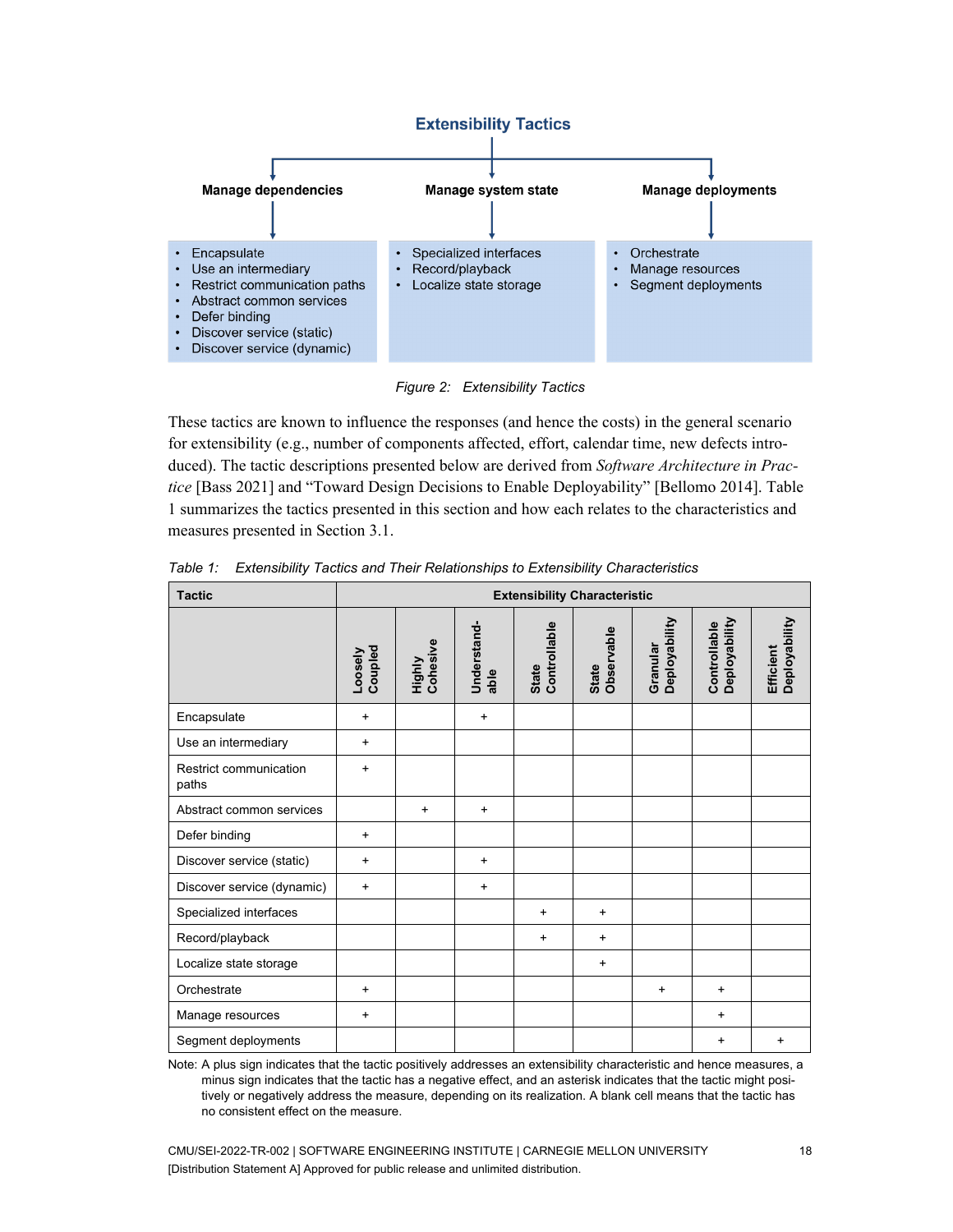Now we discuss each of the tactics presented i[n Figure 2](#page-23-0) in more detail below. For each tactic that we discuss, we not only describe the tactic but also relate it to the characteristics described in Section [3.1](#page-10-1) as a way of describing the intent and impact of the tactic.

#### <span id="page-24-0"></span>**5.1.1 Managing Dependencies**

#### **Encapsulate**

Encapsulation is the foundation upon which all other extensibility tactics are built. It is, therefore, seldom seen on its own, but its use is implicit in the other tactics described here. Encapsulation, if done properly, will reduce coupling between modules and increase the cohesion within modules.

Encapsulation introduces an explicit interface to a module. This interface includes an API and its associated responsibilities. Encapsulation is also arguably the most common modifiability tactic because it reduces the probability that a change to one module propagates to other modules. Couplings that might have depended on the internals of the modules now go to the interface for the module. These strengths are, however, reduced because the interface limits the ways in which external responsibilities can interact with the module (perhaps through a wrapper). The external responsibilities can now only directly interact with the module through the exposed interface (indirect interactions, however, such as dependence on quality of service, will likely remain unchanged). Interfaces designed to increase modifiability should be abstract with respect to the details of the module that are likely to change—that is, they should hide those details.

Encapsulation may, for example, hide interfaces that are not relevant for extensibility and expose only those that will act as extension points. An example is a set of extension points that can be used to extend the filtering capabilities of a system, without giving access to any other part of the system, and where changes behind those extension points would not be noticeable to extensions.

#### Use an Intermediary

Intermediaries are used for breaking dependencies among a set of components. Intermediaries can be used to resolve different types of dependencies. For example, intermediaries like a publish-subscribe bus, shared data repository, or dynamic service discovery all reduce dependencies between data producers and consumers by removing any need for either to know the identity of the other party. Intermediaries decouple components from one another and thus may reduce coupling of all types.

Determining the specific benefits of a particular intermediary requires knowing what the intermediary actually does. An intermediary can be useful to allow future additions to a system without having to modify the core system. It can also help analysts or developers more easily discover new extension modules added to a system.

#### Restrict Communication Paths

This tactic restricts the set of modules that a given module can interact with. In practice, this tactic is achieved by restricting a module's visibility (when developers cannot see an interface, they cannot employ it) and by restricting authorization to access it (restricting access to only authorized modules). This tactic is seen in service-oriented architectures (SOAs), in which point-to-point requests are discouraged in favor of forcing all requests to be routed through an enterprise service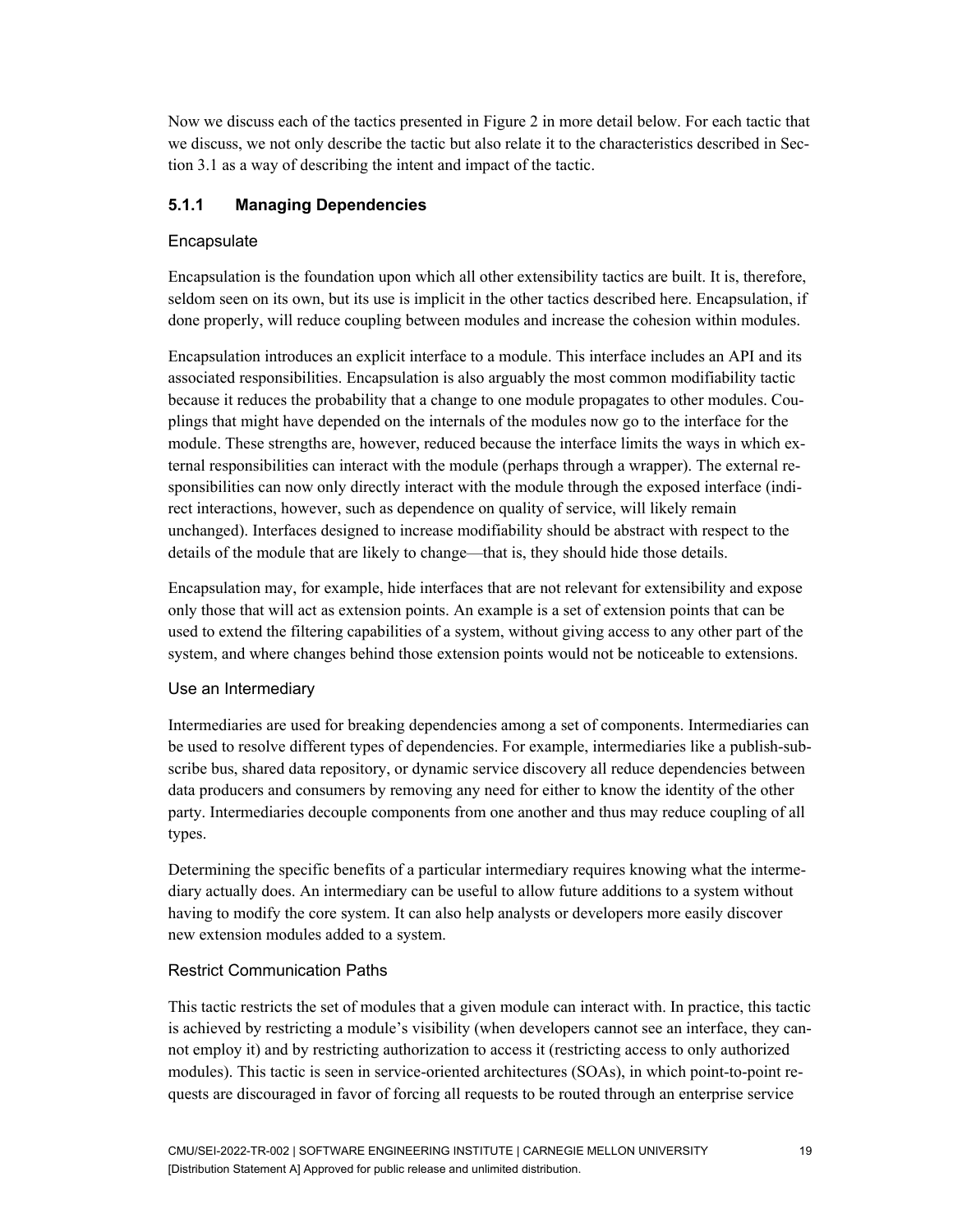bus so that routing and preprocessing can be done consistently. This tactic is typically used to limit syntactic coupling, although it could, in principle, restrict other forms of coupling as well.

This tactic can be very useful when defining extension points. By restricting interaction to only certain defined modules, the amount of knowledge needed to create an extension is decreased, and the possible ways to interact with the main system can also be tightly controlled.

#### Abstract Common Services

Where two modules provide services that are similar but not quite the same, it may be useful to hide both specific modules behind a common abstraction for a more general service. The more general service is more cohesive than either of the original services. This form of abstraction also serves to make an architecture more understandable. The abstraction might be realized as a common interface implemented by both or may involve an intermediary that translates requests for the abstract service to more specific requests for the modules hidden behind the abstraction. This is a form of encapsulation that hides the details of the modules from other components in the system. In terms of extensibility, this means that future extensions must deal with only a single abstraction (realized as an extension point) to access existing services, rather than needing knowledge of different modules and adding dependencies to them.

Abstracting common services allows for consistency when handling common infrastructure concerns (e.g., translations, security mechanisms, and logging) via the extension point. When these concerns change, or when new versions of the components implementing these concerns change, the changes can be made in a smaller number of places.

#### Defer Binding

When we bind the values of some parameters at a different phase in the lifecycle than the one in which we declared the parameters, we are applying the defer binding tactic. Deferring binding reduces all forms of coupling, since a client of some functionality can depend only on the explicit interface for the functionality that is exposed and not on, for example, its runtime behavior, memory usage, or any other property or side effect.

Deferring binding is one of the most used tactics to achieve extensibility. Allowing binding to occur later lets developers easily add more functionality through defined methods without the need to recompile the core system. Deferred binding also allows developers to easily add different and customized extensions to a system without previous knowledge of those extensions.

#### Discover Service (Static)

This tactic allows one service to locate another by querying a directory service.<sup>[5](#page-25-0)</sup> The service being searched for can be described by type of service, name, location, quality of service (e.g., timing performance or availability), or some other attribute.

This tactic is often implemented using a database or a wiki that describes the service, provides its location, and describes the service's API. An advantage of static service discovery is the relatively

<span id="page-25-0"></span><sup>&</sup>lt;sup>5</sup> We use the word "service" generically here to indicate some packaging of functionality that is discoverable at runtime. This does not imply a service-based architecture.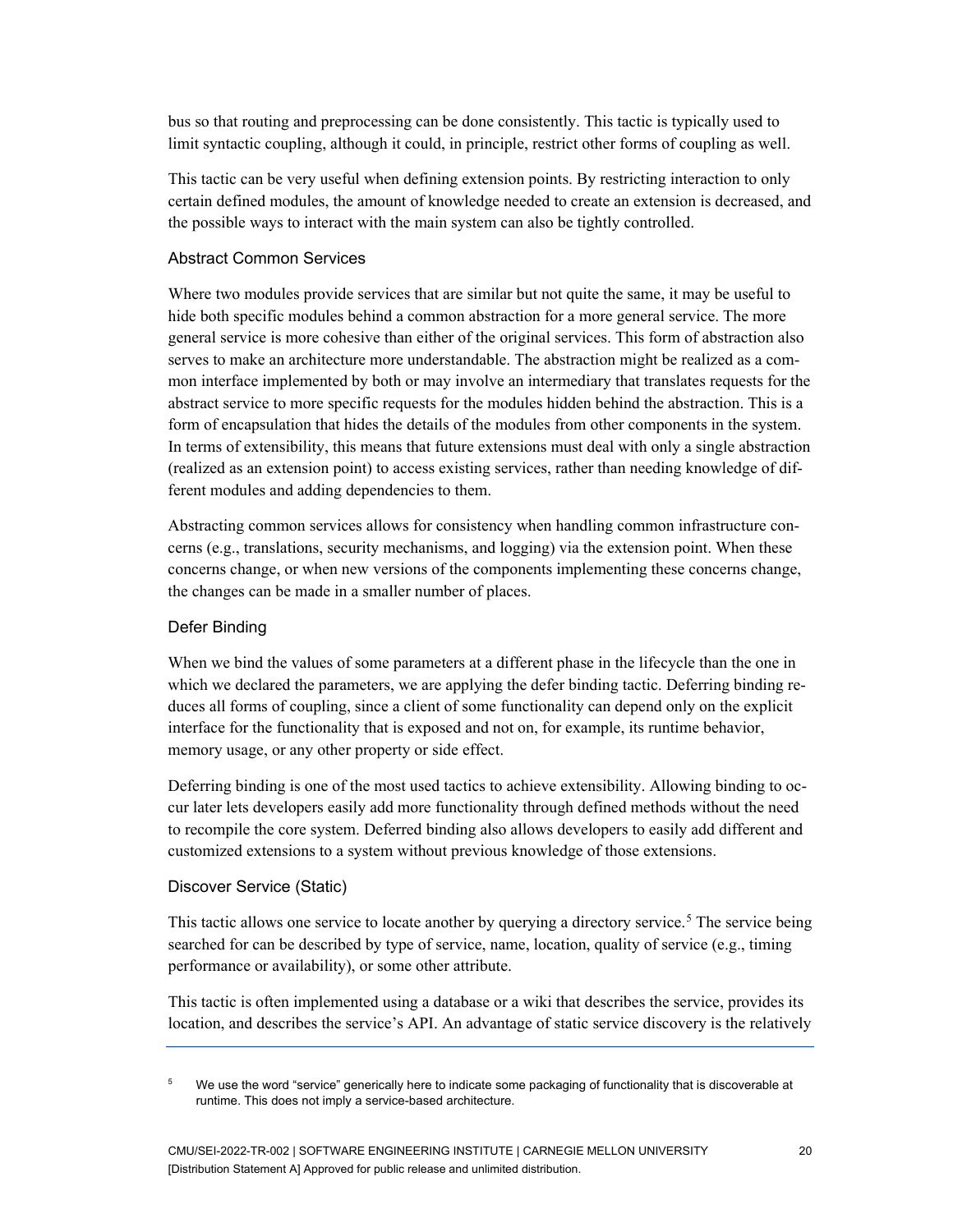low cost to set one up in environments that do not change often. This approach does not work well in environments where the locations of services need to change often (e.g., containers or virtual machines where Internet Protocols are assigned dynamically). Dynamic environments require more up-front investment and generally are implemented by commercial off-the-shelf products that support the indirection needed for load balancing and other runtime needs.

Having a static way to discover a service allows a core system to easily find new functionality implemented as an extension. This can help make an architecture more understandable and more loosely coupled. Including a mechanism for static service discovery in an architecture can also be a governance mechanism that can assist extensibility by setting an expectation of minimal information that will be made available for all new extensions. The specific set of information that is required for the discovery mechanism varies, with inclusion of syntactic descriptions being common and inclusion of data semantics not being common.

#### Discover Service (Dynamic)

Dynamic discovery enables the discovery of service providers at runtime, allowing the binding between a service consumer and a concrete service to occur at runtime. This is similar to the discover service (static) tactic, but it defers the discovery and binding. And as with the static version of this tactic, it aids in making an architecture more loosely coupled and more understandable.

From an extensibility perspective, inclusion of a dynamic discovery capability sets the expectation that the core system will clearly advertise services available for integration with future components and the minimal information that will be available for each service. The specific information available will vary, but as a runtime mechanism, it is typically oriented to data that can be mechanically searched during discovery and runtime integration (e.g., identifying a specific version of an interface standard by string match).

#### <span id="page-26-0"></span>**5.1.2 Managing State**

#### Specialized Interfaces

Having specialized testing interfaces allows you to control or capture variable values for a component either through a test harness or through normal execution. Examples of specialized test routines, some of which might otherwise not be available except for testing purposes, include these:

- a *set* and *get* method for important variables, modes, or attributes
- a *report* method that returns the full state of the object
- a *reset* method to set the internal state (for example, all the attributes of a class) to a specified internal state
- a method to turn on verbose output, various levels of event logging, performance instrumentation, or resource monitoring

Specialized testing interfaces and methods should be clearly identified or kept separate from the access methods and interfaces for required functionality so that they can be removed if needed. (However, in performance-critical and some safety-critical systems, it is problematic to field different code than that which was tested. If you remove the test code, how will you know the code you field has the same behavior, particularly the same timing behavior, as the code you tested? For other kinds of systems, however, this strategy is effective.)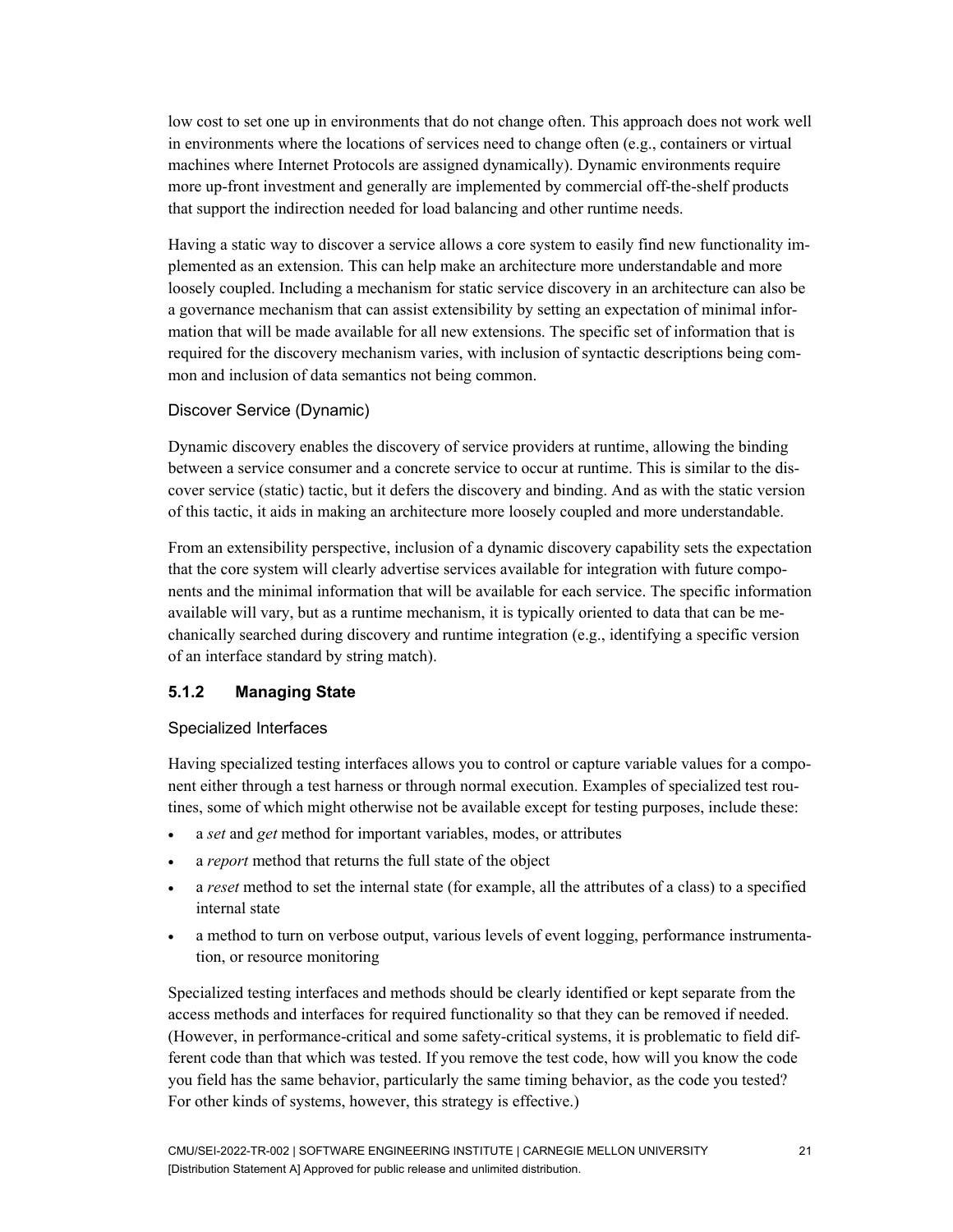#### Record/Playback

The state that caused a fault is often difficult to recreate. Recording the state when it crosses interfaces allows that state to be used to "play the system back" and to recreate the fault. Record refers to capturing information crossing interfaces, and playback refers to using the recorded state as input for further testing.

#### Localize State Storage

To start a system, subsystem, or component in an arbitrary state for a test, it is most convenient if that state is stored in a single place. By contrast, if the state is buried or distributed, this becomes difficult if not impossible. The state can be fine-grained—individual variables—or coarse-grained to represent broad abstractions or overall operational modes. The choice of granularity depends on how the states will be used in testing. A convenient way to "externalize" state storage (that is, to make it able to be manipulated through interface features) is to use a state machine (or state machine object) as the mechanism to track and report current state.

#### <span id="page-27-0"></span>**5.1.3 Managing Deployments**

#### **Orchestrate**

Orchestrate is a tactic that uses a control mechanism to coordinate and manage the invocation of particular services so that they can be unaware of each other. Orchestration mechanisms encourage loose coupling and greater granularity of components (such as extensions) in an architecture. The creators are incentivized to make smaller, simpler extensions with fewer assumptions about how they will be used if there exists an orchestration mechanism in the architecture.

Workflow engines are a common implementation of the orchestrate tactic. Workflow management is fundamentally about the organization of work or activities. A workflow is a set of organized activities that coordinate software components to complete a business process. A workflow may consist of other workflows (each of which may themselves consist of aggregated services). The workflow model encourages reuse and agility, leading to more flexible business processes. Business processes can be managed under a philosophy of business process management (BPM) that views processes as a set of competitive assets to be managed. The processes that businesses seek to manage are typically composed within and executed by a SOA infrastructure. Complex orchestration can be specified in a language such as BPEL (Business Process Execution Language).

Orchestration helps with the integration of a set of loosely coupled reusable services to create a system that meets a new need. This tactic allows future extensions to focus on integration with the orchestration mechanism instead of point-to-point connections with multiple components.

#### Manage Resources

A resource manager is a specific form of intermediary that governs access to computing resources. It is similar to the restrict communication paths tactic. With this tactic, software components are not allowed to directly access some computing resources (e.g., threads or blocks of memory). Instead, they request those resources from a resource manager. Resource managers are typically responsible for allocating resource access across multiple components in a way that preserves some invariants (e.g., avoiding resource exhaustion or concurrent use), enforces some fair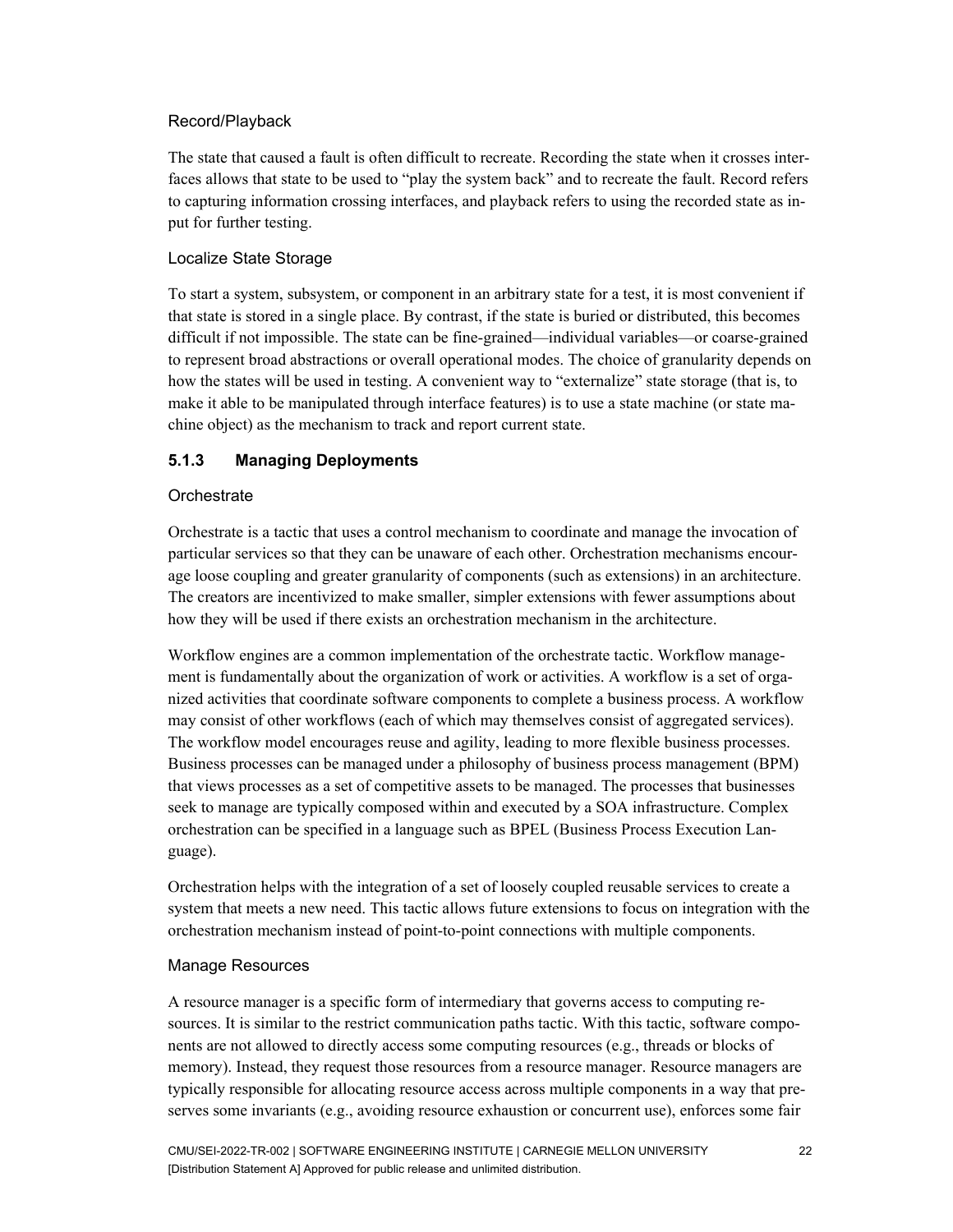access policy, or both. Examples of resource managers include transaction mechanisms in databases, use of thread pools in enterprise systems, and use of the ARINC 653 specification for space and time partitioning.

A resource manager is an extensibility tactic that supports the addition of new extensions by clearly exposing resource requirements and managing their common use. It promotes lower coupling and can be particularly useful for avoiding unintended coupling that can occur when resources are allocated implicitly and idiosyncratically by the individual components of a system. A resource manager can be used to prevent extensions from overusing some resources and to avoid conflicts of resource usage between extensions.

#### Segment Deployments

Rather than deploying in an all-or-nothing fashion, deployments are made gradually, often with no explicit notification to users of the system. This tactic has been realized in techniques such as phased rollout, incremental rollout, canary release, and blue/green deployment. This rollout may be for instances of a system or for the component parts of the system, such as services, that are gradually released. By gradually releasing, the effects of new deployments can be monitored, measured, and, if necessary, rolled back. This tactic minimizes the potential negative impact of an incorrect deployment by shrinking the granularity of deployments and helps lower the potential issues of extending an existing system.

Segmented deployments can be useful when dealing with extensions. They allow different extensions to be deployed separately, ensuring that each extension works before adding another one. This makes deployments more controllable and efficient.

#### <span id="page-28-0"></span>**5.2 Patterns**

As stated above, architectural tactics are the fundamental building blocks of design. Hence, they are the building blocks of architectural patterns. By way of analogy, we say that tactics are atoms and patterns are molecules. During analysis it is often useful for analysts to break down complex patterns into their component tactics so that they can better understand the specific set of quality attribute concerns that patterns address, and how. This approach simplifies and regularizes analysis, and it provides more confidence in the completeness of the analysis.

[Table 2](#page-29-1) summarizes the extensibility tactics that are used to build each of the patterns described. Then we provide a brief description of each pattern, a discussion of how the pattern promotes extensibility, and finally the other quality attributes that are negatively impacted by these patterns (tradeoffs).

Note that just because a pattern negatively impacts some other quality attribute, this does not mean that the levels of that quality attribute will be unacceptable. For example, the use of an intermediary always negatively affects performance (specifically latency). This is inevitable; the interposition of an intermediary adds processing and communication steps. However, the resulting latency of the system may be acceptable. Perhaps the added latency is only a small fraction of endto-end latency on the most important use cases. In such cases the tradeoff is a good one, providing benefits for extensibility and modifiability while "costing" only a small amount of latency.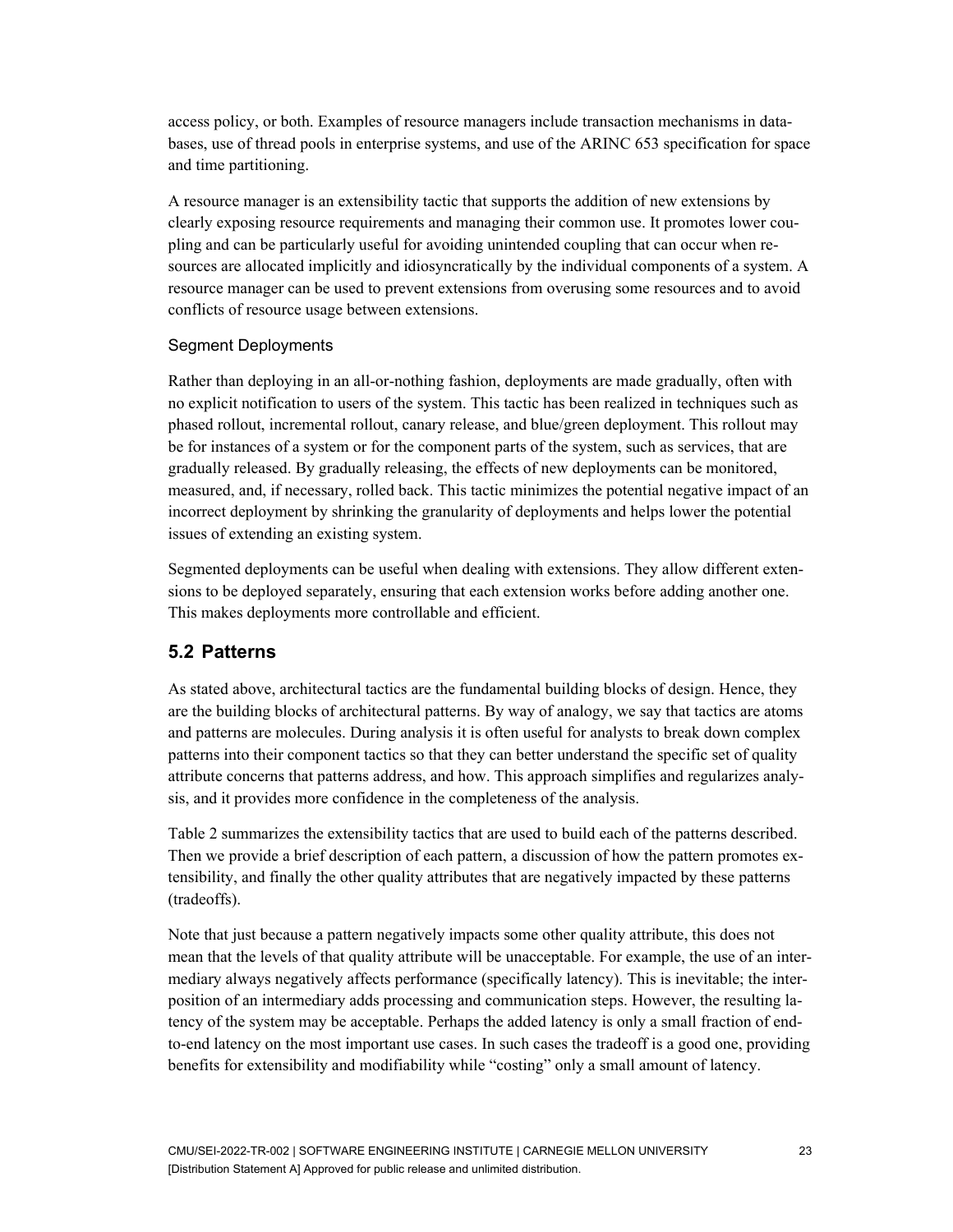It is also important to note that the tradeoffs described below are general. Other architectural mechanisms or decisions applied with the pattern may change the impacts. An example would be lightweight proprietary protocols and standards in place of web services to mitigate the performance challenges of using heavier weight standards. The performance challenge could be mitigated while other problems are introduced. These are the kinds of assessments that analysts need to make when assessing the appropriateness of the patterns selected and implemented.

This pattern list is not meant to be exhaustive. The purpose of this section is to illustrate common extensibility patterns—Microkernel, Layers, Publish-Subscribe, and Intercepting Filter—and to show how analysts can break patterns down into tactics that help them analyze quality attribute scenarios. [Table 2](#page-29-1) maps the patterns to the extensibility tactics described in Section [5.1.](#page-22-1) The patterns themselves are described in the following subsections.

| <b>Tactic</b>                | Microkernel/<br>Plug-in | Layers | Publish-<br><b>Subscribe</b> | Intercepting<br><b>Filter</b> |
|------------------------------|-------------------------|--------|------------------------------|-------------------------------|
| Encapsulate                  | x                       | X      | x                            |                               |
| Use an intermediary          | x                       |        | x                            |                               |
| Restrict communication paths | x                       | x      | x                            |                               |
| Abstract common services     |                         | X      |                              |                               |
| Defer binding                | x                       |        | x                            |                               |
| Discover service (static)    | x                       |        |                              |                               |
| Discover service (dynamic)   | X                       |        |                              |                               |
| Specialized Interfaces       |                         |        |                              | X                             |
| Record/Playback              |                         |        |                              | X                             |
| Localize State Storage       |                         |        |                              |                               |
| Orchestrate                  |                         |        | x                            |                               |
| Manage resources             | X                       |        | x                            |                               |
| Segment deployments          | X                       |        |                              |                               |

<span id="page-29-1"></span>*Table 2: Extensibility Tactics Mapped to Common Patterns*

## <span id="page-29-0"></span>**5.2.1 Microkernel/Plug-In**

The Microkernel or Plug-in architectural pattern provides a structure to add additional features to a core application after it has been completed, without the need to recompile it. This pattern defines a set of extension points through which extensions called plug-ins can be added to the core without requiring changes to it. Plug-ins provide extensibility and flexibility and isolate functionality and features added to the system. Traditionally the core of such a system provides only minimal functionality, which is the case of microkernels implemented in operating systems. However, the amount of functionality included in the core system can be defined without directly affecting the possibility of using plug-ins for extensibility. How much functionality is included in the core defines how generic the overall system is and how malleable it is to be changed through the addition of plug-ins.

Plug-in modules are independent components that can add new functionality to a system and tend to be independent of each other. The core system has a method to find plug-ins currently installed,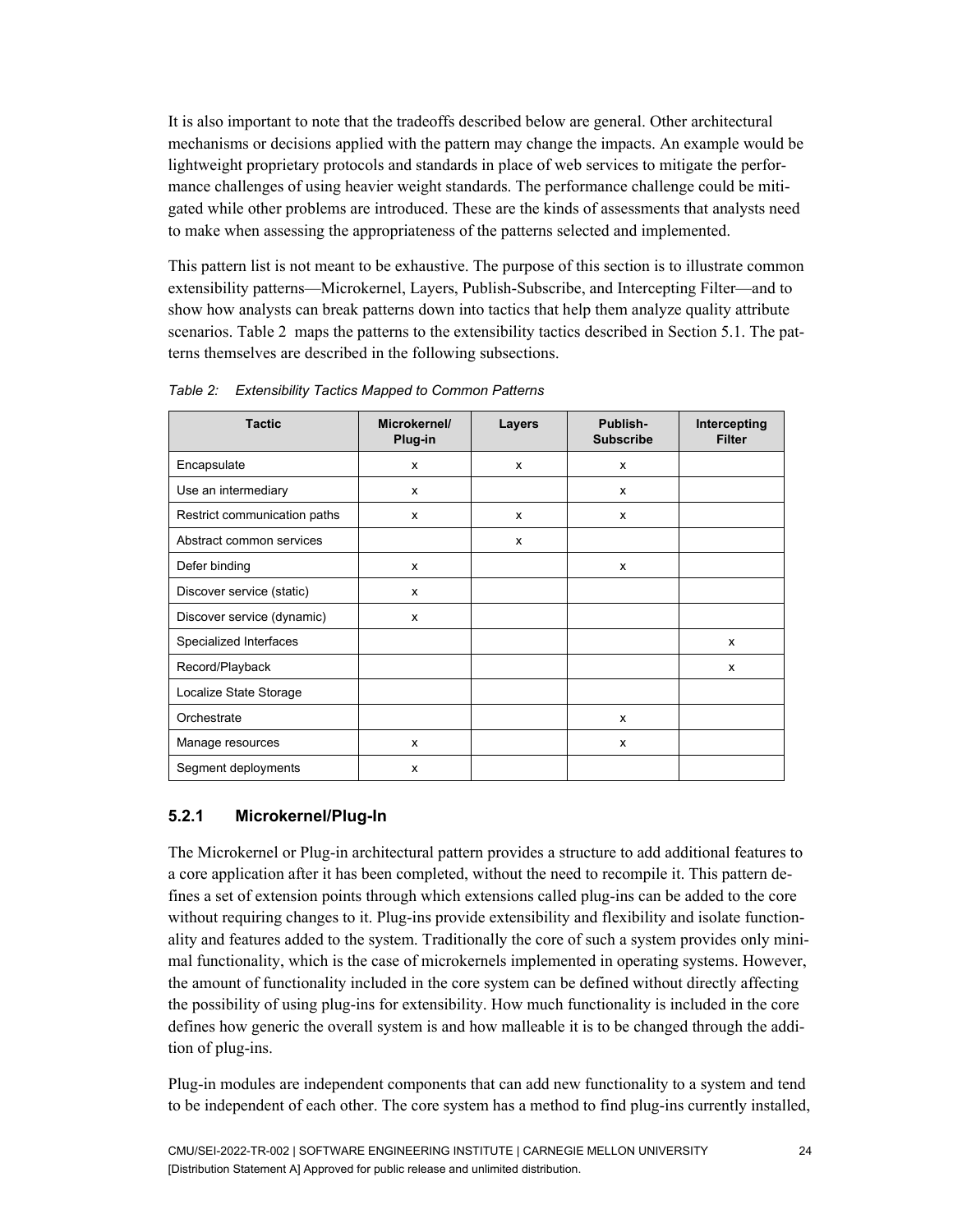such as a registry, in order to load them along with the system. Plug-ins are connected to the core system through extension points, which can be of different types, to support different types of plug-ins. The exact method used to connect plug-ins to the core system is not defined by this pattern and can be static (e.g., runtime libraries) or dynamic (e.g., using messages or a broker).

Benefits for extensibility:

- The main goal of the Microkernel pattern is to allow extensibility in a clear and cost-effective way, as plug-ins can be developed at different times than the core system and have clearly defined interfaces to implement to connect to it.
- The Microkernel pattern can be used to define explicitly what types of functionality can be added, and to which parts of the system, through extension points, allowing as much or little flexibility as desired in extensions.
- Plug-ins can be easily added or removed from a system, which allows for highly customizable versions of the system and for an easily segmented deployment of new functionalities.

Tradeoffs:

- Even though tests of specific plug-ins can be easily performed, testing the many potential combinations of different plug-ins installed to a system can become very complex when too many plug-ins exist, as the combinatorial explosion of potential setups may not be possible to properly test out.
- Managing multiple versions of plug-ins can be hard, as well as conflicts between different plug-ins in terms of use of resources or assumptions from the environment they will run on.
- Scalability can be adversely affected if too many plug-ins are installed, as monitoring and controlling the resources needed by multiple plug-ins can be hard to accomplish.

#### <span id="page-30-0"></span>**5.2.2 Layers**

Layering is arguably the most common of all architectural patterns [Bass 2021, Buschmann 2007]. All complex systems experience the need to develop and evolve portions of the system independently. The developers of the system need a clear and well-documented separation of concerns so that modules of the system may be independently developed and maintained. Hence, the software must be segmented in such a way that the modules can be developed and evolved separately with little interaction among the parts, supporting portability, modifiability, and extensibility. To achieve this separation of concerns, the Layers pattern divides the software into units called layers. Each layer is a grouping of modules that offers a cohesive set of services. The usage is, ideally, unidirectional. Layers completely partition a defined set of software, and each partition is exposed through a public interface.

Layers *restrict communication paths* by placing a constraint that each layer is allowed to use only the lower layer next to itself, which reduces the likelihood that changes to one layer will propagate past the next higher layer. Layers are also often designed to *abstract a set of common services* into their own layer to promote consistency and avoid the duplication of code. It is also common to see a data abstraction layer in data-intensive systems to reduce coupling with the underlying data store.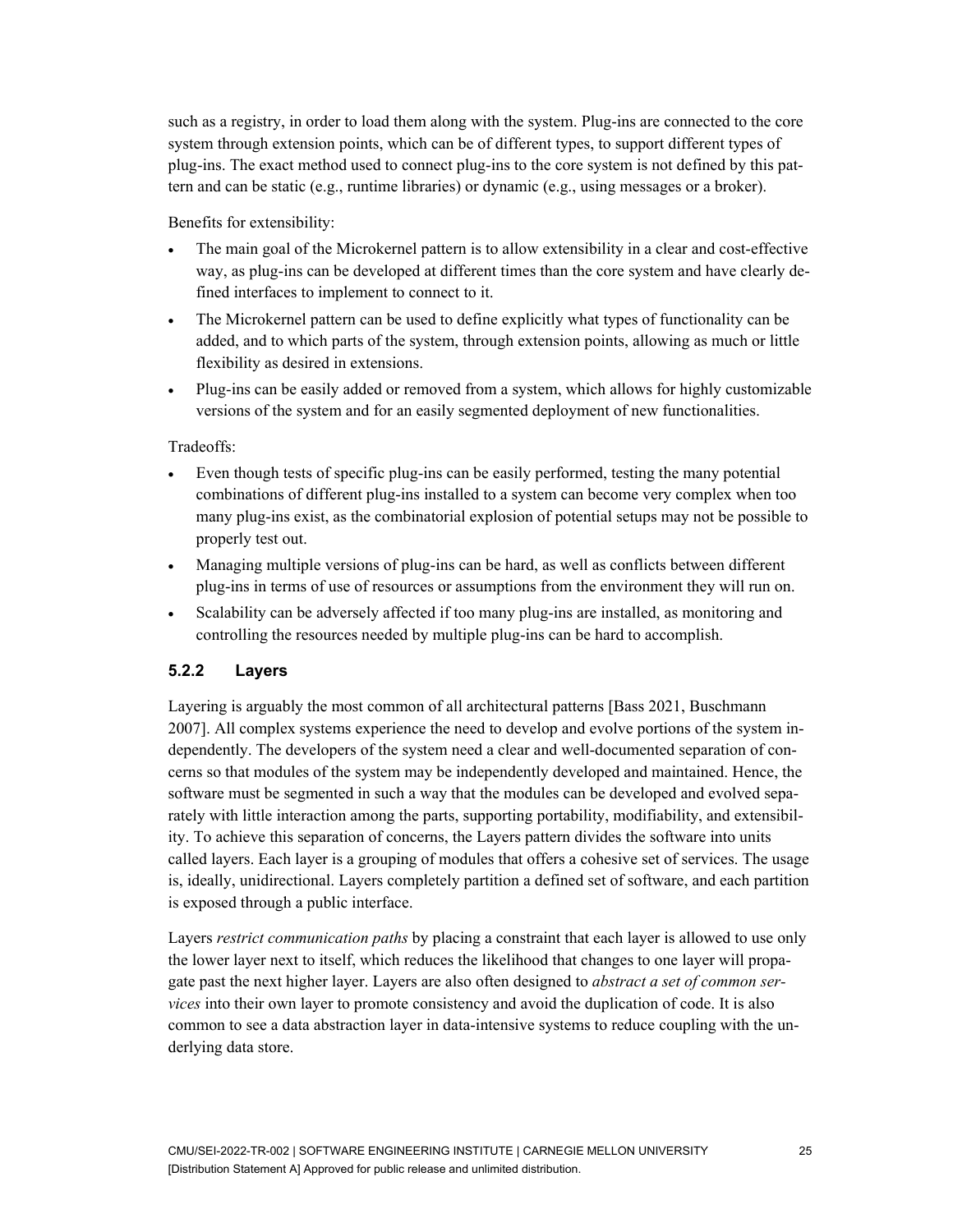Benefits for extensibility:

- Layered systems, if they contain only unidirectional dependencies, minimize the ripple effects of changes.
- Layers allow a clear separation of the core system and extension points where new planned functionalities can be added later.
- Layers are often deployed using tiers, which can be deployed and monitored independently to detect and isolate issues in new functionality.

Tradeoffs:

- Layering can initially make a system more complex to build.
- Performance is typically negatively impacted because many invocations need to traverse additional layers. But in many cases, the actual impact on latency and throughput may be very small, which is a good tradeoff.

#### <span id="page-31-0"></span>**5.2.3 Publish-Subscribe**

Publish-Subscribe is an architectural pattern in which components communicate primarily through asynchronous messages managed by a publish-subscribe mechanism (usually a bus of some kind). Publishers have no knowledge of subscribers' identity and vice versa; each is only aware of event types. A publish-subscribe mechanism can be implemented in different ways. In some cases, a distributed infrastructure is used to convey events between publishers and subscribers across a network; an enterprise service bus provides a publish-subscribe mechanism. In other cases, a local library can be used to register callbacks and implicitly invoke methods on subscribers when events arrive. Regardless, the result is extremely loose coupling between publishers and subscribers in terms of identity [Buschmann 2007]. Publish-Subscribe does not, however, prescribe the events that are permissible; that requires a separate decision process and agreement among participants.

The Publish-Subscribe pattern is often built on top of a broker. In such cases, publishers publish messages to a message broker (or event bus), and subscribers register their subscriptions with the broker. The broker is thus only responsible for message forwarding and associated functions such as filtering or prioritization.

Benefits for extensibility:

- New components do not need to understand the identity of interacting components and can limit their knowledge to the events being communicated (including all dimensions of distance).
- New components can be integrated to information flows simply by adding a subscription.
- Existing components are not affected by the need to send information to new components; this is managed by the publish-subscribe bus.

#### Tradeoffs:

• Routing communication through a publish-subscribe bus takes time, which can negatively affect performance scenarios that are sensitive to communication latency. This latency may not be deterministic, particularly when the number of subscribers varies during operations.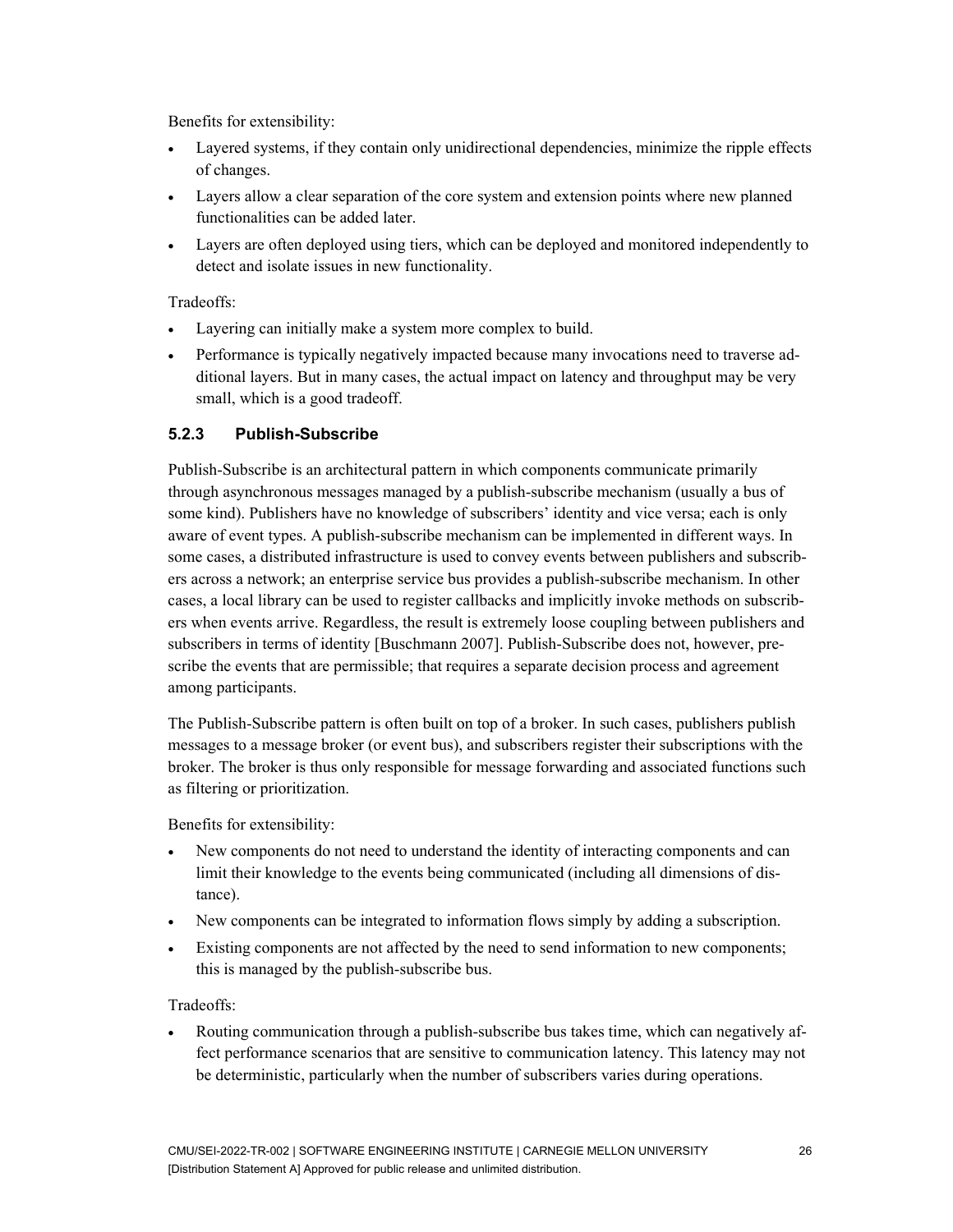- Reliance on asynchronous communication results in less deterministic behavior, which can negatively affect testability. Race conditions are a bigger concern in asynchronous systems.
- Reliance on a publish-subscribe bus to mediate obscures the identity of communication peers, which can negatively affect security. Publishers do not know the identity of their subscribers and vice versa. This can lead to challenges with key management for digital signatures. The publish-subscribe bus would need to store keys for every publisher and subscriber or use a single key for all. Using a publish-subscribe bus also puts the onus of enforcing authorization and authentication on the bus and removes any possibility for local control by a publishing component.

#### <span id="page-32-0"></span>**5.2.4 Intercepting Filter**

Intercepting Filter is an architectural pattern where filters can be easily added in a standard way to predefined parts of the system, to preprocess or postprocess the data being received by or sent from that component. These filters can be added or removed without changing existing code. This pattern originated from web application controllers, where filters were used to alter the request or response data handled by the controller.

The Intercepting Filter pattern can be useful when planning the extensibility of the system if there is a clearly defined location where data is going to be processed by an important part of the system. Even though setting up the mechanisms for the Intercepting Filters to work out can take some effort, once they are set up, they can act as an extension point where new functionality to pre- or post-process data passing through that component can be easily added in the future.

Benefits for extensibility:

- It is easy to add new filters for common pre- or post-processing functionality, without affecting the existing codebase, and they may be enabled by changing a configuration file.
- It is easy to add, remove, or combine filters in different ways, adding flexibility to further extensions to the core system.
- This pattern can help with testing a new extension, since this pattern isolates new filters through a clearly defined interface, simplifying the development and testing process for a filter extension.

Tradeoffs:

- The addition of filters before or after a process handles its data will influence performance. The magnitude of the effect will depend on the number of filters applied to pre- or post-process the data and their algorithmic complexity.
- These filters can have a positive impact on security, as they can be used to provide standardized data cleansing, removing the need for each component to do this on its own.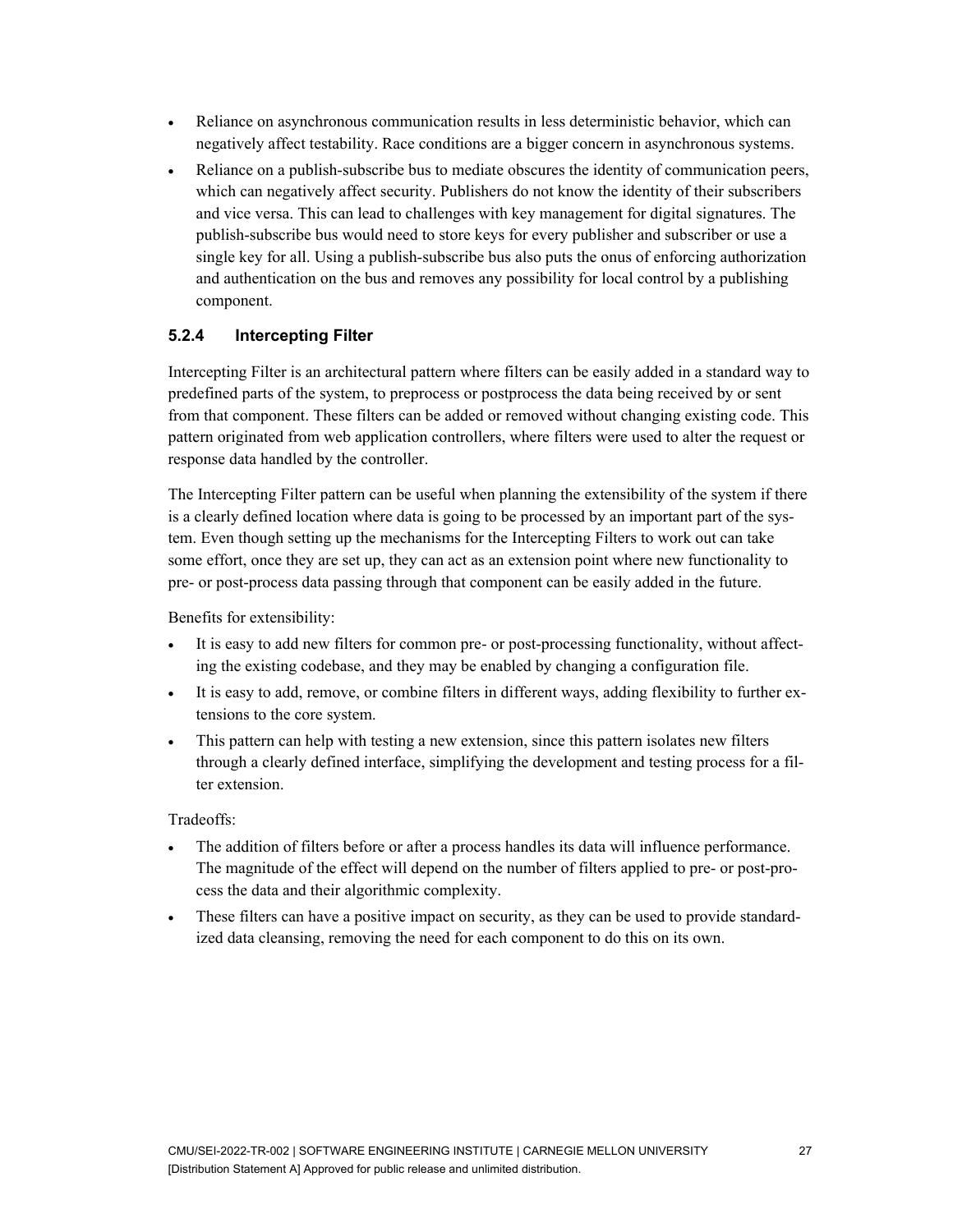# <span id="page-33-0"></span>**6 Analyzing for Extensibility**

An analyst's job is to judge the appropriateness of the extension points and mechanisms built into the architecture of a system, in light of the extensibility stimuli that the system will need to withstand. And as stated above, "appropriateness" is really a function of the risks and costs of the anticipated extensions. Analysts can specify these potential or anticipated extensions using scenarios, as we exemplified above, and for consistency and repeatability they can guide stakeholders to derive those scenarios from the general scenario for extensibility.

Analyzing for extensibility at different points in the software development lifecycle will take different forms. The different analysis options are sketched in [Table 3.](#page-33-1) If analysts only have a reference architecture or a functional architecture, for example, then they cannot make detailed predictions or claims about the level of difficulty associated with achieving a desired extensibility response measure. What the analyst can employ, at that early stage, is a checklist or tactics-based questionnaire. These analysis techniques will reveal the designer's intentions with respect to extensibility.

On the other hand, if the analysts have received a defined and documented [Clements 2010] product architecture—perhaps including views such as functional, hardware, and software architecture—but little or no coding has been done, they can still employ checklists and tactics-based questionnaires to understand the design intent. But as shown in [Table 3,](#page-33-1) the analysts can also begin to think about employing analysis models.

The point is that there is no one-size-fits-all analysis methodology and tools that we can recommend: the analysis team needs to respond appropriately to whatever artifacts have been made available for analysis. And the analysis team and the product owner need to understand that the accuracy of the analysis and expected degree of confidence in the analysis results will vary according to the quality of the available artifacts.

| <b>Lifecycle Phase</b>           | <b>Typical Available Artifacts</b>                                                                                                                                                                  | <b>Possible Analyses</b>                                         |
|----------------------------------|-----------------------------------------------------------------------------------------------------------------------------------------------------------------------------------------------------|------------------------------------------------------------------|
| Early Design                     | Set of selected mechanisms, tactics, and<br>patterns                                                                                                                                                | Checklist<br>Tactics-based questionnaire                         |
| Software Architecture<br>Defined | Set of containers for functionality (e.g., mod-<br>ules, services, microservices) and their in-<br>terfaces                                                                                         | Checklist<br>Tactics-based questionnaire<br>Model-based analyses |
| Implemented System               | Set of elements—services, processes,<br>threads, etc.—and their interaction mecha-<br>nisms-calls, pub/sub, messages, etc.-<br>along with the mapping of these elements to<br>hardware and networks | Checklist<br>Measurement-based analyses<br>Model-based analyses  |

<span id="page-33-1"></span>*Table 3: Lifecycle Phases and Possible Analyses for Extensibility*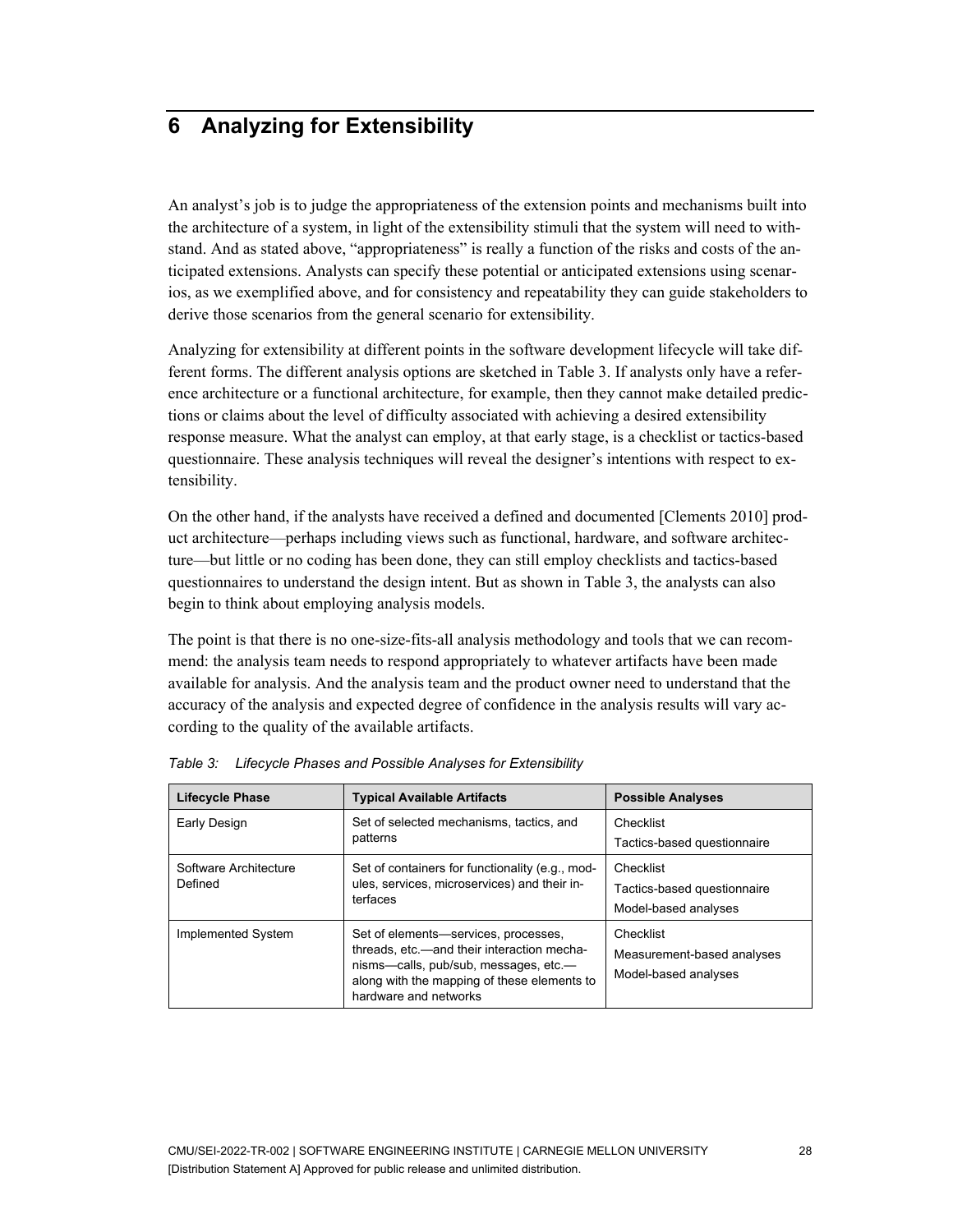# <span id="page-34-0"></span>**6.1 Tactics-Based Questionnaire**

Architectural tactics have been presented thus far as design primitives, following the work of Bass, Cervantes, and their colleagues [Bass 2021, Cervantes 2016]. However, since tactics are meant to cover the entire space of architectural design possibilities for a quality attribute, we can use them in analysis as well. Each tactic is a design option for the architect at design time. But used in hindsight, tactics represent a taxonomy of the entire abstract space of design possibilities for extensibility.

Specifically, we have found these tactics to be very useful guides for interviews with the architecture team. These interviews help analysts gain rapid insight into the design approaches taken, or not taken, by the architect and the risks therein. These risks might be one or more of the following:

- *risks of omission*, such as the architect did not use this tactic and should have
- *risks of commission*, such as this tactic is not really required, which increases costs with little or no commensurate benefit
- *risks on how a tactic was implemented*, such as team members implemented a tactic themselves when a better, more mature alternative already existed
- *managerial risks*, such as the tactic has not been properly communicated to the team

Although the information could be derived from other sources such as document review or reverse engineering, interviews with the architect are typically quite efficient and can be very revealing. For example, consider the list of extensibility tactics-inspired questions presented in [Ta](#page-34-1)[ble 4.](#page-34-1) The analyst asks each question and records the answers in the table.

| <b>Tactics</b><br>Group | <b>Tactics Question</b>                                                                                                                                                                                 | Supported?<br>(Y/N) | <b>Risk</b> | <b>Design Decisions</b><br>and Location | <b>Rationale and</b><br><b>Assumptions</b> |
|-------------------------|---------------------------------------------------------------------------------------------------------------------------------------------------------------------------------------------------------|---------------------|-------------|-----------------------------------------|--------------------------------------------|
| Manage<br>Dependencies  | Does the system encapsu-<br>late its functionality so that<br>only the parts that are<br>needed for extension are<br>exposed by an interface?                                                           |                     |             |                                         |                                            |
|                         | Does the system use inter-<br>mediaries for breaking de-<br>pendencies between com-<br>ponents and future<br>extensions, for example,<br>removing a data pro-<br>ducer's knowledge of its<br>consumers? |                     |             |                                         |                                            |
|                         | Does the system provide a<br>means to restrict communi-<br>cation paths between the<br>system and extensions?                                                                                           |                     |             |                                         |                                            |
|                         | Does the system abstract<br>common services, provid-<br>ing a general, abstract in-<br>terface for similar ser-<br>vices?                                                                               |                     |             |                                         |                                            |

<span id="page-34-1"></span>*Table 4: Tactics-Based Questionnaire for Extensibility*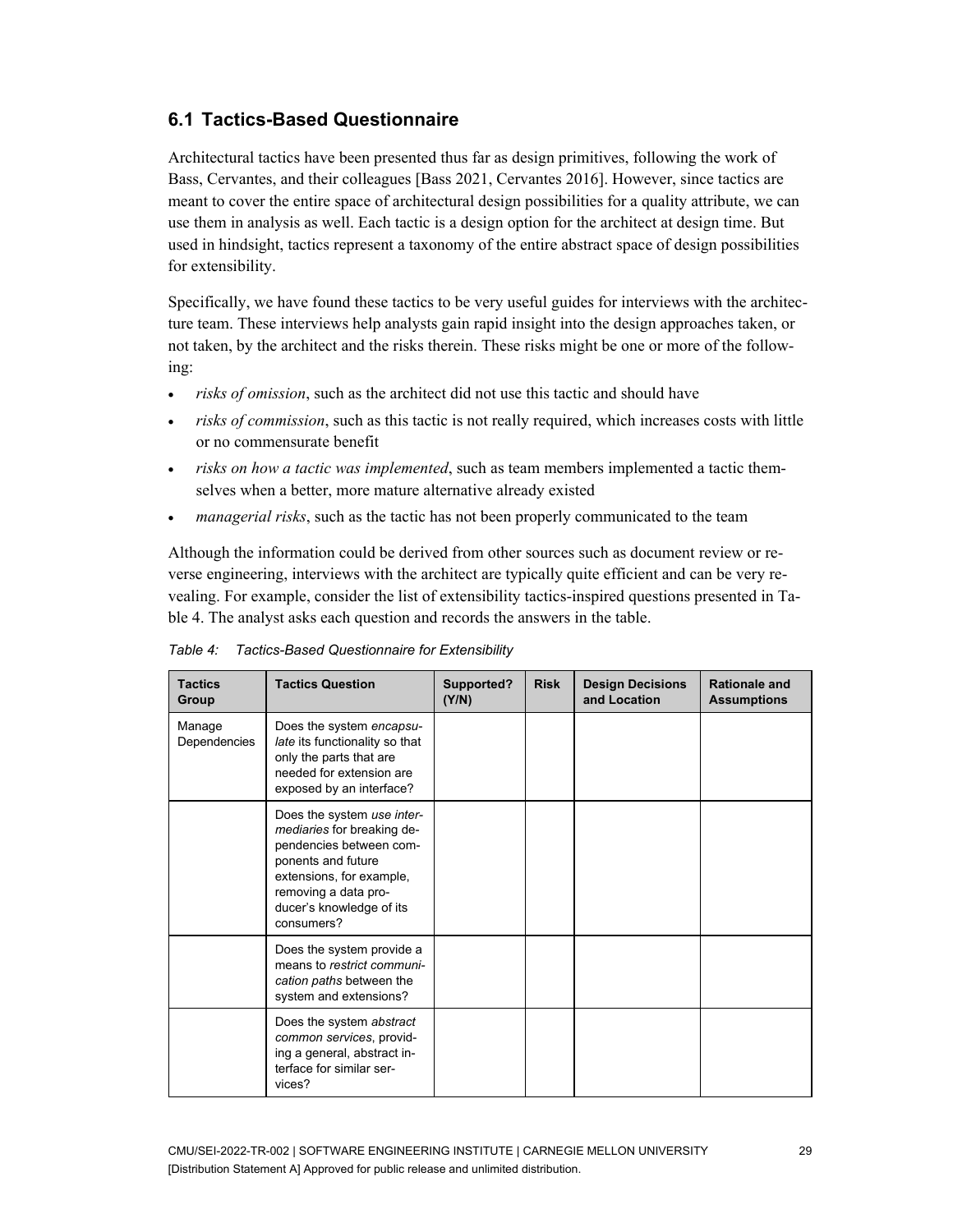| <b>Tactics</b><br>Group | <b>Tactics Question</b>                                                                                                                                                                                                                                         | Supported?<br>(Y/N) | <b>Risk</b> | <b>Design Decisions</b><br>and Location | <b>Rationale and</b><br><b>Assumptions</b> |
|-------------------------|-----------------------------------------------------------------------------------------------------------------------------------------------------------------------------------------------------------------------------------------------------------------|---------------------|-------------|-----------------------------------------|--------------------------------------------|
|                         | Does the system support<br>deferring binding of func-<br>tionality so that it can be<br>replaced later in the lifecy-<br>cle? For example, does the<br>system use plug-ins, ex-<br>tensions, or user scripting<br>to extend the functionality<br>of the system? |                     |             |                                         |                                            |
|                         | Does the system have a<br>known (static) discovery<br>service that describes<br>components (services) and<br>provides their locations<br>and their APIs?                                                                                                        |                     |             |                                         |                                            |
|                         | Does the system provide a<br>dynamic discovery service,<br>enabling the binding be-<br>tween a service consumer<br>and a service at runtime?                                                                                                                    |                     |             |                                         |                                            |
| Manage State            | Does the system or do the<br>system components pro-<br>vide specialized interfaces<br>to facilitate testing, moni-<br>toring, and extension?                                                                                                                    |                     |             |                                         |                                            |
|                         | Does the system provide<br>mechanisms that allow in-<br>formation that crosses an<br>interface to be recorded to<br>use it later for testing pur-<br>poses (record/playback)?                                                                                   |                     |             |                                         |                                            |
|                         | Is the state of the system,<br>or a significant subsystem,<br>stored in a single place to<br>facilitate testing (localized<br>state storage)?                                                                                                                   |                     |             |                                         |                                            |
| Manage<br>Deployments   | Does the system include<br>an orchestration mecha-<br>nism that coordinates and<br>manages the invocation of<br>extensions so they can be<br>ignorant of each other?                                                                                            |                     |             |                                         |                                            |
|                         | Does the system provide a<br>resource management ca-<br>pability that governs ac-<br>cess to computing re-<br>sources?                                                                                                                                          |                     |             |                                         |                                            |
|                         | Does the system support<br>segmenting deployments,<br>rolling out new releases<br>gradually (in contrast to re-<br>leasing in an all-or-nothing<br>fashion)?                                                                                                    |                     |             |                                         |                                            |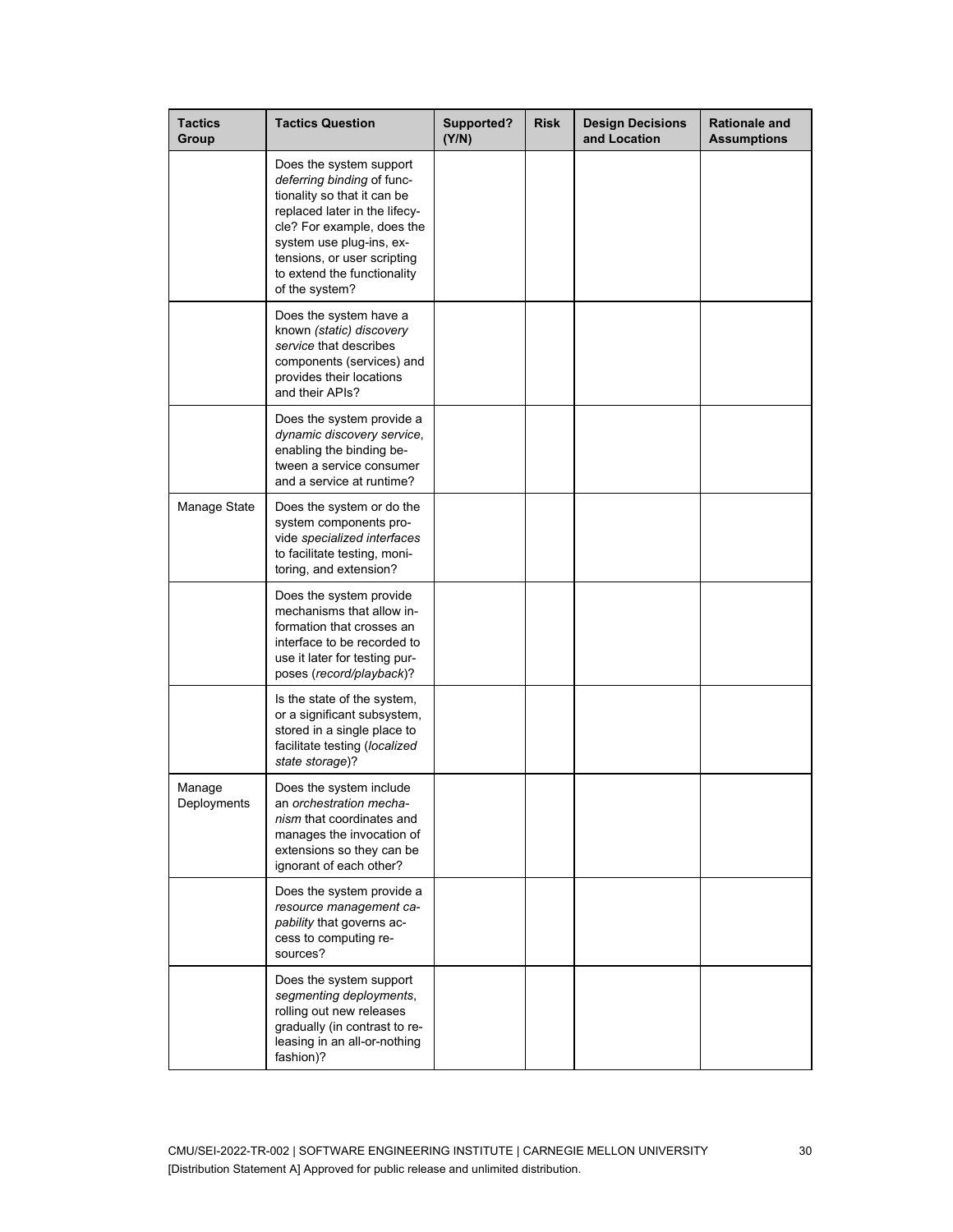These questionnaires can be used by an analyst, who poses each question to the architect and records the responses, as a means of conducting an architecture analysis. To use these questionnaires, follow these four steps:

- 1. For each tactics question, fill the "Supported" column with Y if the tactic is supported in the architecture and with N otherwise. The tactic name in the "Tactics Question" column is bolded.
- 2. If the answer in the Supported column is Y, then in the "Design Decisions and Location" column, describe the specific design decisions made to support the tactic and enumerate where these decisions are manifested (located) in the architecture. For example, indicate which code modules, frameworks, or packages implement this tactic.
- 3. In the "Risk" column, indicate the anticipated or experienced difficulty or risk of implementing the tactic using a  $(H = High, M = Medium, L = Low)$  scale. For example, a tactic that was of medium difficulty or risk to implement (or which is anticipated to be of medium difficulty, if it has not yet been implemented) would be labeled M.
- 4. In the "Rationale" column, describe the rationale for the design decisions made, including a decision *not* to use this tactic. Briefly explain the implications of this decision. For example, explain the rationale and implications of the decision in terms of its effect on cost, schedule, evolution, and so forth.

Thus, when using this set of questions in an interview, the analyst records whether each tactic is supported by the system's architecture, according to the opinions of the architect. When analyzing an existing system, the analyst can additionally investigate the following:

- Are there are obvious risks in the use (or nonuse) of this tactic? If the tactic has been used, record how it is realized in the system (e.g., via custom code, generic frameworks, or externally produced components).
- What are the specific design decisions made to realize the tactic, and where in the code base is the implementation (realization) found? This is useful for auditing and architecture reconstruction purposes.
- What rationale or assumptions are made in the realization of this tactic?

While this interview-based approach might seem simplistic, it can be very powerful and insightful. In architects' daily activities, they likely do not take the time to step back and consider the bigger picture. A set of interview questions such as those in [Table 4](#page-34-1) forces the architect to do just that. This process can be quite efficient; a typical interview for a single quality attribute takes between 30 and 90 minutes.

# <span id="page-36-0"></span>**6.2 Architecture Analysis Checklist for Extensibility**

As presented in Bass [2021], one can view an architecture design as the result of applying a collection of design decisions. We view architecture design and analysis as two sides of the same coin [Cervantes 2016]: any design decision made by an architect should be analyzed. Design and analysis are not distinct activities—they are intimately related. Below we present a systematic categorization of these decisions so that an architect or analyst can focus attention on those design dimensions likely to be most troublesome.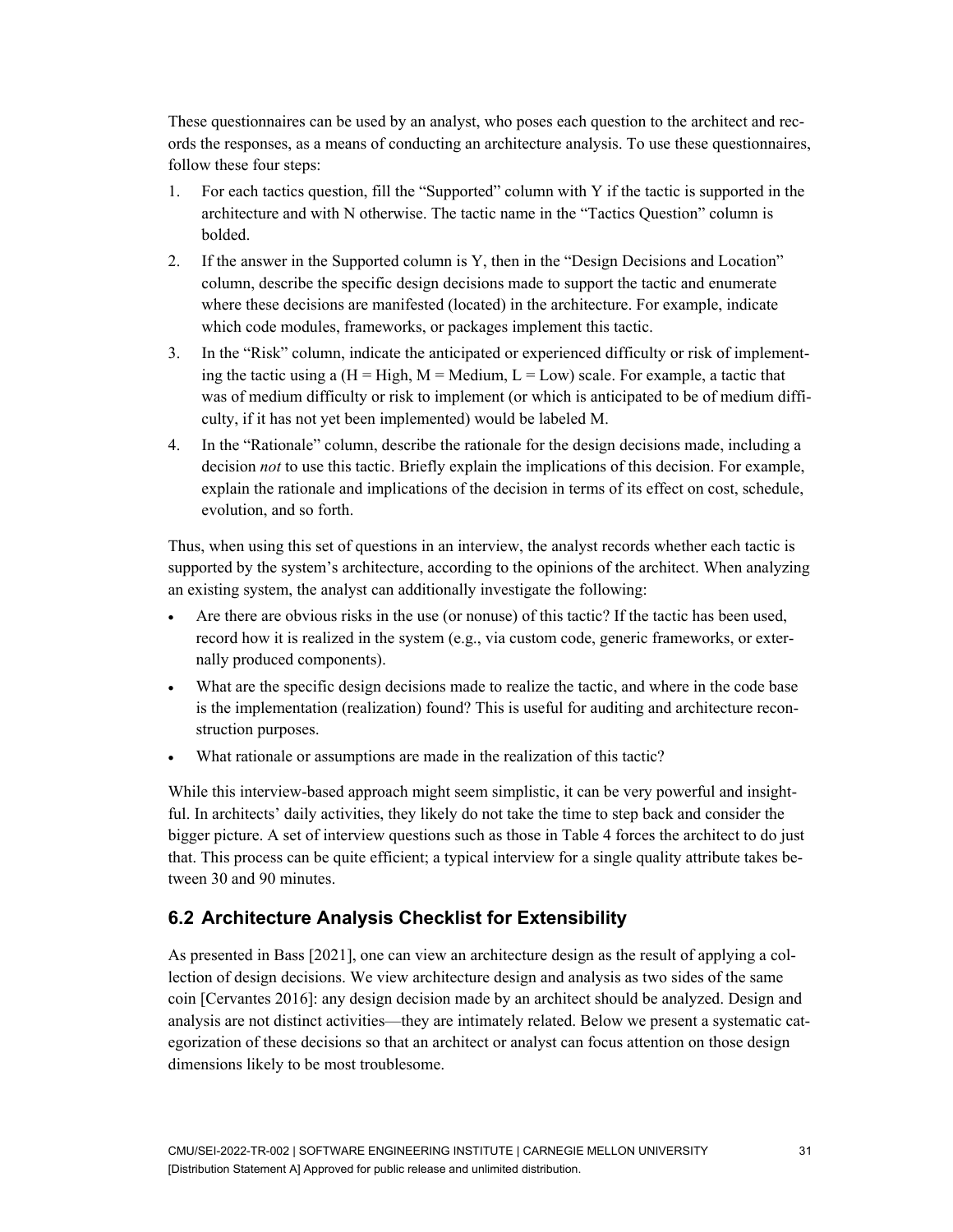An architect faces seven major categories of design decisions. These decisions will affect both software and, to a lesser extent, hardware architectures. They are

- 1. allocation of responsibilities
- 2. coordination model
- 3. data model
- 4. resource management
- 5. mapping among architectural elements
- 6. binding time
- 7. choice of technology

These categories are not the only way to classify architectural design decisions, but they do provide a rational (and exhaustive) division of concerns. The concerns addressed in these categories might overlap, but it's alright if a particular decision exists in two different categories because the duty of the architect and the analyst is to assess whether every important decision has been considered.

Some of these design decisions might be trivial. For example, architects may have no choice of technology decisions to make if they are required to implement the software on a prespecified platform over which they have little or no control. Or for some applications, the data model might be trivial. But for other categories of design decisions, architects might have considerable latitude.

For each quality attribute, we enumerate a set of questions—a checklist—that will lead an analyst to question the decisions made, or not made, by the architect, and for some of these decisions to refine the questions into a deeper analysis. The checklist for extensibility is presented below.

| Category                          | <b>Checklist</b>                                                                                                                                                                                                                                                                                                                                                                                    |  |  |
|-----------------------------------|-----------------------------------------------------------------------------------------------------------------------------------------------------------------------------------------------------------------------------------------------------------------------------------------------------------------------------------------------------------------------------------------------------|--|--|
| Allocation of<br>responsibilities | Consider what types of extensions are likely to be needed through potential changes in<br>technical, legal, and mission forces. Do the following for each potential extension:                                                                                                                                                                                                                      |  |  |
|                                   | Consider the responsibilities that would need to be added, modified, or deleted to<br>$\bullet$<br>make the extension work.                                                                                                                                                                                                                                                                         |  |  |
|                                   | Consider what <i>other</i> responsibilities are impacted by this change.<br>$\bullet$                                                                                                                                                                                                                                                                                                               |  |  |
|                                   | • Assess whether the allocation of responsibilities to modules places, as much as pos-<br>sible, responsibilities that will be changed (or impacted by the change) together in<br>the same module and places responsibilities that will be changed at different times in<br>separate modules.                                                                                                       |  |  |
| Coordination model                | Consider which parts of the system—devices, protocols, and communication paths—<br>used in extension points are likely to change. For those devices, protocols, and commu-<br>nication paths, assess the impact of changes (ideally limited to a small set of modules).                                                                                                                             |  |  |
|                                   | For those elements for which future modifications are likely, assess whether the coordi-<br>nation model, such as publish-subscribe, reduces coupling; defers bindings such as en-<br>terprise service bus; or restricts dependencies such as layering.                                                                                                                                             |  |  |
| Data model                        | Consider which changes (or categories of changes) to the data abstractions, their oper-<br>ations, or their properties are likely to occur as a result of an extension. Also consider<br>which changes or categories of changes to these data abstractions will involve their cre-<br>ation, initialization, persistence, manipulation, translation, or destruction.                                |  |  |
|                                   | For each change or category of change, consider whether the changes will be made by<br>an end user, a system administrator, or a developer. For those changes to be made by<br>an end user or system administrator, assess whether the necessary attributes are visi-<br>ble to that user and whether the user has the correct privileges to modify the data, its<br>operations, or its properties. |  |  |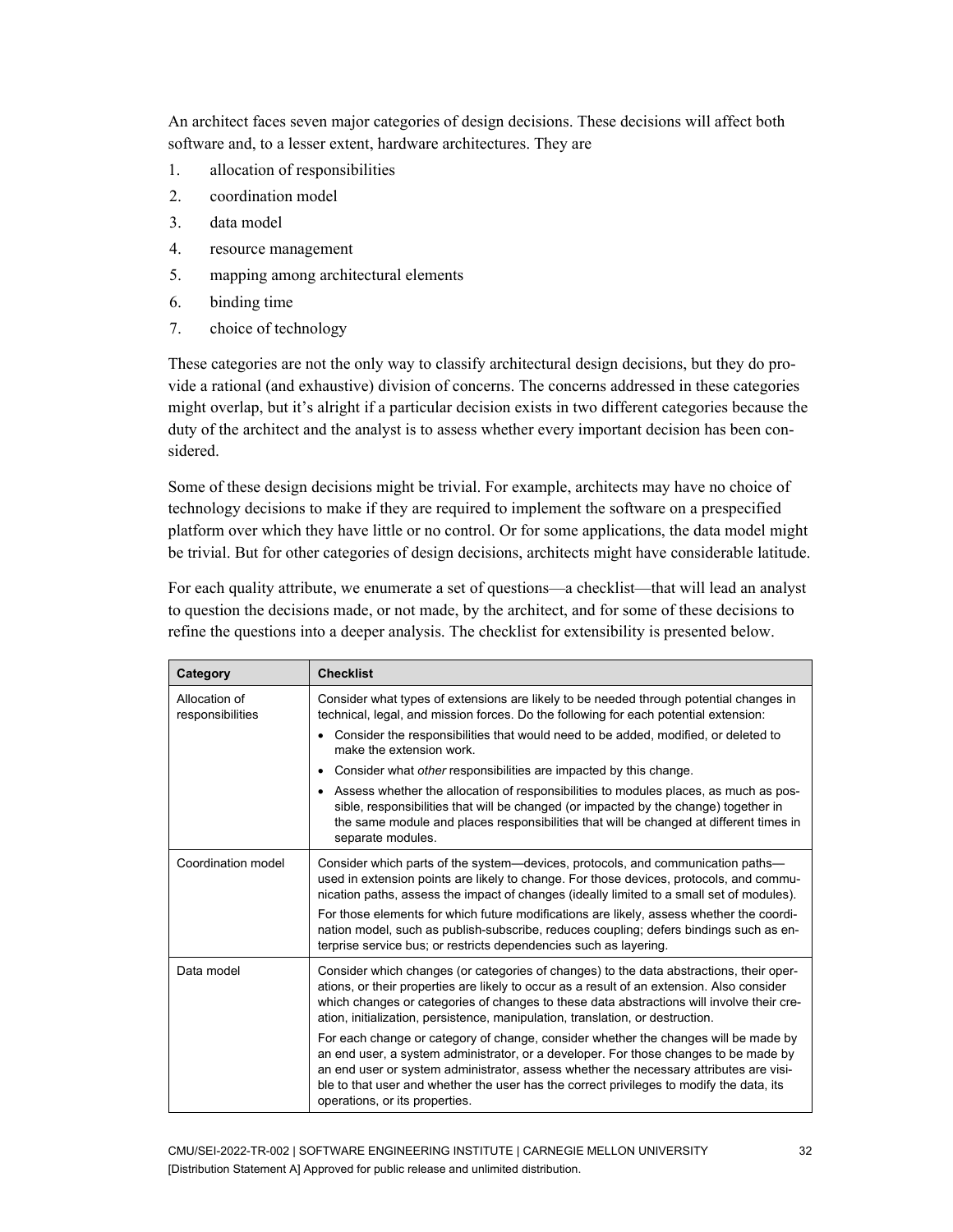| Category                                                                                                                                                                                                                                                       | <b>Checklist</b>                                                                                                                                                                                                                                                                             |  |  |  |
|----------------------------------------------------------------------------------------------------------------------------------------------------------------------------------------------------------------------------------------------------------------|----------------------------------------------------------------------------------------------------------------------------------------------------------------------------------------------------------------------------------------------------------------------------------------------|--|--|--|
|                                                                                                                                                                                                                                                                | Do the following for each potential change or category of change:                                                                                                                                                                                                                            |  |  |  |
|                                                                                                                                                                                                                                                                | Consider which data abstractions would need to be added, modified, or deleted to<br>$\bullet$<br>make the change.                                                                                                                                                                            |  |  |  |
|                                                                                                                                                                                                                                                                | Consider whether there would be any changes to the creation, initialization, persis-<br>$\bullet$<br>tence, manipulation, translation, or destruction of these data abstractions.                                                                                                            |  |  |  |
|                                                                                                                                                                                                                                                                | • Consider which other data abstractions are impacted by the change. For these addi-<br>tional data abstractions, consider whether the impact would be on the operations,<br>their properties, or their creation, initialization, persistence, manipulation, translation,<br>or destruction. |  |  |  |
|                                                                                                                                                                                                                                                                | • Assess whether the data model was designed so that items allocated to each ele-<br>ment of the data model are likely to change together.                                                                                                                                                   |  |  |  |
| Mapping among<br>Consider whether it is desirable to change the way in which functionality is mapped to<br>architectural<br>computational elements (e.g., processes, threads, processors) at runtime, compile time,<br>elements<br>design time, or build time. |                                                                                                                                                                                                                                                                                              |  |  |  |
|                                                                                                                                                                                                                                                                | Consider the extent of modifications necessary to accommodate an extension. This<br>might involve a determination of the following, for example:                                                                                                                                             |  |  |  |
|                                                                                                                                                                                                                                                                | • execution dependencies                                                                                                                                                                                                                                                                     |  |  |  |
|                                                                                                                                                                                                                                                                | • assignment of data to databases                                                                                                                                                                                                                                                            |  |  |  |
|                                                                                                                                                                                                                                                                | • assignment of runtime elements to processes, threads, or processors                                                                                                                                                                                                                        |  |  |  |
|                                                                                                                                                                                                                                                                | Assess whether changes are performed with mechanisms that utilize deferred binding<br>of mapping decisions.                                                                                                                                                                                  |  |  |  |
| Resource<br>management                                                                                                                                                                                                                                         | Consider how the integration, removal, or modification of a responsibility caused by an<br>extension will affect resource usage. This involves the following example activities:                                                                                                             |  |  |  |
|                                                                                                                                                                                                                                                                | • Consider what changes might introduce new resources, remove old ones, or affect<br>existing resource usage.                                                                                                                                                                                |  |  |  |
|                                                                                                                                                                                                                                                                | • Consider what resource limits will change and how.                                                                                                                                                                                                                                         |  |  |  |
|                                                                                                                                                                                                                                                                | • Assess whether the resources are sufficient to meet the system requirements after<br>deploying the extension.                                                                                                                                                                              |  |  |  |
| <b>Binding time</b>                                                                                                                                                                                                                                            | Do the following for each change or category of change:                                                                                                                                                                                                                                      |  |  |  |
|                                                                                                                                                                                                                                                                | • Consider the latest time at which the extension will need to be deployed.                                                                                                                                                                                                                  |  |  |  |
|                                                                                                                                                                                                                                                                | • Assess whether the defer-binding mechanism will deliver the appropriate capability<br>at the time chosen.                                                                                                                                                                                  |  |  |  |
|                                                                                                                                                                                                                                                                | • Consider the cost of introducing the mechanism and the cost of making changes us-<br>ing the chosen mechanism.                                                                                                                                                                             |  |  |  |
|                                                                                                                                                                                                                                                                | Assess whether the design introduces so many binding choices that change is im-<br>٠<br>peded because the dependencies among the choices are complex and unknown.                                                                                                                            |  |  |  |
| Choice of                                                                                                                                                                                                                                                      | Consider what extensions are made easier or harder by the technology choices.                                                                                                                                                                                                                |  |  |  |
| technology                                                                                                                                                                                                                                                     | Consider whether technology choices help to make, test, and deploy extensions.<br>٠                                                                                                                                                                                                          |  |  |  |
|                                                                                                                                                                                                                                                                | Assess how easy it is to modify the choice of technologies (in case some of these<br>٠<br>technologies change or become obsolete).                                                                                                                                                           |  |  |  |
| Assess whether the chosen technologies support the most likely anticipated extension<br>types. For example, an enterprise service bus makes it easier to change how elements<br>are connected but may introduce vendor lock-in.                                |                                                                                                                                                                                                                                                                                              |  |  |  |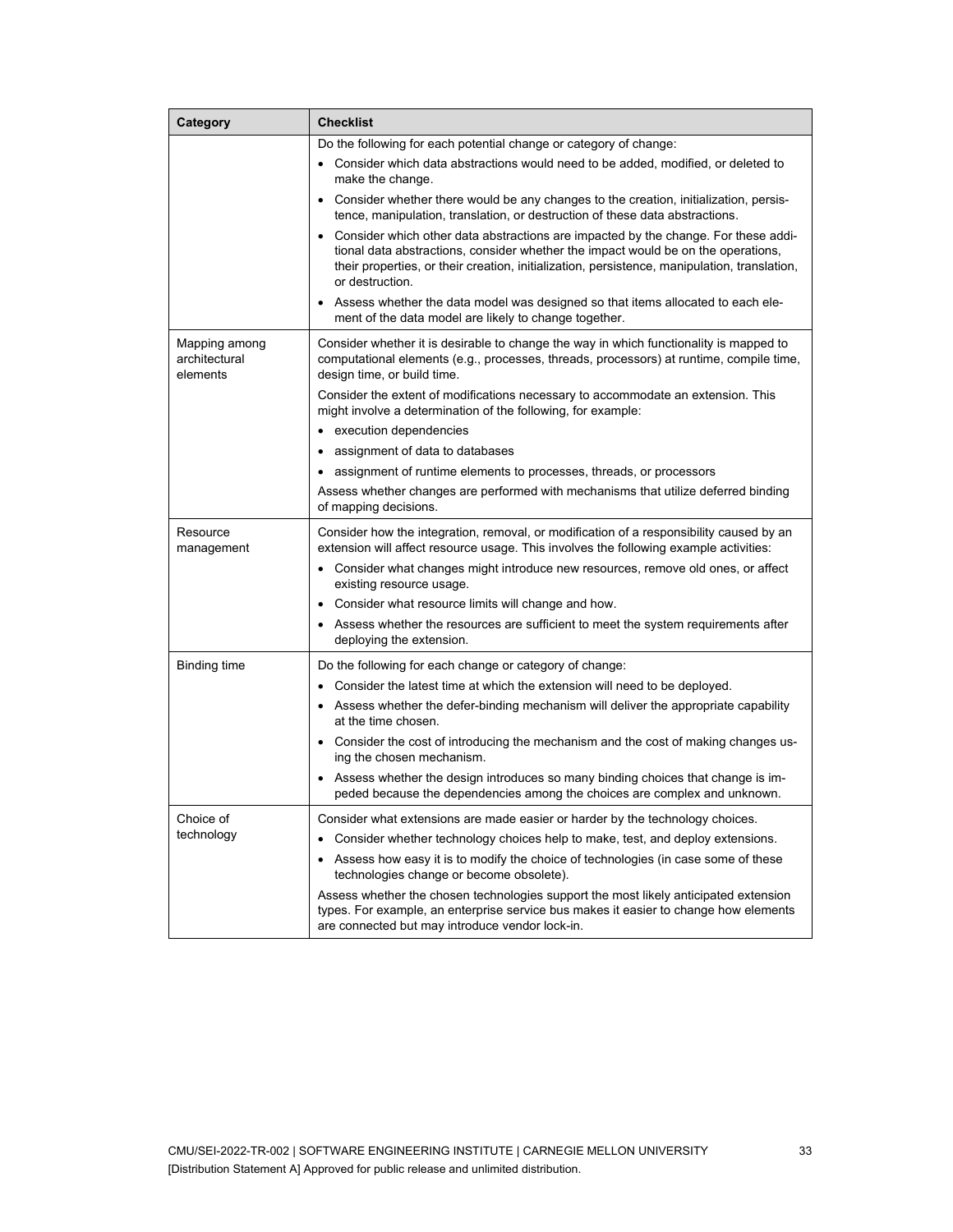# <span id="page-39-0"></span>**7 Playbook for an Architecture Analysis of Extensibility**

This playbook outlines an approach to combine the checklists and questionnaires presented in the previous sections with information about architectural mechanisms to analyze an architecture to validate the satisfaction of an extensibility requirement. The playbook provides a process, illustrated with a running example, that will guide experts to perform architecture analysis in a more repeatable way.

The process has three phases and seven steps. The Preparation phase gathers the artifacts needed to perform the analysis and evaluation. The Orientation phase uses the information in the artifacts to understand the architecture approach for satisfying the quality attribute requirement. The process ends with the Evaluation phase, when the analysts apply their understanding of the requirements and architecture solution approaches to make judgments about those approaches. The phases and steps are summarized in [Table 5.](#page-39-2)

| <b>Phase</b> | <b>Step</b>                                                    |  |  |
|--------------|----------------------------------------------------------------|--|--|
| Preparation  | Step 1–Collect artifacts                                       |  |  |
|              | Step 2–Identify the mechanisms used to satisfy the requirement |  |  |
| Orientation  | Step 3–Locate the mechanisms in the architecture               |  |  |
|              | Step 4–Identify derived decisions and special cases            |  |  |
|              | Step 5-Assess requirement satisfaction                         |  |  |
| Fvaluation   | Step 6–Assess impact on other quality attribute requirements   |  |  |
|              | Step 7–Assess the cost/benefit of the architecture approach    |  |  |

<span id="page-39-2"></span>*Table 5: Phases and Steps to Analyze an Architecture*

The analysts might identify missing artifacts during the Preparation phase and missing or incomplete information within those artifacts during the Orientation Phase. At the end of each step in the Preparation and Orientation phases, the analysts must decide whether there is sufficient information available to proceed with the process.

This process can be applied at almost any point in the development lifecycle. The quality of the architecture artifacts—breadth, depth, and completeness—will inform the type of analysis and evaluation performed in [Step 5–Assess Requirement Satisfaction](#page-44-0) and the degree of confidence in the results. Early in the development lifecycle, lower confidence may be acceptable, and analysts can work with lower quality artifacts and simpler analyses, as suggested in [Table 3.](#page-33-1) Later in the lifecycle, analysts need higher confidence and therefore higher quality artifacts and more and deeper analyses.

# <span id="page-39-1"></span>**7.1 Step 1–Collect Artifacts**

In this step, analysts collect the artifacts that they will need to perform the analysis. These will typically include quality attribute requirements and architecture documentation but may also include other forms of information such as results from prototyping or modeling or historical system information (if the architecture being evaluated already exists).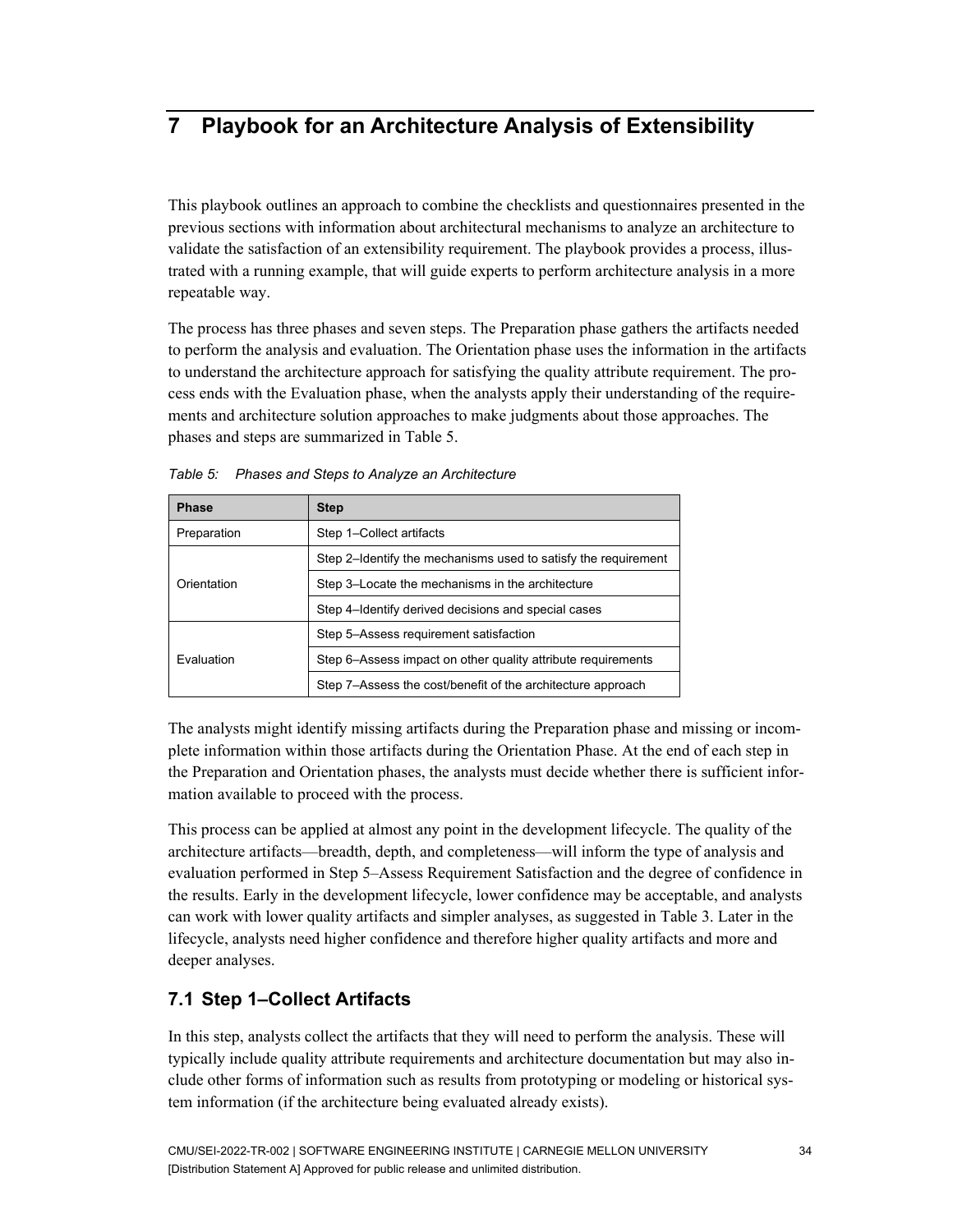The first artifact that analysts need is the extensibility requirements to validate. All such requirements must be stated so that they are measurable. One way of doing this is to write them as quality attribute scenarios, as discussed above. Let's use a variant of exampl[e Scenario 5: New Format](#page-21-0)  [for Importing Data](#page-21-0) from Section [4.2,](#page-19-0) where we have specified the artifact as "Data management component extension point." Let's call this Scenario 6.

| <b>Scenario Part</b>                                                     | Value                                                                                                                                                   |
|--------------------------------------------------------------------------|---------------------------------------------------------------------------------------------------------------------------------------------------------|
| Source                                                                   | External party                                                                                                                                          |
| Stimulus<br>Import health data from a World Health Organization provider |                                                                                                                                                         |
| Artifact                                                                 | Data management component extension point                                                                                                               |
| Environment                                                              | Development time                                                                                                                                        |
| Response                                                                 | Data in prespecified JSON format can be imported into the system and converted into inter-<br>nal structure for storage using existing extension points |
| Response<br>Measure                                                      | No part of the core system needs to be recompiled<br>Development can be done using extension points in 2 person-weeks by an external party              |

*Scenario 6: Importing health data from an external provider*

 $\mathbf{r}$ 

Next, the analysts need the other quality attribute requirements. As noted above, architecture designs embody tradeoffs, and decisions that improve extensibility may have a negative impact on the satisfaction of other quality attribute requirements. In [Step 6–Assess Impact on Other Quality](#page-45-0)  [Attribute Requirements,](#page-45-0) the analysts will check that the architecture decisions made to satisfy this requirement do not adversely affect other quality attribute requirements, and more information about the complete set of quality attribute requirements means greater confidence in the results of that step.

Finally, the analysts need architecture documentation. Early in the architecture development lifecycle, the documentation may be just a list of mechanisms mapped to quality attribute requirements, perhaps identifying tradeoffs. As the architecture is refined, partial models or structural diagrams become available, accompanied by information about key interfaces, behaviors and interactions, and rationale that provides a deeper link between the architecture decisions and quality attribute requirements. When the architecture development iteration is finished, the documentation should include complete models or structural diagrams, along with the specification of interfaces, behaviors and interactions, and rationale.

#### <span id="page-40-0"></span>**7.2 Step 2–Identify the Mechanisms Used to Satisfy the Requirement**

To begin the Orientation phase, there are several places to look to identify mechanisms used in the architecture. If the architecture documentation includes a discussion of rationale, that can provide unambiguous identification of the mechanisms used to satisfy a quality attribute requirement. Other activities include looking at the structural and behavior diagrams or models and recognizing architecture patterns or tactics. Naming of architecture elements may indicate the mechanism being used. The analysts may also look at the file structure and naming of source code repositories or packages to find mechanisms. The analysts may need to use all of these to identify the mechanisms that are being used to satisfy the extensibility requirement. Frequently, multiple mechanisms are needed to satisfy a requirement. If the analysts have access to the architect(s), this is an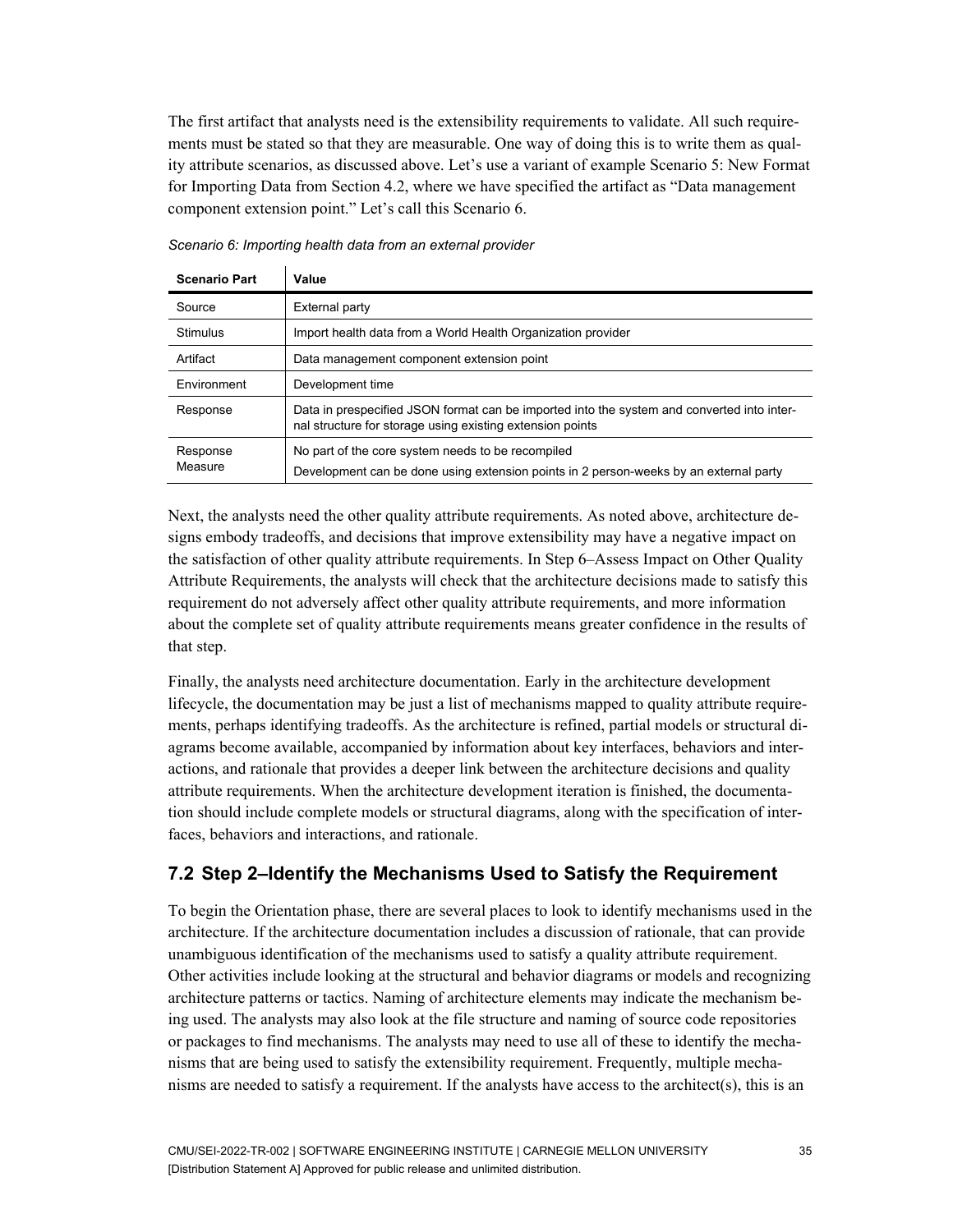excellent time to use the tactics-based questionnaires, as described in Sectio[n 6.1.](#page-34-0) In a short period of time, the analysts can enumerate all the relevant mechanisms chosen (and not chosen).

For the example requirement above about importing data in a new format, let's say the project has already finished most of its development, and it is deployed in a production environment. The development team created documentation that describes the different extension points that are provided by the system, and the ways to use them. They also provided a rationale writeup explaining the reasons for what can and can't be done with each extension point. They indicated that they used the Microkernel/Plug-in pattern to simplify the extension of some specific areas, in particular for importing external data. They used the deferred binding tactic to allow plug-ins to be added to the system without requiring recompilation and the dynamic service discovery tactic to allow the system to automatically discover services provided by plug-ins after they are installed.

The analysts perform a quick check to decide if the referenced mechanisms are likely to contribute to satisfying the extensibility requirement. In this case, all mechanisms that are enumerated above are known to positively impact extensibility measures. They describe one pattern and two tactics for extensibility—so the check passes.

In contrast, if the documented rationale (or the architect) stated that the architecture used a *ping/echo* mechanism to achieve the above extensibility requirements, this would raise a red flag since *ping/echo* is usually associated with improving robustness, but not extensibility. The analysts might decide to pause the architecture analysis at this point and gather more information from the architect. The point of this quick check is not to analyze the mechanisms or decisions in detail but simply to assess whether the architecture analysis is on the right track, in terms of the available information and the mechanisms that have been chosen, before devoting more effort to a deeper analysis.

In some cases, the appropriateness of a mechanism is less clear. For example, the rationale for extensibility design choices might specify that an *encapsulation* mechanism is used. Encapsulation can support extensibility to some extent, but this mechanism by itself is usually insufficient since it only ensures that there is a separation of responsibilities; it may not provide any significant help for extending the system. In cases like this, the analysts should proceed carefully: the architect may have chosen an inappropriate or inadequate mechanism or used a mechanism in an improper way.

#### <span id="page-41-0"></span>**7.3 Step 3–Locate the Mechanisms in the Architecture**

Following our example, the analysts need to use the architecture documentation, an interview with the architect(s), or reverse-engineering to locate the mechanisms realizing the extension points in the architecture. As seen in the tactics-based questionnaire, it is important to consider *how* a mechanism—tactic or pattern—is implemented.

Our scenario is concerned with being able to import data from an external provider in a new format. The analysts may be able to look at the documentation and find a structural diagram that defines the existing extension points and where they are located. With this information, the analysts can find whether one of these supports the creation of a plug-in to handle the importing of data. The analysts should also be able to find details on what functionality is and is not available to that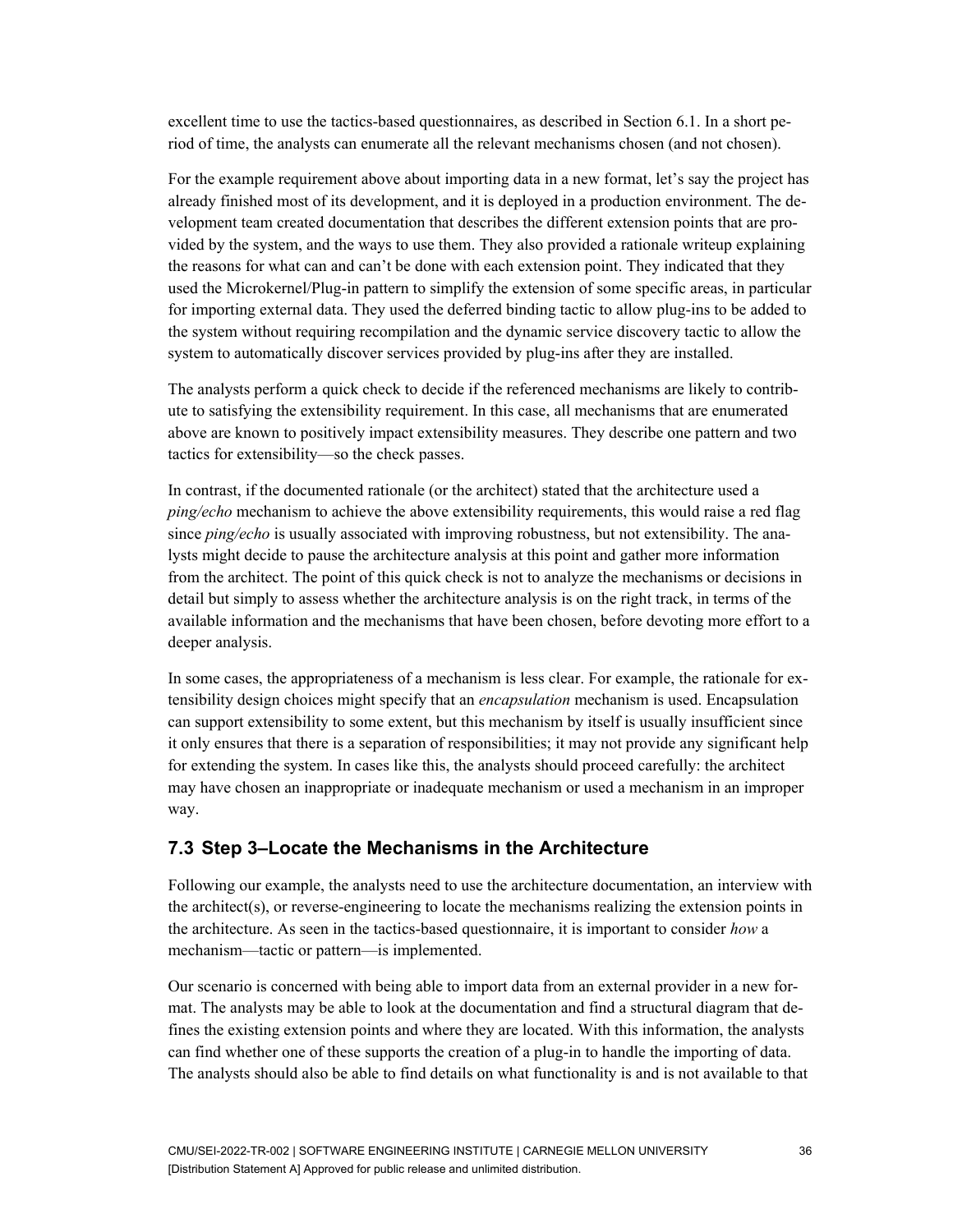type of plug-in and evaluate whether the type of data import that is required would be possible and reasonable using the extension point or points.

The analysts should next look for documentation related to the deferred binding tactic and dynamic service discovery tactic that complement the extension points. The deferred binding tactic may be found in the architectural diagrams and rationale, where it defines how plug-ins are connected to the system and loaded. Information about the dynamic service discovery tactic is likely to be documented separately, in instructions for how to offer new services provided by plug-ins, aimed at people extending the system. If this documentation is not available, the analysts may have to look at other existing plug-ins to understand their structure and configurability, or at the system itself.

Finally, the analysts must be able to conceptually integrate the mechanisms. The rationale for satisfying the requirement stated that binding of the plug-ins could be deferred to allow extensions to be loaded on an as-needed basis to import data. This raises a question: When are data management plug-ins loaded? This is an issue of *binding*, one of the categories of questions in the Architecture Analysis Checklist. One answer could be that all plug-ins are loaded only when the system is restarted. Another is that plug-ins are loaded dynamically, without requiring a restart, every time a new plug-in is added to the system. However, the analysts find that, in reality, the system uses a combination of both: plug-ins that use some extension points require a restart of the system to be available, while others, including the ones handling data management, are loaded after they are deployed, while the system is running.

Before finishing this step, the analysts should check that the mechanisms are being used in parts of the architecture that relate to the requirement that they are analyzing. To assess how well a mechanism contributes to satisfying a quality attribute requirement, it is not sufficient to stop after the sanity check in [Step 2–Identify the Mechanisms Used to Satisfy the Requirement.](#page-40-0) That establishes only the presence of the mechanisms, not their suitability or adequacy for meeting the response goal of the scenario being considered. The analysts must identify where and how the mechanism was instantiated in the architecture to assess whether it will have the desired effect. For example, if they find a dynamic service discovery mechanism, but only for services that provide various printing capabilities, then this use of the mechanism is not likely to directly improve the extensibility of the data management component when importing different types of data.

## <span id="page-42-0"></span>**7.4 Step 4–Identify Derived Decisions and Special Cases**

Most architecture mechanisms are not simple, one-size-fits-all constructs. The instantiation of a mechanism requires making a number of decisions, with some of those decisions involving choosing and instantiating other mechanisms. For instance, our example uses the Microkernel/Plug-in pattern along with the deferred binding tactic. As just mentioned, one set of decisions about using that mechanism is concerned with when the data management plug-ins are loaded (refer to the *binding time* category in the Architecture Analysis Checklist). In this case, alternatives include

- at build time (this would imply not using the deferred binding tactic)
- when the software system is restarted (hence, no new plug-ins can be loaded while the system is running)
- while the system is executing (so new plug-ins can be loaded without the need to restart)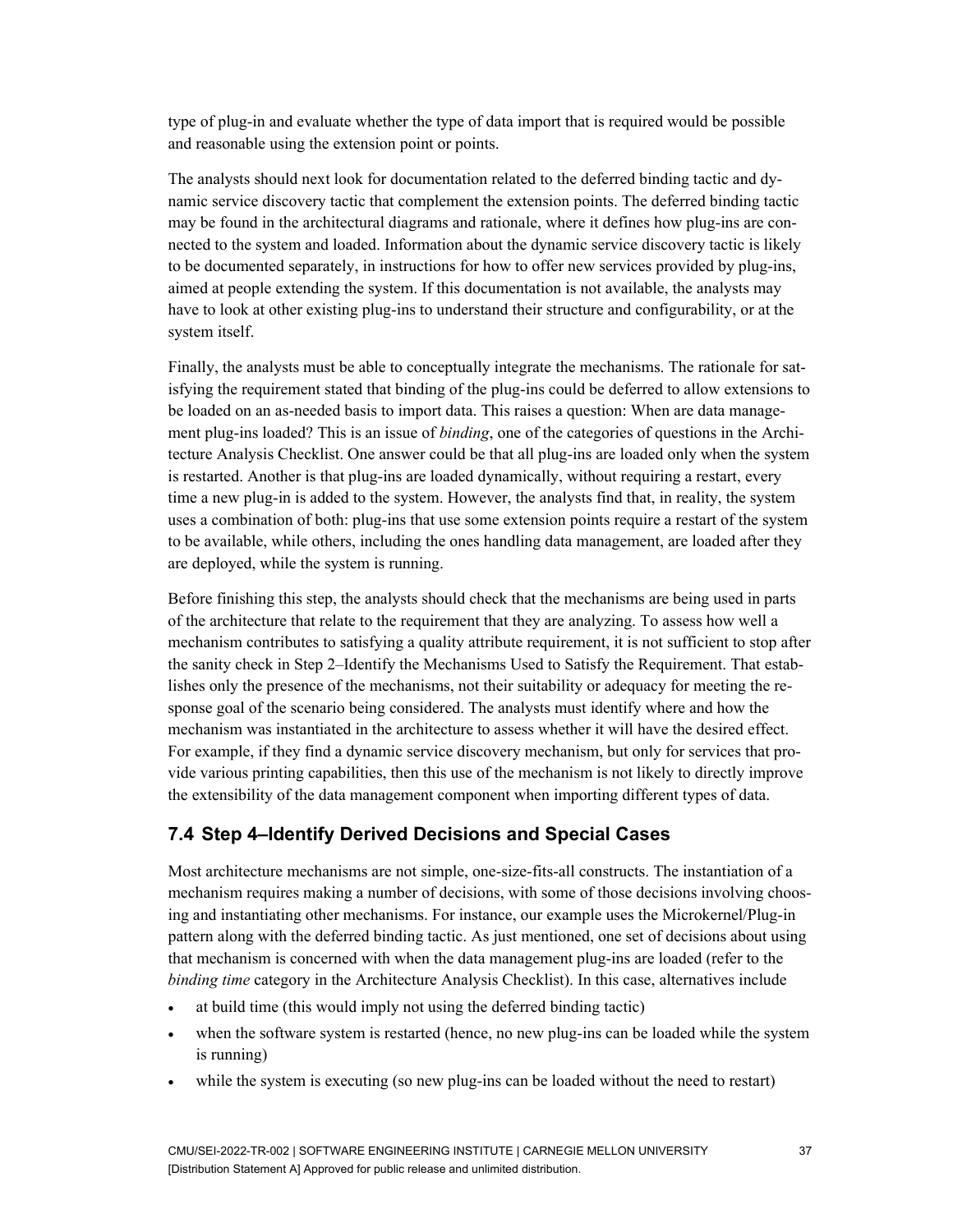If the architect decided to allow plug-ins to be loaded while the system is executing, then there is a set of subsequent derived decisions about how and when to do this. One option would be to load new plug-ins based on a timer, which triggers the discovery of new plug-ins. A second option would be to load plug-ins based on user input (such as pressing a button to refresh plug-ins). Another option would be for plug-ins to be loaded immediately once they are added to the system, which would require the system to constantly monitor the plug-in storage for new ones to appear.

To assess *how well* a mechanism contributes to satisfying a quality attribute requirement, it is not sufficient to stop after the quick check in [Step 2–Identify the Mechanisms Used to Satisfy the Re](#page-40-0)[quirement.](#page-40-0) The analysts must evaluate how the mechanism was instantiated, which usually involves tracing the decisions about the instantiation to the derived decisions and the selected alternatives that address them. And the analysts must endeavor to determine whether the mechanism, as envisioned and instantiated, is likely to actually meet the requirement.

As analysts identified the mechanisms in Step 3–Locate [the Mechanisms in the Architecture,](#page-41-0) they also started to identify derived decisions. For example, in the options outlined above, the analysts identified that data management plug-ins do not require a system restart but require a user action to be loaded.

The analysts' next derived decision might be "Where does the data management component get the information to load a data import plug-in, and how and where are plug-ins deployed to the system?" This is an *allocation of responsibilities* decision in the Architecture Analysis Checklist. For the extensibility requirement that the analysts are validating, good answers to this question might include the following:

- All data management plug-ins are loaded in the same way into memory, from modules found in a specified folder.
- All data management plug-ins contain a configuration file with metadata about the plug-in and its functionality, located in the same folder as the plug-in.
- All data management plug-ins are accessed through a common interface that acts as the main extension point for data management functionality.

If these statements are all true, then the data management component has a clear extension point for loading and accessing data-related plug-ins, so our requirement to extend the system by adding a new plug-in to convert data from a specific external format can be addressed without changes to the core of the system. (On the other hand, if the driving quality attribute requirement was, for example, the performance of the process of importing new data, then the architect might have chosen to include in the system direct calls to some data management functionality that is built into the rest of the system. Adding functionality to import data in a different format would then require changing the data management component, which would make the system less extensible).

Another derived decision is related to how the plug-in information is represented in the configuration file. This is covered in the *data model* category in the Architecture Analysis Checklist. The analysts check that the information and schema required by the core when loading a plug-in are consistent with the information presented in the data management plug-in configuration file. For example, if information about the input and output formats of a data management plug-in is limited to only prespecified types of formats, then extending the system to import a new data format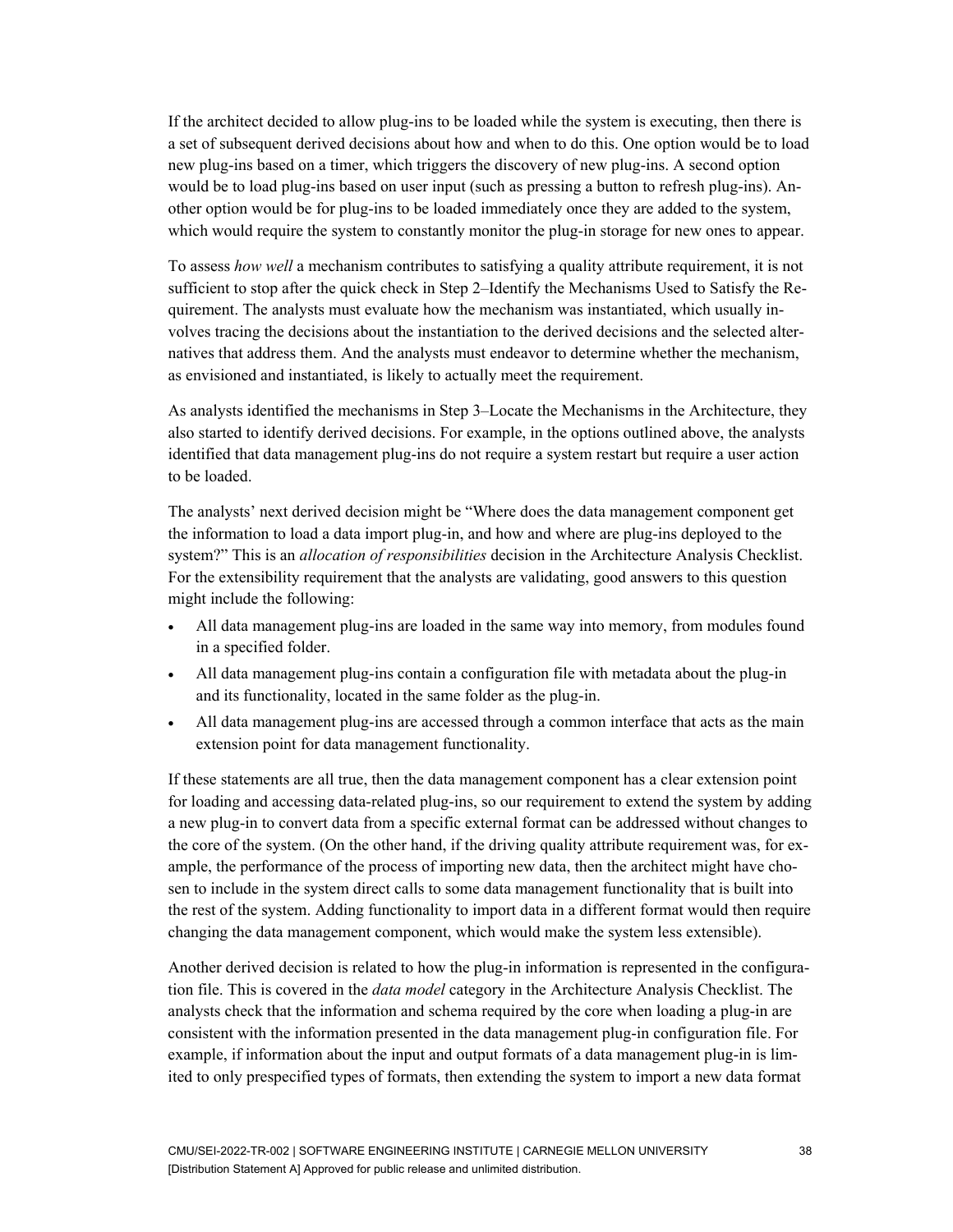will require changes in the extension point itself, impacting the satisfaction of our extensibility requirement.

Finally, some mechanisms have special cases that warrant special attention. For example, modifications to the top or bottom layers in a layered mechanism introduce concerns about interfaces outside the mechanism. Changes to the functionality available in the core system may require additions to the extension points used by plug-ins if this new functionality is to be exposed to the extensions.

In our example, analysts should pay attention to the way a data management plug-in obtains and stores the data to be converted, as there may be limitations in the potential sources and targets of the converted data. Our requirement to import data in a new format will be more easily satisfied if we understand the source and target of that data.

## <span id="page-44-0"></span>**7.5 Step 5–Assess Requirement Satisfaction**

The analysts have now completed preparation and orientation and can begin the Evaluation phase. The analysis performed to assess whether the architecture satisfies the quality attribute requirement will depend on the nature of the requirement and the mechanism(s) being applied. For example, if the analysts are assessing a quality attribute requirement for portability to a different hardware platform, and the mechanism being used is the Layers pattern with a hardware abstraction layer as the lowest layer, then the analysis should include checks for layer skipping, which may introduce unwanted dependencies. The analysis should also include examining the interface that the hardware abstraction layer provides to other layers and checking that all those interface services could likely be constructed on other hardware platforms.

Recall that the requirement in Scenario 6 is to import data from an external source in a new format. Our measures are that the development can be done "in 2 person-weeks by an external party" using the provided extension points, without needing to recompile the existing code. As discussed, the architecture mechanisms identified are Microkernel/Plug-in, deferred binding, and dynamic service discovery. In [Step 4–Identify Derived Decisions and Special Cases,](#page-42-0) the analysts identified several derived decisions that need to be considered in the analysis:

- Where does the data management component get the information to load a data import plugin, and how and where are plug-ins deployed to the system?
- How is the plug-in information represented in the configuration file?

The analysts might begin with the last question—a question about the data model—since they need to understand the structure of the configuration file to address the other questions. The configuration file schema is defined in the documentation about extension points, and it describes how it uses XML with a predefined schema to indicate the plug-in metadata. All elements that use the configuration file are semantically coupled—they must all represent and interpret the contents in the same way. The analysts begin recording analysis issues related to semantic cohesion:

• Issue 1: It is not clear how flexible the XML schema is. The documentation does not indicate whether all fields are mandatory or if some are optional. If the developer needs to figure this out by trial and error, it will increase the effort to add a new data import plug-in.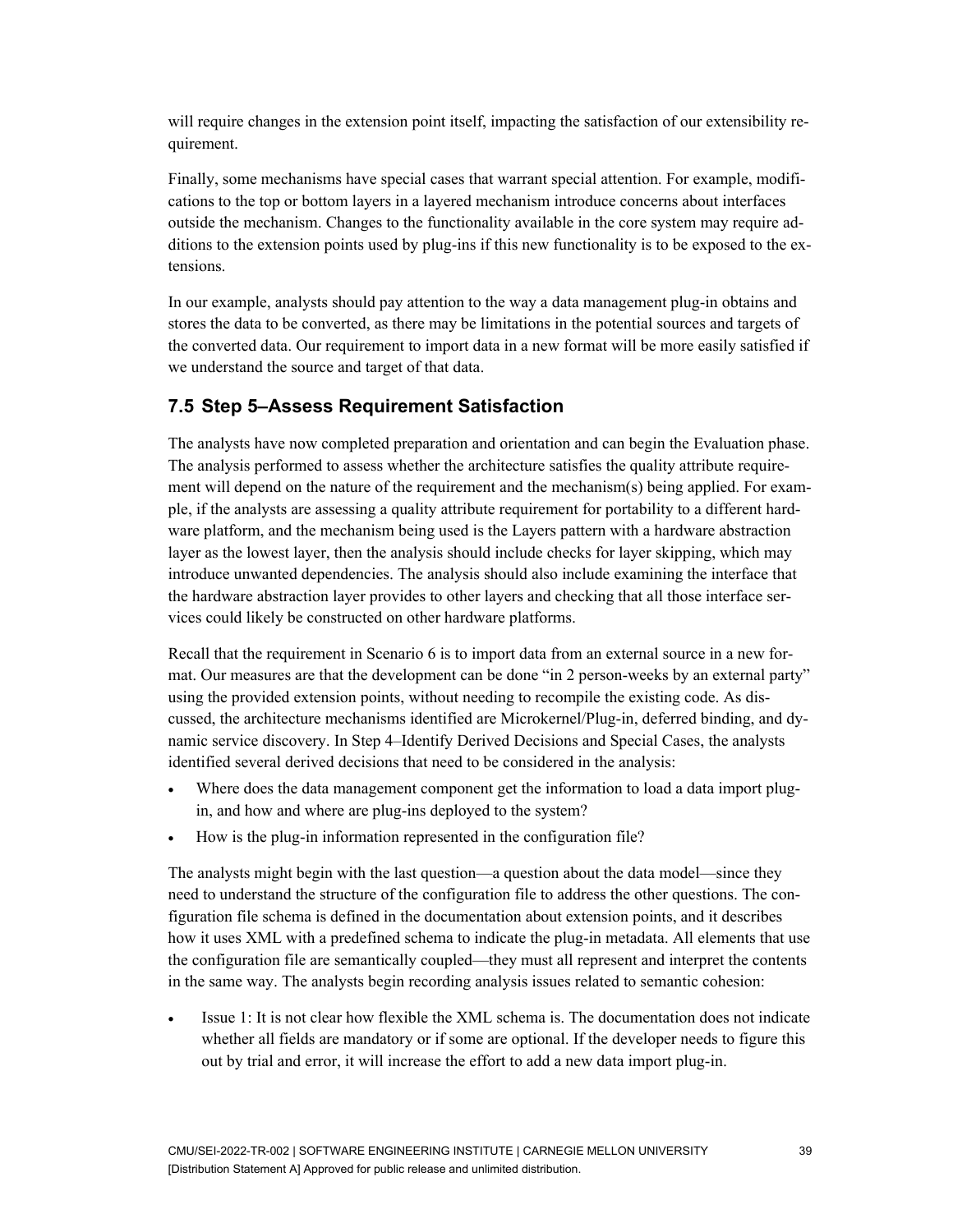• Issue 2: It is not clear if all the data types necessary to configure the new plug-in are available in the schema. Modifying the schema would likely increase the effort to add the new plug-in.

This analysis thread is based on an observation that the configuration file uses XML syntax. For example, if the analysts found that the file had an YAML schema, which is not strongly typed, then they might record an issue about handling invalid values robustly. If invalid configuration values are not robustly detected, this could increase the effort to add a new plug-in.

Continuing our example, the analysts find that the plug-ins are dynamically linked to the core. This architecture decision reduces syntactic coupling between the core code and the plug-in code files, because clearly defined extension points implemented as interfaces are the main element that both parts of the code must understand in the same way. On the other hand, this decision potentially adds runtime errors such as those created by missing the dynamically linked plug-in or by the plug-in not properly implementing the extension point. The analysts record the following issue:

• Issue 3: The plug-in code is dynamically loaded by the core system. This introduces the possibility of runtime errors when loading the plug-ins. The system needs a robust error check method to capture these types of errors and handle them appropriately.

Next, in our simplified analysis example, the analysts investigate how the component that loads data management plug-ins provides access to core functionality that may be needed by the plugin, such as logging and user notifications. The architecture documentation states that a data management plug-in has access to a singleton object called Logger, which provides unified logging functionality. This analysis triggers another issue to record:

• Issue 4: There is syntactic coupling between the Logger and plug-ins. If changes are made to the core logging interface, every plug-in that uses that functionality would be affected and would need to be recompiled.

In this simple example, the analysts rapidly identified four issues where architecture decisions might impact the ability to achieve the desired response measures in Scenario 6. Some of the issues, such as Issue 3 about dynamic linking, are unlikely to change as the details of the architecture are refined. Other issues, such as Issue 1 about the XML schema documentation, may be resolved as the details of the architecture are refined and are to be expected when analyzing an architecture early in the development cycle.

## <span id="page-45-0"></span>**7.6 Step 6–Assess Impact on Other Quality Attribute Requirements**

Architecture decisions rarely affect just one quality attribute requirement. The tradeoffs inherent in design decisions mean that the mechanisms and decisions that the analysts assessed in [Step 5–](#page-44-0) [Assess Requirement Satisfaction](#page-44-0) may be detrimental to the satisfaction of other quality attribute requirements.

Typical tradeoffs impact software performance (throughput or latency), testability, robustness, availability, maintainability, and usability. In [Step 1–Collect Artifacts,](#page-39-1) the analysts collected other quality attribute requirements that were available at this point in the development lifecycle. Now, they will scan those and select the ones that might be impacted by the architecture mechanisms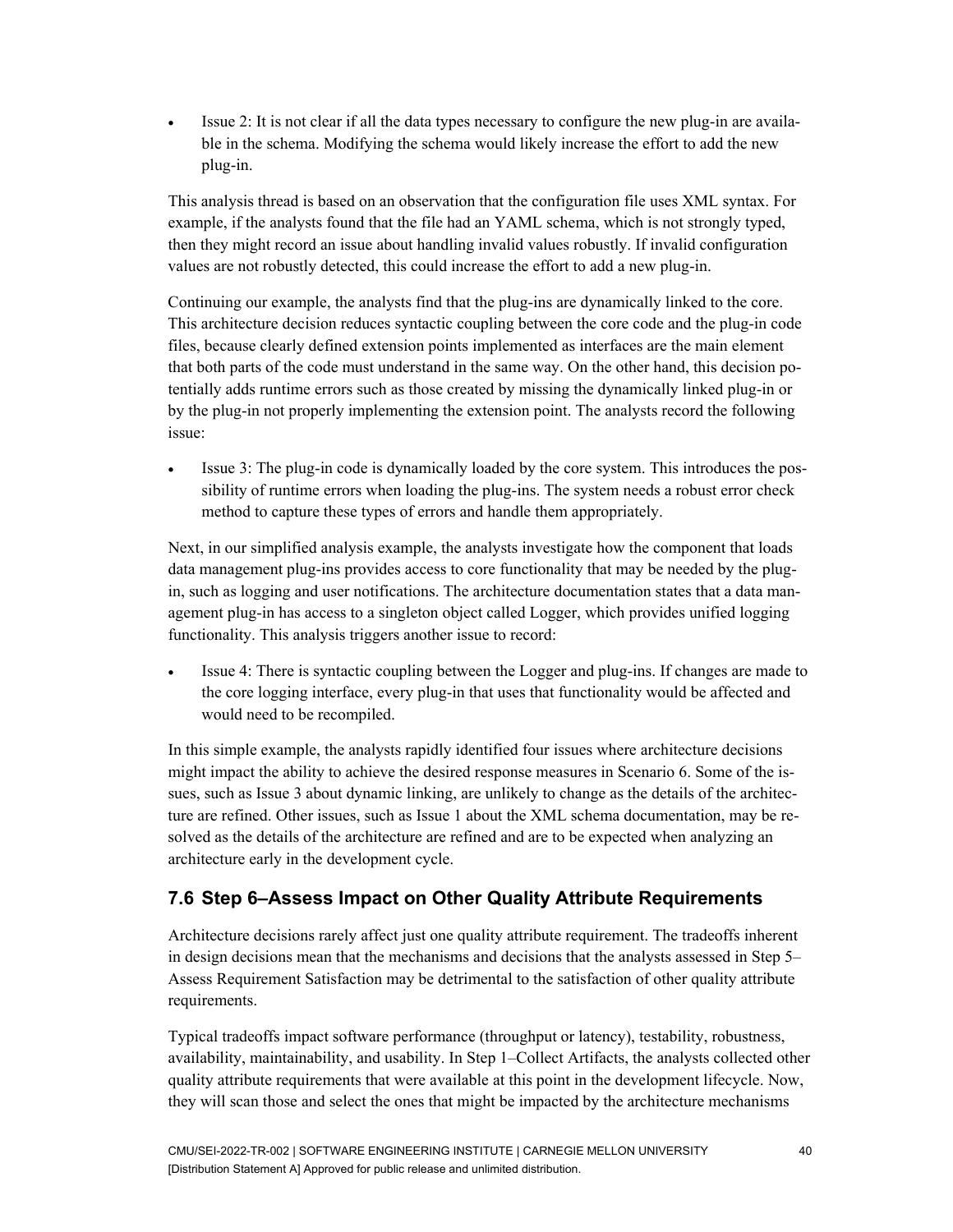and decisions analyzed in [Step 5–Assess Requirement Satisfaction.](#page-44-0) For example, there may be quality attribute requirements that cover concerns such as the following:

- Does the architecture provide services for common concerns such as fault handling, communication, and logging for new plug-ins?
- Are there real-time latency requirements for this system that could be affected by importing new data? And is there a latency goal for how quickly the data is imported? Finally, the ability to add code via different extension points could introduce nondeterminism, which may affect deadlines.
- Does the architecture prescribe security mechanisms to prevent plug-ins from accessing secure or sensitive parts of the system? Does the architecture define a way to coordinate plugins that are trying to access the same resources? Are plug-ins sandboxed, or can they access most or all system resources?
- Are there performance or scalability requirements that could be negatively affected by the addition of large numbers of plug-ins to the system?

In this step, the analysts assess how the mechanisms and decisions that make it easy to add a new plug-in to import data impact the satisfaction of scenarios related to other quality attributes and concerns. For each requirement, the analysis may be fast (e.g., there are clearly defined services for logging and fault handling of plug-ins) or more involved (e.g., evaluating the impact in realtime requirements of deploying and using the new plug-in). In any case, the analysts should expect to find at least a couple of additional issues.

## <span id="page-46-0"></span>**7.7 Step 7–Assess the Costs/Benefits of the Architecture Approach**

In carrying out the steps leading up to this point, the analysts should have developed a good understanding of the essential challenges in satisfying the quality attribute requirement, the approaches taken by the architect (choice of mechanisms, instantiation of the mechanisms, and how derived concerns are addressed), and the tradeoffs embodied in the approaches taken.

Any architecture approach adds new elements, interactions, or responsibilities and makes the solution more complicated. Some approaches add new *types* of elements and interactions and in doing so may make the solution substantially more complex. There is a level of complexity needed to solve real-world problems—this is unavoidable. The final step is to judge whether the complexity (and hence additional cost) introduced by this architecture approach is necessary and appropriate. This is a cost/benefit analysis. In some cases, the answer will be clear: in our example, if the expected frequency and variety of extensions to be added to the system is low and timing is clearly defined, a plug-in system may add unnecessary complexity. On the other hand, if different kinds of functionality will be added frequently and at different points in the project's lifetime, providing a flexible plug-in mechanism is almost certainly worth the effort.

Often the cost/benefit analysis is not clear and requires some judgment, but probing the design space and the design decisions taken with this analytical perspective in mind is still worthwhile as it will catalyze important analysis questions.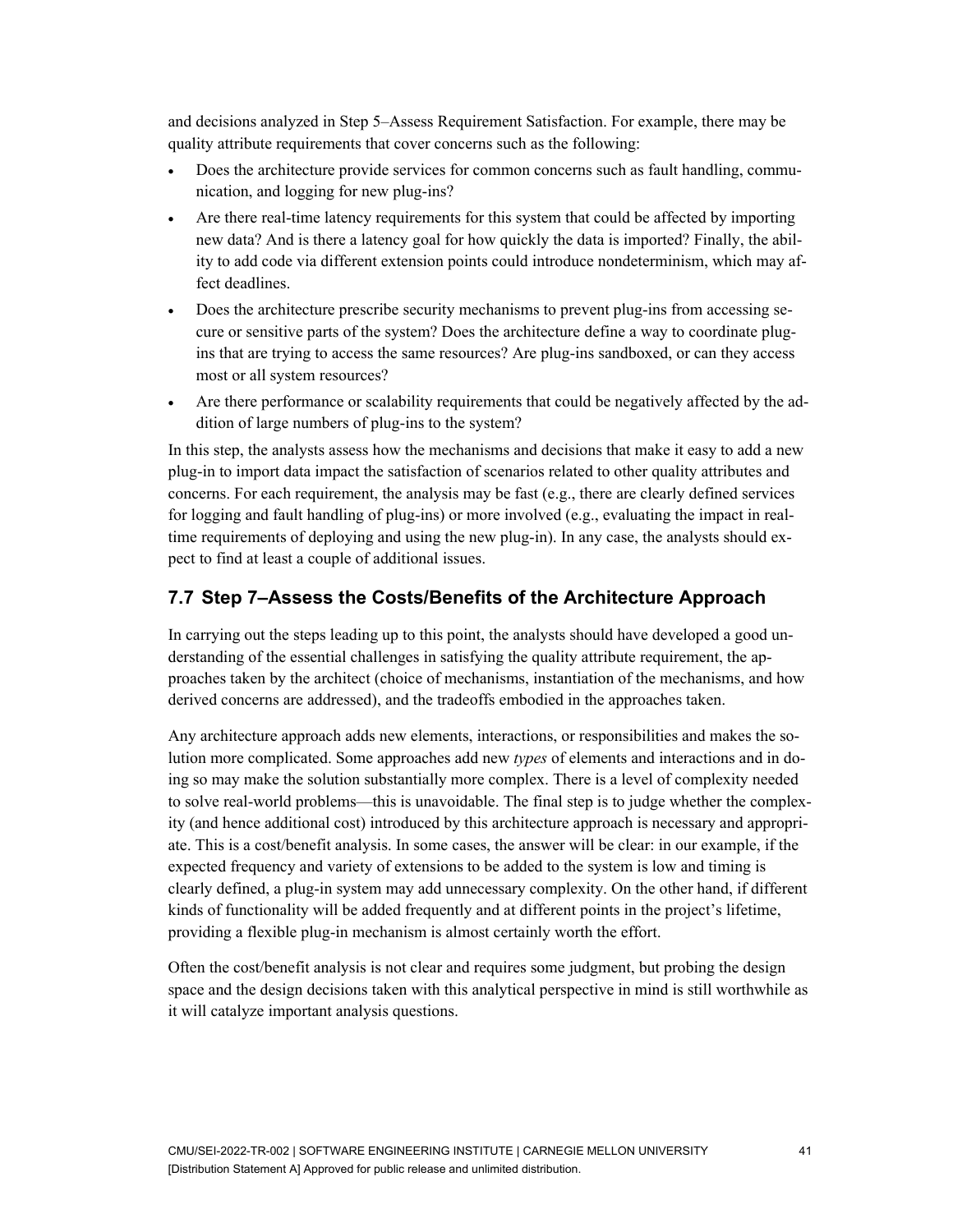# <span id="page-47-0"></span>**8 Summary**

In this report, we defined the quality attribute of extensibility—the ability of a software-intensive system economically and predictably to add functions, capabilities, and support for key quality attributes over a long period of time. We focused on analyzing the specific challenges of achieving extensible systems and analyzing for extensibility, based on an understanding of architectural mechanisms and their characteristics.

We provided a set of sample scenarios for extensibility and, from these and other examples, inferred a general scenario. This general scenario can be used as an elicitation device and helps with analysis as it delineates the response measures that stakeholders will care about when they consider this quality attribute. We have also described the architectural mechanisms—tactics and patterns—for extensibility. These mechanisms are useful in both design—to give a software architect a vocabulary of design primitives from which to choose—and in analysis, so the analysts can understand the design decisions made, or not made, their rationale, and their potential consequences.

In addition, we have provided a "playbook" for applying an architecture analysis for extensibility. This playbook combines the checklists and questionnaires with information about architectural mechanisms to analyze an architecture to validate the satisfaction of an extensibility requirement.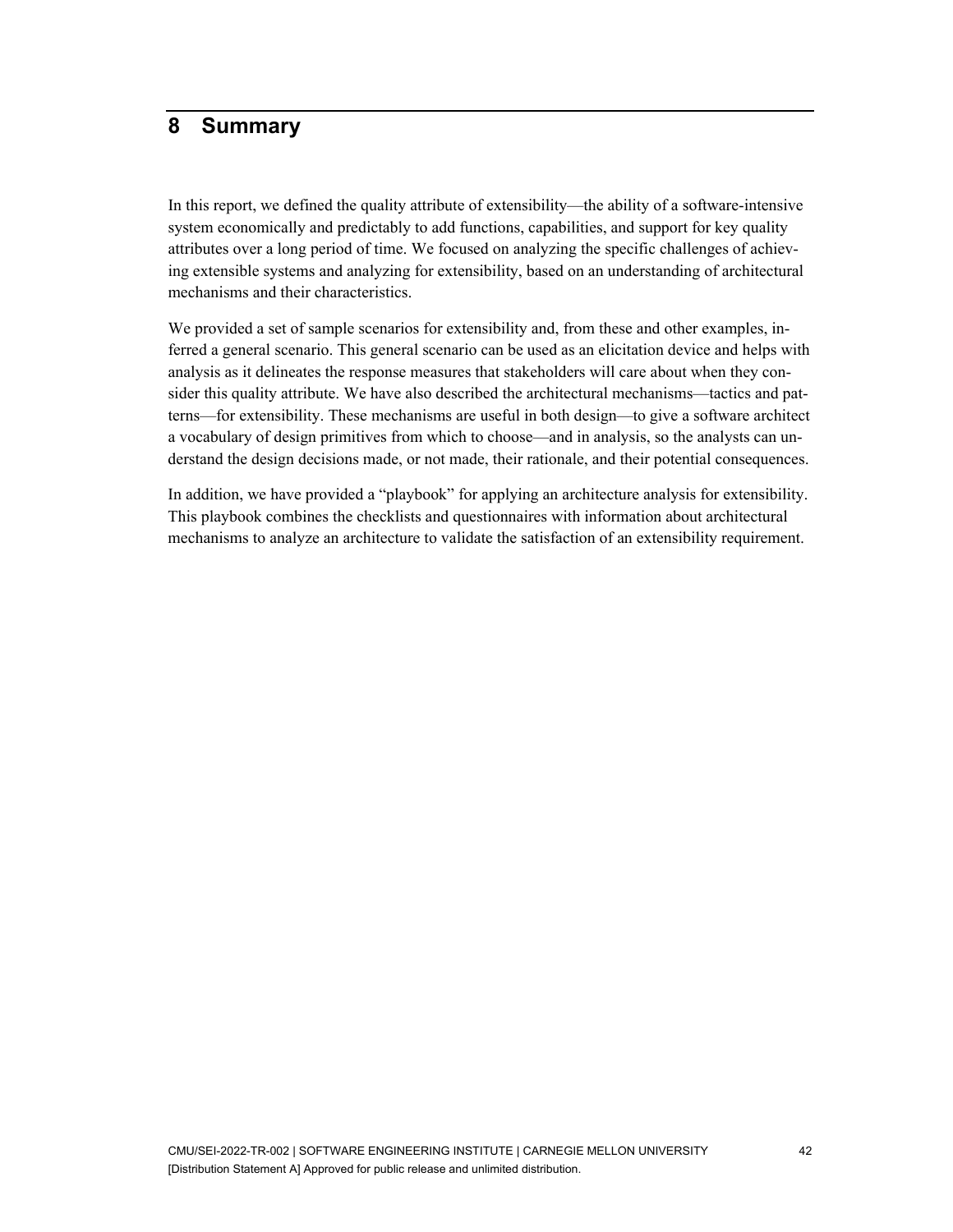# <span id="page-48-0"></span>**9 Further Reading**

The tactics on which much of this report are based were first described in *Software Architecture in Practice* [Bass 2021], in the technical reports on *Integrability* [Kazman 2020a] and *Maintainability* [Kazman 2020b], and in a research paper on tactics for deployability [Bellomo 2014].

Documentation of the Chrome manifest, extension mechanisms, and APIs for web browsers can be found at [https://developer.chrome.com/docs/extensions/.](https://developer.chrome.com/docs/extensions/) Virtually all modern web browsers follow the Chrome APIs, so these provide an excellent case study on how to create extensions at scale.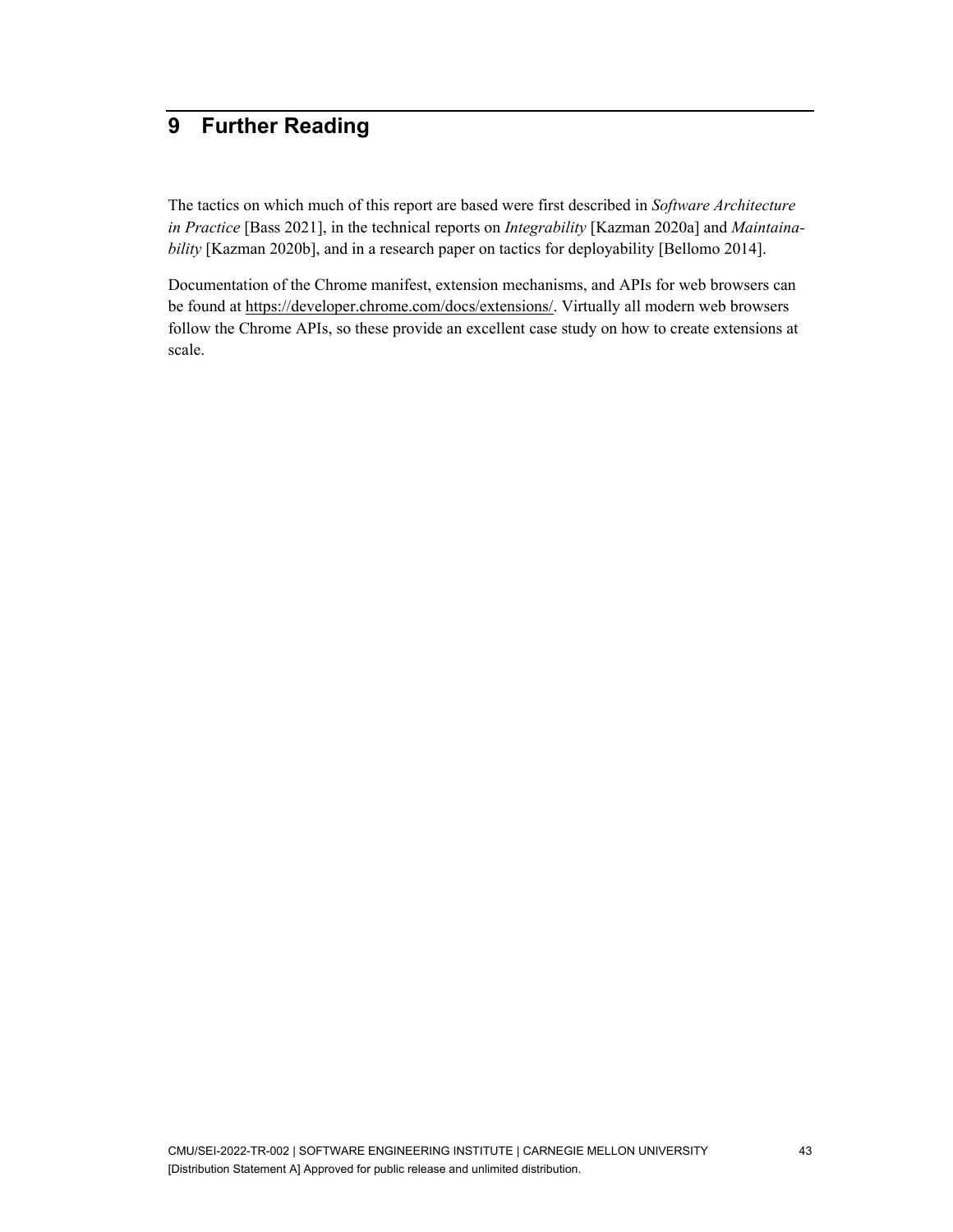# <span id="page-49-0"></span>**References**

#### **[Bass 2021]**

Bass, L.; Clements, P; & Kazman, R. *Software Architecture in Practice*, 4th ed. Addison-Wesley. 2021.

#### **[Bellomo 2014]**

Bellomo, S.; Ernst, N.; Nord, R.; & Kazman, R. Toward Design Decisions to Enable Deployability: Empirical Study of Three Projects Reaching for the Continuous Delivery Holy Grail. Pages 702–707. In *Proceedings of 44th IEEE/IFIP International Conference on Dependable Systems and Networks*. IEEE Computer Society. 2014.

#### **[Bellomo 2015]**

Bellomo, S.; Gorton, I.; & Kazman, R. Insights from 15 Years of ATAM Data: Towards Agile Architecture. *IEEE Software*. Volume 32. Number 5. 2015. Pages 38–45.

#### **[Binder 2000]**

Binder, R. *Testing Object-Oriented Systems: Models, Patterns, and Tools*. Addison-Wesley. 2000.

#### **[Breivold 2007]**

Breivold, H. P.; Crnkovic, I.; & Eriksson, P. Evaluating Software Evolvability. Pages 96–103. In *Proceedings of the 7th Conference on Software Engineering Research and Practice in Sweden (SERPS 2007)*. IT University of Göteborg. 2007.

#### **[Buschmann 2007]**

Buschmann, F. et al. *Pattern-Oriented Software Architecture*, Volumes 1–5. Wiley. 1996–2007.

#### **[Cervantes 2016]**

Cervantes, H. & Kazman, R. *Designing Software Architectures: A Practical Approach*. Addison-Wesley. 2016.

#### **[Chidamber 1994]**

Chidamber, S. & Kemerer, C. Metrics Suite for Object Oriented Design. *IEEE Transactions on Software Engineering*. Volume 20. Number 6. 1994. Pages 476–493.

#### **[Clements 2010]**

Clements, P.; Bachmann, F.; Bass, L.; Garlan, D.; Ivers, J.; Little, R.; Merson, P.; Nord, R.; & Stafford, J. *Documenting Software Architectures: Views and Beyond*. 2nd edition. Addison-Wesley. 2010.

#### **[Glass 1992]**

Glass, R. *Building Quality Software*. Prentice-Hall. 1992.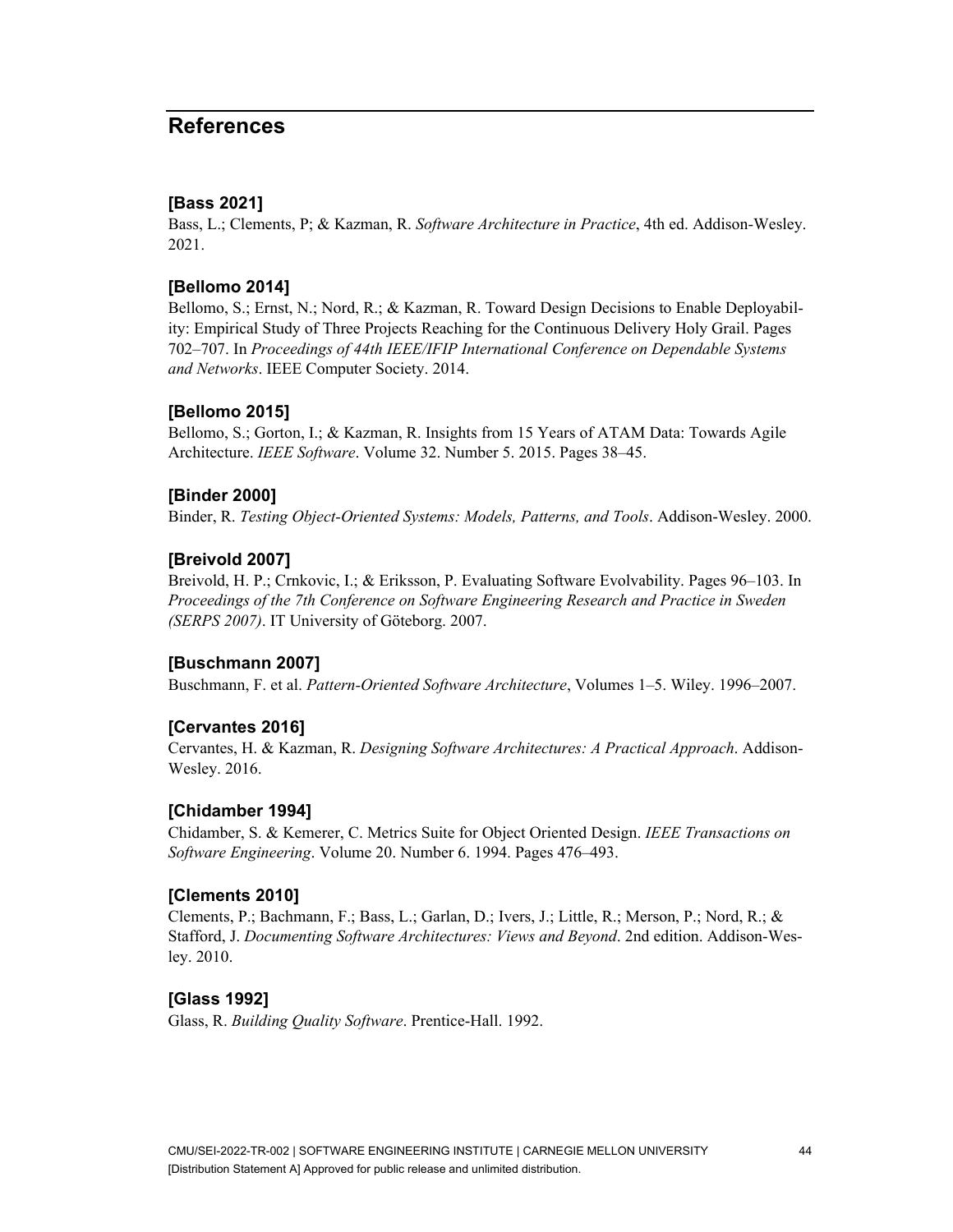#### **[Kazman 1997]**

Kazman, R.; Clements, P.; Bass, L.; & Abowd, G. Classifying Architectural Elements as a Foundation for Mechanism Matching. Pages 14–17. In *Proceedings of COMPSAC 1997*. IEEE Computer Society. August 1997.

#### **[Kazman 2020a]**

Kazman, R.; Bianco, P.; Ivers, J.; & Klein, J. *Integrability.* CMU/SEI-2020-TR-001. Software Engineering Institute, Carnegie Mellon University. 2020. http://resources.sei.cmu.edu/library/assetview.cfm?AssetID=637375

#### **[Kazman 2020b]**

Kazman, Rick; Bianco, Philip; Ivers, James; & Klein, John. *Maintainability*. CMU/SEI-2020-TR-006. Software Engineering Institute, Carnegie Mellon University. 2020. http://resources.sei.cmu.edu/library/asset-view.cfm?AssetID=650480

#### **[Klein 2015]**

Klein, J. & Gorton, I. Design Assistant for NoSQL Technology Selection. In *Proceedings of the First International Workshop on Future of Software Architecture Design Assistants*. ACM. 2015. Pages 7–12.

#### **[Lenhard 2013]**

Lenhard, J.; Harrer, S.; & Wirtz, G. Measuring the Installability of Service Orchestrations Using the SQuaRE Method. In *Proceedings of the Sixth International Conference on Service-Oriented Computing and Applications*. IEEE. 2013. Pages 118–125.

#### **[Lewis 2014]**

Lewis, J. & Fowler, M. Microservices [blog post]. *martinFowler.com*. 2014. https://martinfowler.com/articles/microservices.html

#### **[Mo 2016]**

Mo, R.; Cai, Y.; Kazman, R.; Xiao, L.; & Feng, Q. Decoupling Level: A New Metric for Architectural Maintenance Complexity. In *Proceedings of the International Conference on Software Engineering*. Austin, TX. May 2016. Pages 499−510.

#### **[Padilla 2019]**

Padilla, M. O.; Davis, J. B.; & Jacobs, W. Comprehensive Architecture Strategy (CAS). The Open Group. September 2019. https://www.opengroup.us/face/documents.php?action=show&dcat=87&gdid=21082

#### **[Papke 2000]**

Papke, B.; Brock, D.; & Graybeal, J. Extensible and Flexible Software Architecture for the SO-FIA Mission Controls and Communications System. In *Proceedings of SPIE 4014, Airborne Telescope Systems*. Society of Photo-optical Instrumentation Engineers. June 2000.

#### **[Techopedia 2021]**

Extensible. Techopedia. 2021. https://www.techopedia.com/definition/7107/extensible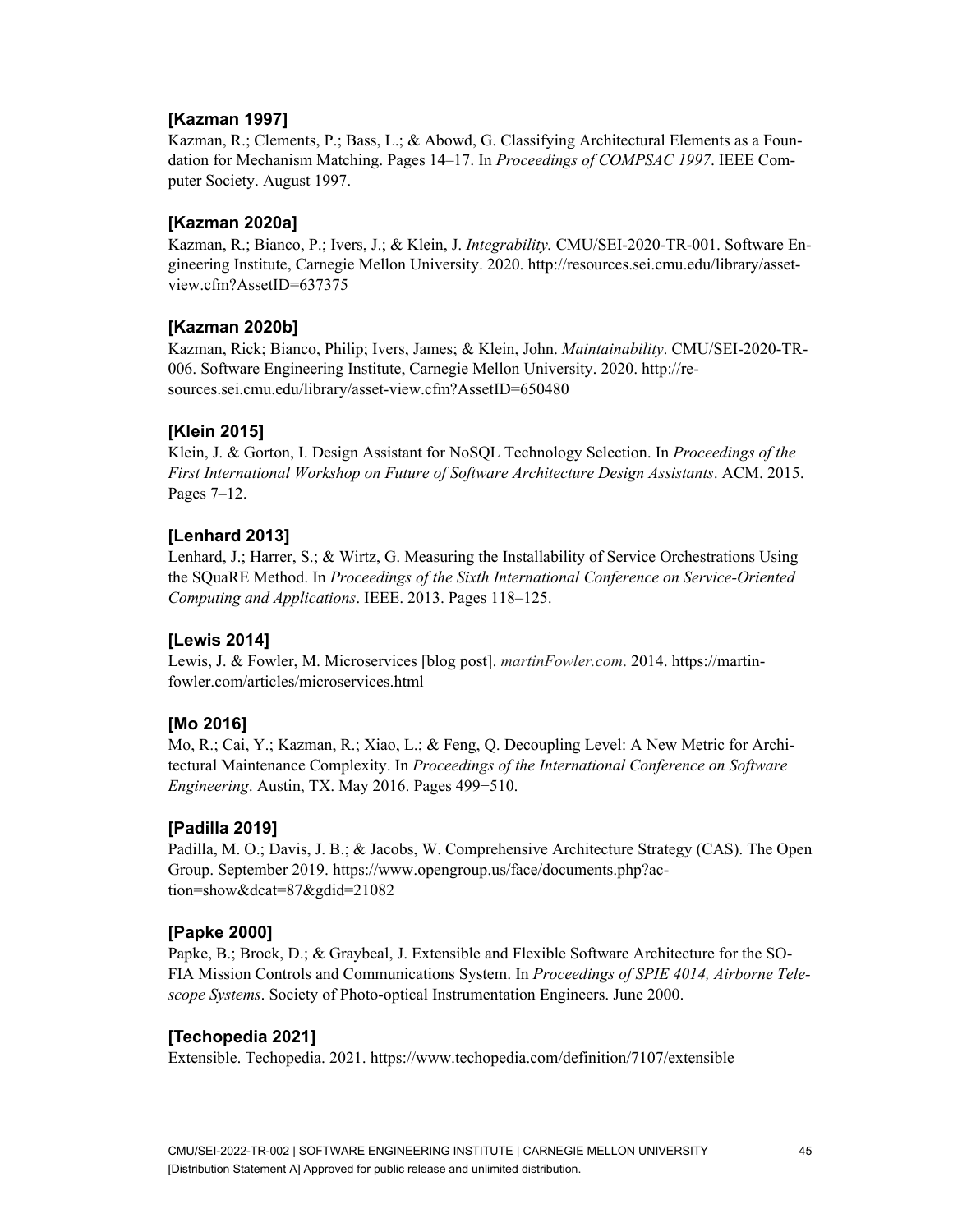## **[Yourdon 1979]**

Yourdon, E. & Constantine, L. *Structured Design: Fundamentals of a Discipline of Computer Program and Systems Design*. Yourdon Press. 1979.